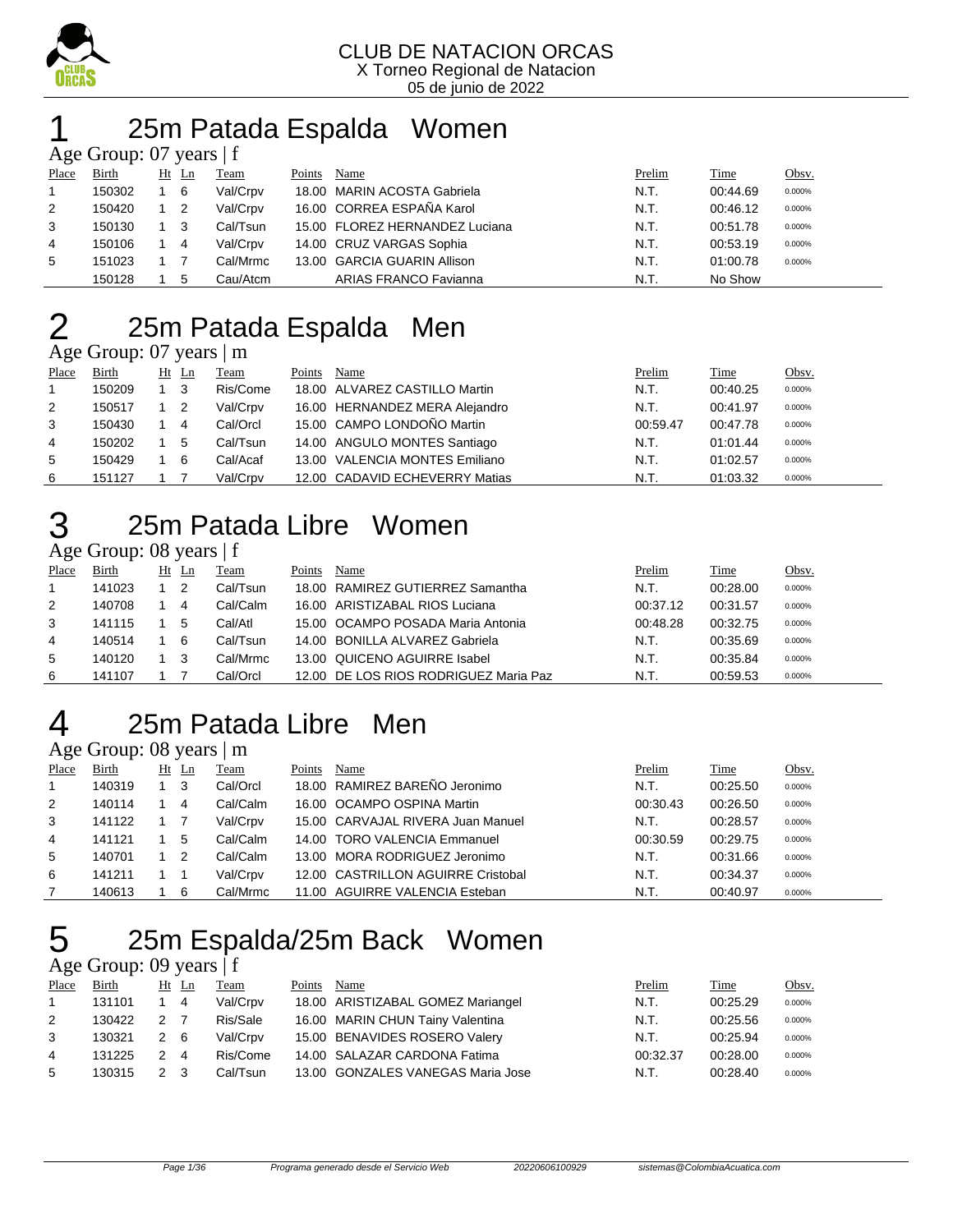

X Torneo Regional de Natacion 05 de junio de 2022

|    |        |     |        | Continuing Event: 5 25m Espalda/25m Back Age Group: 09 YEARS   F |                                      |      |          |        |
|----|--------|-----|--------|------------------------------------------------------------------|--------------------------------------|------|----------|--------|
| -6 | 130415 | 2 2 |        | Cal/Orcl                                                         | 12.00 TRUJILLO ARIAS Sara Nicol      | N.T. | 00:30.40 | 0.000% |
|    | 130818 | 2 8 |        | Val/Crpv                                                         | 11.00 SOTO LASPRILLA Danna Valentina | N.T. | 00:31.30 | 0.000% |
| 8  | 130503 | 2 1 |        | Cal/Calm                                                         | 10.00 ALZATE AGUIRRE Aitana          | N.T. | 00:32.25 | 0.000% |
| 9  | 131118 |     | 5      | Cal/Atl                                                          | 8.00 CANO QUIRAMA, Sara Valentina    | N.T. | 00:32.28 | 0.000% |
| 10 | 131205 |     | $_{3}$ | Cal/Acaf                                                         | 7.00 MARTINEZ LOPEZ Miranda          | N.T. | 00:34.53 | 0.000% |
| 11 | 130101 | 2 5 |        | Cau/Atcm                                                         | 6.00 CORRALES VALENCIA Luciana       | N.T. | 00:37.41 | 0.000% |
|    | 131231 |     | -6     | Cau/Atcm                                                         | <b>CORRALES VALENCIA Lucian</b>      | N.T. | No Show  |        |

## 25m Espalda/25m Back Men

Age Group: 09 years | m

| Place | Birth  | Ht                              | Team<br>$\mathbf{L}$ n | Points | Name                                 | Prelim   | Time     | Obsv.  |
|-------|--------|---------------------------------|------------------------|--------|--------------------------------------|----------|----------|--------|
|       | 130108 | 2<br>4                          | Cal/Orcl               |        | 18.00 VILLAQUIRA ANACONA Felipe      | 00:22.25 | 00:21.75 | 0.000% |
| 2     | 131110 | $\mathcal{P}$<br>5              | Cal/Calm               |        | 16.00 RODAS ZULUAGA Martin           | 00:30.53 | 00:25.44 | 0.000% |
| 3     | 130803 | 6<br>1.                         | Cal/Pirc               |        | 15.00 MORALES PAJOY Dilan Alejandro  | N.T.     | 00:26.31 | 0.000% |
| 4     | 130511 | 8<br>2                          | Val/Crpv               |        | 14.00 ARIAS RENTERIA Freddy          | N.T.     | 00:27.04 | 0.000% |
| 5     | 131123 | 3<br>$\mathcal{P}$              | Cal/Acaf               |        | 13.00 BEDOYA QUERUBIN Simon          | 00:30.75 | 00:27.13 | 0.000% |
| 6     | 130605 | 5<br>1                          | Ris/Flam               |        | 12.00 ORTIZ ECHEVERRY Juan Manuel    | N.T.     | 00:27.19 | 0.000% |
| 7     | 130627 | 3<br>$\mathbf{1}$               | Ris/Flam               |        | 11.00 PLAZAS SILVA Andres Camilo     | N.T.     | 00:29.35 | 0.000% |
| 8     | 131020 | 6<br>2                          | Val/Crpv               |        | 10.00 DE LA CRUZ MERCADO Ian Nicolas | 00:39.20 | 00:29.50 | 0.000% |
| 9     | 130110 | 2 <sub>2</sub>                  | Val/Crpv               |        | 8.00 TAMAYO SANJUAN Juan Esteban     | N.T.     | 00:29.81 | 0.000% |
| 10    | 130305 | $\mathcal{P}$                   | Cal/Atl                |        | 7.00 GARAY GIRALDO Samuel            | N.T.     | 00:32.75 | 0.000% |
| 11    | 130220 | $\overline{7}$<br>$\mathcal{P}$ | Ris/Sale               |        | 6.00 GALVIS CAMACHO Miquel Angel     | N.T.     | 00:38.47 | 0.000% |
|       | 130521 | 4                               | Cal/Orcl               |        | <b>VILLA FLOREZ Elias</b>            | N.T.     | No Show  |        |

### 100m Comb.Ind/100m Medley Women

#### Age Group: 10 years | f

| Place | Birth  | $Ht$ Ln          |                | Team     | Points | Name                                 | Prelim | Time     | Obsv.  |
|-------|--------|------------------|----------------|----------|--------|--------------------------------------|--------|----------|--------|
| 1     | 120731 | $2 \quad 1$      |                | Val/Crpv | 18.00  | RAMIREZ SUAREZ Gabriela              | N.T.   | 01:38.75 | 0.000% |
| 2     | 120713 | $2 \overline{7}$ |                | Ris/Cmfr | 16.00  | MUÑOZ VILLADA Isabella               | N.T.   | 01:44.25 | 0.000% |
| 3     | 120918 |                  | 4              | Ris/Cmfr |        | 15.00 OSPINA CORDOBA Salome          | N.T.   | 01:49.09 | 0.000% |
| 4     | 121216 |                  | 3              | Ris/Flam |        | 14.00 CAMPUSANO CARDENAS Laura Marla | N.T.   | 01:50.72 | 0.000% |
| 5     | 120823 | $2 \quad 8$      |                | Cal/Acaf |        | 13.00 ARIAS SÁNCHEZ Martina          | N.T.   | 01:51.26 | 0.000% |
| 6     | 120312 | 2 <sub>2</sub>   |                | Cal/Mrmc |        | 12.00 OCAMPO CARDENAS Mariana        | N.T.   | 01:54.15 | 0.000% |
| 7     | 120124 | 2 <sub>5</sub>   |                | Ris/Cmfr |        | 11.00 PEÑA PORRAS Sinai Alejandra    | N.T.   | 01:57.03 | 0.000% |
| 8     | 120305 | $2 \quad 6$      |                | Cal/Mrmc |        | 10.00 PELAEZ MEDINA Camila           | N.T.   | 02:06.31 | 0.000% |
| 9     | 121217 | 1                | - 6            | Ris/Flam |        | 8.00 GARCÍA MARIN Sofia              | N.T.   | 02:09.84 | 0.000% |
| 10    | 120221 | 2 <sub>3</sub>   |                | Val/Cofv |        | 7.00 PARRA CALDERON Isabella         | N.T.   | 02:12.15 | 0.000% |
| 11    | 120104 | $\mathcal{P}$    | $\overline{4}$ | Cal/Tsun | 6.00   | AGUDELO ALZATE Sofia                 | N.T.   | 02:43.22 | 0.000% |
|       | 121027 |                  | 5              | Cal/P s  |        | <b>CANDAMIL TORO Sophia</b>          | N.T.   | No Show  |        |

### 100m Comb.Ind/100m Medley Men

#### Age Group: 10 years | m

| Place          | Birth  |               | $Ht$ Ln | Team     | Points | Name                                | Prelim | Time     | Obsv.  |
|----------------|--------|---------------|---------|----------|--------|-------------------------------------|--------|----------|--------|
| 1.             | 120123 | 2             | 4       | Val/Crpv |        | 18.00 ACOSTA MORENO AndrÉs Felipe   | N.T.   | 01:41.28 | 0.000% |
| 2              | 120828 | 2             | -2      | Cal/Acaf |        | 16.00 URIBE GALLO Ignacio           | N.T.   | 01:49.75 | 0.000% |
| 3              | 121014 | $\mathcal{P}$ | 8       | Cal/Orcl |        | 15.00 CASTAÑO SOLARTE Rafael        | N.T.   | 01:51.06 | 0.000% |
| 4              | 121021 |               | 4       | Cal/Calm |        | 14.00 MORALES NARANJO Martin        | N.T.   | 02:02.66 | 0.000% |
| 5              | 120704 | $\mathcal{P}$ | -6      | Cal/Mrmc |        | 13.00 SALGADO LARGO Felipe          | N.T.   | 02:05.00 | 0.000% |
| 6              | 120928 | 2             | -1      | Ris/Flam |        | 12.00 SALDARRIAGA MORALES Santiago  | N.T.   | 02:18.31 | 0.000% |
| $\overline{7}$ | 120317 | 2             | -3      | Cal/Acaf |        | 11.00 FRANCO CARMONA Juan Sebastian | N.T.   | 02:20.00 | 0.000% |
| 8              | 121114 |               | 5       | Cal/Atl  |        | 10.00 AGUDELO SANINT Thomas         | N.T.   | 02:21.28 | 0.000% |
| 9              | 120920 | 2             |         | Ris/Flam |        | 8.00 BEDOYA HINCAPIE Samuel         | N.T.   | 02:40.00 | 0.000% |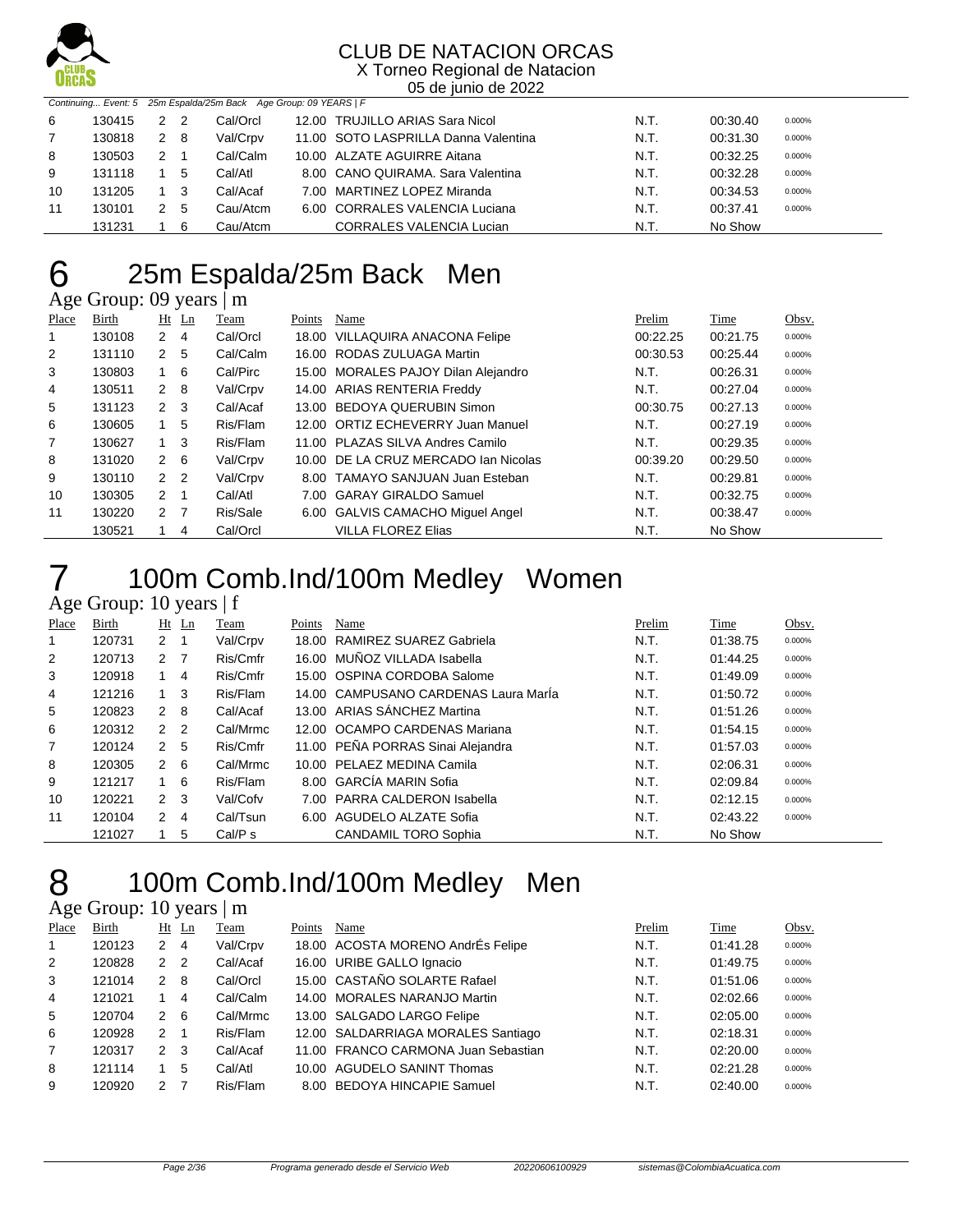

X Torneo Regional de Natacion 05 de junio de 2022

|    |            | Continuing Event: 8 100m Comb.Ind/100m Medley Age Group: 10 YEARS   M |  |  |                                                 |      |          |        |  |  |
|----|------------|-----------------------------------------------------------------------|--|--|-------------------------------------------------|------|----------|--------|--|--|
| 10 |            |                                                                       |  |  | 120202  2 5  Ris/Flam  7.00  GOMEZ OSORIO Tomas | N.T. | 02:44.47 | 0.000% |  |  |
| 11 | 121228 1 3 |                                                                       |  |  | Cal/Mrmc 6.00 MIGUEL ANGEL Gallardo Regino      | N.T. | 03:01.72 | 0.000% |  |  |

## 100m Comb.Ind/100m Medley Women

|       | Age Group: 11 years |              |                |          |        |                                   |        |                     |                    |  |  |  |  |
|-------|---------------------|--------------|----------------|----------|--------|-----------------------------------|--------|---------------------|--------------------|--|--|--|--|
| Place | Birth               | Ht           | $\mathbf{L}$ n | Team     | Points | Name                              | Prelim | Time                | Obsv.              |  |  |  |  |
|       | 110203              | 2            | 5              | Cal/Orcl |        | 18.00 SIERRA GONZALEZ Luciana     | N.T.   | 01:24.85            | 0.000%             |  |  |  |  |
| 2     | 110731              | 2            |                | Cal/Orcl |        | 16.00 QUINTERO QUINTERO Manuela   | N.T.   | 01:34.16            | 0.000%             |  |  |  |  |
| 3     | 111126              |              | 5              | Val/Crpv |        | 15.00 NOVAS RAMIREZ Gabriela      | N.T.   | 01:42.84            | 0.000%             |  |  |  |  |
| 4     | 111126              |              | 4              | Val/Crpv |        | 14.00 NOVAS RAMIREZ Isabella      | N.T.   | 01:45.59            | 0.000%             |  |  |  |  |
| 5     | 111209              |              | -3             | Val/Crpv |        | 13.00 IBARRA NARVAEZ Sharon Lucia | N.T.   | 01:47.66            | 0.000%             |  |  |  |  |
| 6     | 110122              | 2            | 4              | Cal/Mrmc |        | 12.00 CEPEDA CADENA Salome        | N.T.   | 01:54.59            | 0.000%             |  |  |  |  |
| 7     | 110411              | 2            | - 6            | Ris/Come |        | 11.00 ALVAREZ CASTILLO Sofia      | N.T.   | 02:43.44            | 0.000%             |  |  |  |  |
|       | 110226              | $\mathbf{2}$ | -3             | Ris/Sale |        | <b>GARCIA CARDONA Sofia</b>       | N.T.   | <b>Disqualified</b> | mal toque mariposa |  |  |  |  |
|       | 110506              | $\mathbf{2}$ | $\overline{2}$ | Ris/Sale |        | RESTREPO VELASQUEZ Luciana        | N.T.   | <b>Disqualified</b> | mal toque mariposa |  |  |  |  |

#### 10 100m Comb.Ind/100m Medley Men Age Group: 11 years | m

| Place             | Birth  |                | $Ht$ Ln        | Team     | Points | Name                                | Prelim | Time         | Obsv.                              |
|-------------------|--------|----------------|----------------|----------|--------|-------------------------------------|--------|--------------|------------------------------------|
|                   | 110929 | 1              | 2              | Ris/Flam |        | 18.00 NIETO QUINTERO Juan Jose      | N.T.   | 01:35.28     | 0.000%                             |
| 2                 | 111014 | 1              | - 7            | Ris/Flam |        | 16.00 ZAMBRANO CARDONA Benjamin     | N.T.   | 01:36.31     | 0.000%                             |
| 3                 | 110208 | $\mathbf{2}$   | -3             | Cal/Acaf |        | 15.00 VEGA SEPULVEDA Emiliano       | N.T.   | 01:36.59     | 0.000%                             |
| 4                 | 110122 | $\mathbf{2}$   | 5              | Val/Cofv |        | 14.00 MOLINA PULGARIN Jose Miquel   | N.T.   | 01:37.50     | 0.000%                             |
| 5                 | 110701 | 2 7            |                | Cal/Acaf |        | 13.00 SÁNCHEZ AYALA Gabriel         | N.T.   | 01:44.22     | 0.000%                             |
| 6                 | 110531 |                | $2\quad 6$     | Cal/Atl  |        | 12.00 ROJAS MARTINEZ John Alejandro | N.T.   | 01:45.19     | 0.000%                             |
| 7                 | 110617 |                | 2 <sub>2</sub> | Tol/Tbt  | 11.00  | MENDOZA RAMIREZ Juan Sebastian      | N.T.   | 01:46.41     | 0.000%                             |
| 8                 | 110117 |                | 2 4            | Ris/Cmfr |        | 10.00 SOLORZANO GUZMAN Andy         | N.T.   | 01:47.97     | 0.000%                             |
| 9                 | 110726 | $\overline{2}$ | - 1            | Cal/Mrmc |        | 8.00 GALVIS NOREÑA Jeronimo         | N.T.   | 01:53.00     | 0.000%                             |
| 10                | 110828 | $\mathbf{1}$   | 5              | Ris/Flam |        | 7.00 OCAMPO RODRIGUEZ Juan David    | N.T.   | 01:58.00     | 0.000%                             |
| 11                | 110805 | 2              | -8             | Cal/Acaf | 6.00   | MARTÍNEZ LOPEZ Agustin              | N.T.   | 02:13.22     | 0.000%                             |
| $12 \overline{ }$ | 110912 | 1              | 3              | Ris/Flam | 5.00   | BERNAL PINO Jeronimo                | N.T.   | 02:33.38     | 0.000%                             |
|                   | 110814 | 1              | $\overline{4}$ | Cal/Mrmc |        | <b>FRANCO LOPEZ Samuel</b>          | N.T.   | Disqualified | no realiza brazada estilo mariposa |
|                   | 110927 | 1              | 6              | Ris/Flam |        | MUÑOZ MARIN Lucas                   | N.T.   | No Show      |                                    |
|                   | 111221 |                |                | Ris/Come |        | RIVERA FERNANDEZ Tomas              | N.T.   | No Show      |                                    |

#### 100m Comb.Ind/100m Medley Women Age Group: 12 years  $|f|$

|                | $1.45$ $0.04$ $0.12$ $0.04$ $0.12$ |                |         |          |        |                                      |        |              |                              |  |  |  |  |
|----------------|------------------------------------|----------------|---------|----------|--------|--------------------------------------|--------|--------------|------------------------------|--|--|--|--|
| Place          | Birth                              |                | $Ht$ Ln | Team     | Points | Name                                 | Prelim | Time         | Obsv.                        |  |  |  |  |
| 1              | 100314                             | $2 \quad 3$    |         | Cal/Orcl |        | 18.00 PARRA BURGOS Samantha          | N.T.   | 01:25.03     | 0.000%                       |  |  |  |  |
| 2              | 100119                             | 2              | -4      | Ris/Flam |        | 16.00 CARDENAS BENJUMEA Evelyn       | N.T.   | 01:28.32     | 0.000%                       |  |  |  |  |
| 3              | 100710                             | 2 2            |         | Cal/Acaf |        | 15.00 SANCHEZ GRAJALES Manuela       | N.T.   | 01:38.71     | 0.000%                       |  |  |  |  |
| 4              | 101211                             |                | 5       | Cal/Acaf |        | 14.00 VALENCIA ROBLEDO Salome        | N.T.   | 01:39.34     | 0.000%                       |  |  |  |  |
| 5              | 101217                             |                | 3       | Cal/Pirc |        | 13.00 RESTREPO VILLA Jimena          | N.T.   | 01:41.37     | 0.000%                       |  |  |  |  |
| 6              | 101104                             | $2 \quad 1$    |         | Ris/Cmfr |        | 12.00 HERNANDEZ LONDOÑO Juana Camila | N.T.   | 01:46.68     | 0.000%                       |  |  |  |  |
| $\overline{7}$ | 100316                             | $2 \quad 6$    |         | Ris/Flam |        | 11.00 PEREZ LLANOS Manuela Alejandra | N.T.   | 01:54.28     | 0.000%                       |  |  |  |  |
| 8              | 100813                             | 2 <sub>7</sub> |         | Ris/Sale |        | 10.00 HERNANDEZ GIRALDO Salome       | N.T.   | 01:59.25     | 0.000%                       |  |  |  |  |
| 9              | 100303                             | 2 5            |         | Ris/Sale |        | 8.00 RIOS RESTREPO Isabela           | N.T.   | 02:02.81     | 0.000%                       |  |  |  |  |
| 10             | 101227                             |                | 6       | Cal/Mrmc |        | 7.00 RENDON ARIAS Camila             | N.T.   | 02:26.50     | 0.000%                       |  |  |  |  |
|                | 101201                             |                | 4       | Ris/Flam |        | <b>BALLESTEROS CASTRO Luciana</b>    | N.T.   | Disqualified | toque una mano pecho - libre |  |  |  |  |
|                | 101126                             | 2              | -8      | Ris/Come |        | SANCHEZ TREJOS Isabella              | N.T.   | Disqualified |                              |  |  |  |  |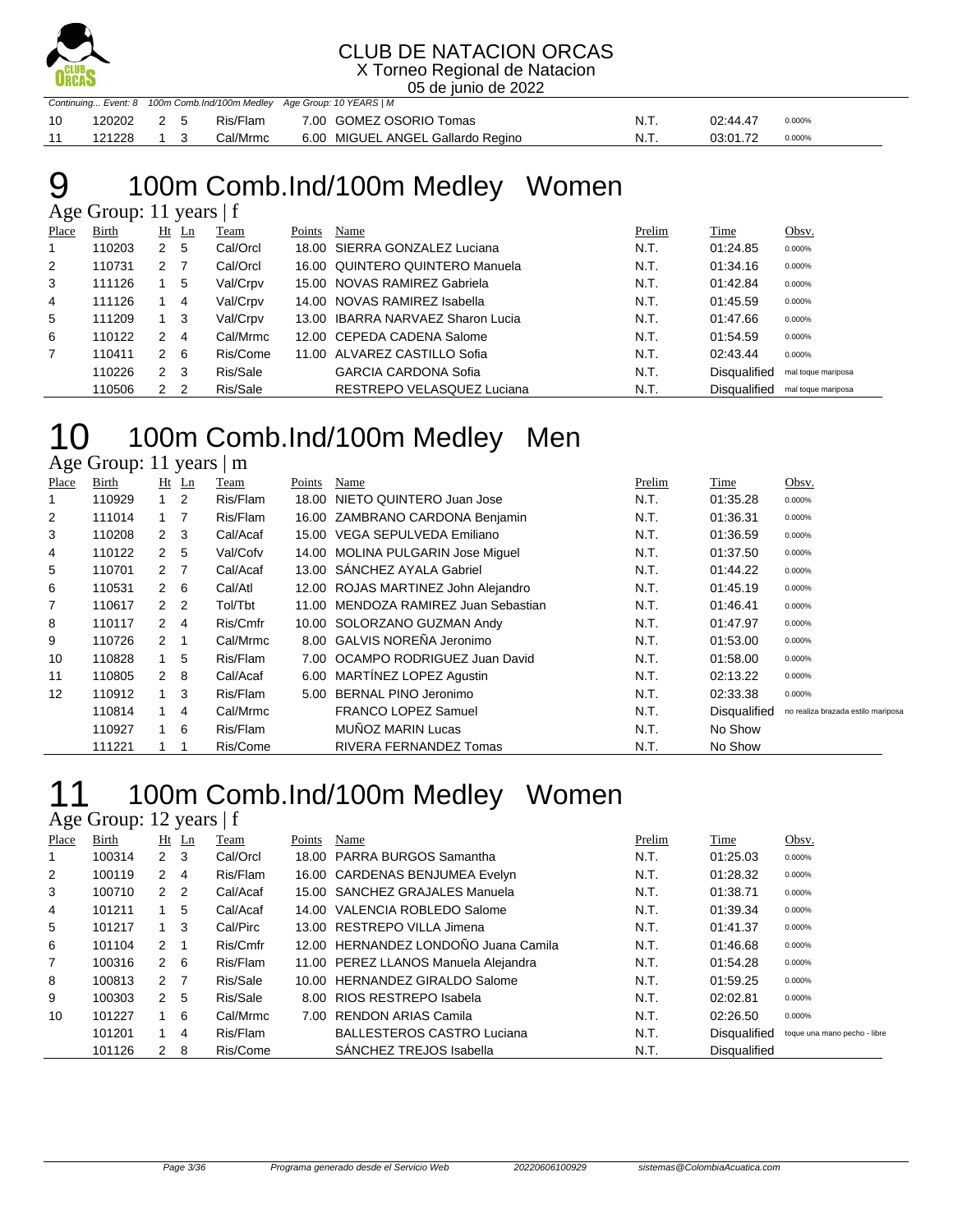

### 12 100m Comb.Ind/100m Medley Men

|       | Age Group: 12 years   m |    |     |          |        |                                    |        |              |                         |  |  |  |  |  |
|-------|-------------------------|----|-----|----------|--------|------------------------------------|--------|--------------|-------------------------|--|--|--|--|--|
| Place | Birth                   | Ht | Ln  | Team     | Points | Name                               | Prelim | Time         | Obsv.                   |  |  |  |  |  |
| 1     | 100415                  |    | 5   | Ris/Cmfr |        | 18.00 TABARES PAVAS Juan Manuel    | N.T.   | 01:21.50     | 0.000%                  |  |  |  |  |  |
| 2     | 100120                  |    | 4   | Ris/Cmfr |        | 16.00 CARDONA OSORIO Alann         | N.T.   | 01:23.87     | 0.000%                  |  |  |  |  |  |
| 3     | 101014                  |    | -8  | Ris/Cmfr |        | 15.00 BRITO OSORIO Samuel          | N.T.   | 01:25.42     | 0.000%                  |  |  |  |  |  |
| 4     | 100918                  |    |     | Ris/Cmfr |        | 14.00 MONTOYA CASTAÑO Juan Jose    | N.T.   | 01:25.93     | 0.000%                  |  |  |  |  |  |
| 5     | 100810                  |    | - 2 | Ris/Cmfr |        | 13.00 RAMIREZ RIVERA Samuel        | N.T.   | 01:27.58     | 0.000%                  |  |  |  |  |  |
| 6     | 100911                  |    |     | Ris/Cmfr |        | 12.00 MONTOYA MESA Juan Jose       | N.T.   | 01:28.50     | 0.000%                  |  |  |  |  |  |
|       | 100624                  |    | -3  | Ris/Sale |        | <b>GARZON LAITON Daniel Stevan</b> | N.T.   | Disqualified | mal toque pecho - libre |  |  |  |  |  |
|       | 100806                  |    | 6   | Tol/Tbt  |        | S?NCHEZ RONCANCIO Juan Andr?s      | N.T.   | Disqualified | mal toque en pecho      |  |  |  |  |  |

#### 100m Comb.Ind/100m Medley Women Age Group: 13 years | f

|              | $1.45$ $0.04$ $0.10$ $0.04$ $0.04$ $0.04$ |  |                |          |        |                                     |        |                     |                            |  |  |  |
|--------------|-------------------------------------------|--|----------------|----------|--------|-------------------------------------|--------|---------------------|----------------------------|--|--|--|
| Place        | Birth                                     |  | $Ht$ Ln        | Team     | Points | Name                                | Prelim | <b>Time</b>         | Obsv.                      |  |  |  |
| $\mathbf{1}$ | 091213                                    |  | 8              | Cal/Pirc |        | 18.00 BERMUDEZ CARVAJAL Valentina   | N.T.   | 01:33.62            | 0.000%                     |  |  |  |
| 2            | 090325                                    |  | 5              | Val/Cofv |        | 16.00 LOPEZ VALDERRAMA Mariana      | N.T.   | 01:35.63            | 0.000%                     |  |  |  |
| 3            | 091002                                    |  | -6             | Ris/Sale |        | 15.00 MARIN PATIÑO MarÍa Alejandra  | N.T.   | 01:36.19            | 0.000%                     |  |  |  |
| 4            | 091029                                    |  |                | Ris/Flam |        | 14.00 PLATA PULGARIN Evelin         | N.T.   | 01:38.59            | 0.000%                     |  |  |  |
| 5            | 091014                                    |  | $\overline{2}$ | Val/Crpv |        | 13.00 MUNEVAR LONDOÑO Laura Sofia   | N.T.   | 01:42.41            | 0.000%                     |  |  |  |
| 6            | 090805                                    |  | 3              | Cal/Acaf |        | 12.00 LOAIZA HERRERA Isabella       | N.T.   | 02:03.53            | 0.000%                     |  |  |  |
|              | 090303                                    |  | 4              | Cal/Calm |        | <b>CARDENAS ARISTIZABAL Violeta</b> | N.T.   | <b>Disqualified</b> | mal toque espalda - pecho  |  |  |  |
|              | 091101                                    |  |                | Ris/Flam |        | <b>OSPINA YEPES Sofia</b>           | N.T.   | Disqualified        | toque de frente en espalda |  |  |  |

### 100m Comb.Ind/100m Medley Men

#### Age Group: 13 years | m

| Place | <b>Birth</b> | Ht           | Ln                       | Team     | Points            | Name                                   | Prelim | Time         | Obsv.                            |
|-------|--------------|--------------|--------------------------|----------|-------------------|----------------------------------------|--------|--------------|----------------------------------|
| 1     | 090912       | 2            | $\overline{7}$           | Ris/Flam | 18.00             | BEDOYA VERA Dylan                      | N.T.   | 01:17.12     | 0.000%                           |
| 2     | 090921       | $\mathbf{2}$ | $\overline{\phantom{1}}$ | Ris/Sale |                   | 16.00 GRISALES CASTRILLON Matias       | N.T.   | 01:17.38     | 0.000%                           |
| 3     | 090826       | $\mathbf{2}$ | 2                        | Val/Crpv |                   | 15.00 CASTILLO ROMERO Mateo            | N.T.   | 01:17.59     | 0.000%                           |
| 4     | 090509       | 3            | $\overline{1}$           | Ris/Sale |                   | 14.00 CUBILLOS VALENCIA Juan Sebastian | N.T.   | 01:21.95     | 0.000%                           |
| 5     | 090225       | 3            | 3                        | Val/Crpv |                   | 13.00 ORTIZ HERNANDEZ Santiago         | N.T.   | 01:23.25     | 0.000%                           |
| 6     | 090217       | 3            | 5                        | Ris/Sale |                   | 12.00 TORO ARIAS Juan Felipe           | N.T.   | 01:24.78     | 0.000%                           |
| 7     | 090603       | $\mathbf{2}$ | -4                       | Val/Crpv | 11.00             | MUÑOZ MEDINA Juan Pablo                | N.T.   | 01:35.03     | 0.000%                           |
| 8     | 090304       | 3            | - 6                      | Val/Cofv | 10.00             | <b>TOBON YEPEZ Juan Jose</b>           | N.T.   | 01:35.53     | 0.000%                           |
| 9     | 090723       | $\mathbf{2}$ | 3                        | Cal/Acaf |                   | 8.00 GIRALDO MORALES Jeronimo          | N.T.   | 01:37.47     | 0.000%                           |
| 10    | 090728       | 2            | - 6                      | Cal/Atl  | 7.00              | OCAMPO POSADA Samuel Andres            | N.T.   | 01:37.50     | 0.000%                           |
| 11    | 090320       | 3            | -7                       | Cal/Atl  |                   | 6.00 AGUDELO SANINT Nicolas            | N.T.   | 01:39.78     | 0.000%                           |
| 12    | 090921       | $\mathbf{2}$ | -8                       | Ris/Flam | 5.00              | CORRALES VELASCO Andres David          | N.T.   | 01:48.91     | 0.000%                           |
| 13    | 090512       | 3            | -8                       | Ris/Flam | 4.00              | <b>BERNAL PINO Emmanuel</b>            | N.T.   | 01:52.45     | 0.000%                           |
| 14    | 090619       | $\mathbf{2}$ | 5                        | Ris/Flam | 3.00 <sub>1</sub> | DUQUE DUQ Juan Jose                    | N.T.   | 01:52.62     | 0.000%                           |
| 15    | 090113       | 3            | $\overline{4}$           | Cal/Atl  | 2.00              | DUQUE LOPEZ Juan Felipe                | N.T.   | 01:55.00     | 0.000%                           |
| 16    | 091120       | 1            | 4                        | Cal/Orcl |                   | 1.00 DUQUE MOLINA Alejandro            | N.T.   | 01:56.94     | 0.000%                           |
| 17    | 091120       | 1            | 5                        | Ris/Flam |                   | POPAYAN BOVELO Devem Steven            | N.T.   | 02:02.22     | 0.000%                           |
| 18    | 091215       | $\mathbf{1}$ | 6                        | Cal/Orcl |                   | AGUDELO CALVO Jeronimo                 | N.T.   | 02:10.50     | 0.000%                           |
| 19    | 090307       | 3            | $\overline{2}$           | Ris/Flam |                   | <b>GARCES MALDONADO Juan Camilo</b>    | N.T.   | 02:20.59     | 0.000%                           |
|       | 091128       | 1            | 3                        | Cal/Acaf |                   | <b>ESPITIA ROJAS Santiago</b>          | N.T.   | Disqualified | mal toque frente espalda - pecho |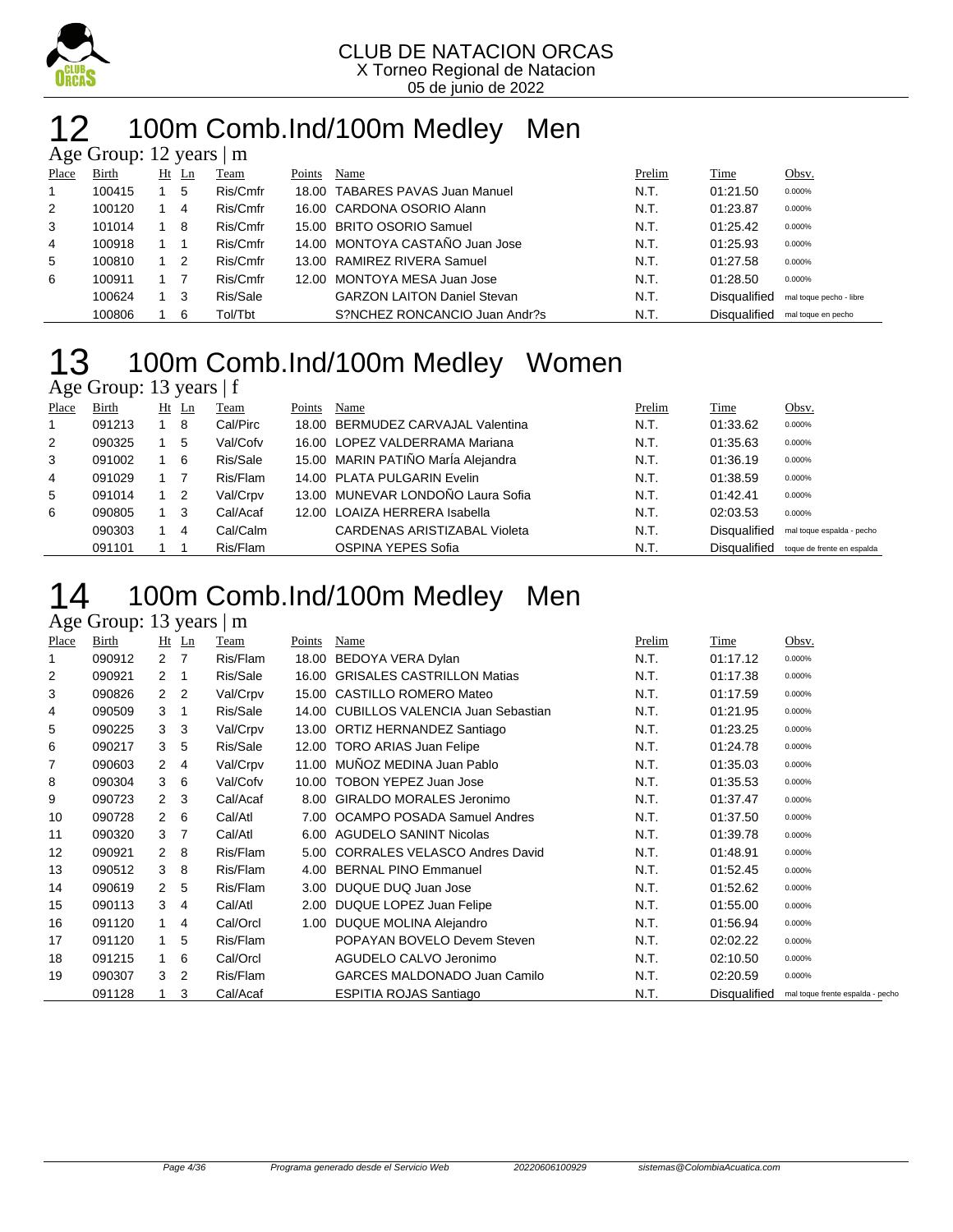

### 100m Comb.Ind/100m Medley Women

|       | Age Group: 14 years   f |                      |                |          |        |                                         |        |                     |                                |  |  |  |
|-------|-------------------------|----------------------|----------------|----------|--------|-----------------------------------------|--------|---------------------|--------------------------------|--|--|--|
| Place | Birth                   |                      | $Ht$ Ln        | Team     | Points | Name                                    | Prelim | Time                | Obsv.                          |  |  |  |
| 2     | 080201                  | $\overline{2}$       | -7             | Cal/Pirc | 16.00  | ARANGO SALAZAR MarÍa Camila             | N.T.   | 01:18.25            | 0.000%                         |  |  |  |
| 3     | 080925                  | 1                    | $\overline{2}$ | Ris/Sale | 15.00  | HINCAPIE PARRA Maria Fernanda           | N.T.   | 01:21.04            | 0.000%                         |  |  |  |
| 4     | 080522                  | 1                    | 5              | Ris/Flam | 14.00  | ROSERO AREVALO Natalia                  | N.T.   | 01:21.63            | 0.000%                         |  |  |  |
| 5     | 081127                  | 1                    |                | Ris/Flam | 13.00  | <b>GRANADA ARBOLEDA Sara</b>            | N.T.   | 01:25.28            | 0.000%                         |  |  |  |
| 9     | 080329                  | $\mathbf{2}^{\circ}$ | -8             | Ris/Sale | 8.00   | MOLINA HERNANDEZ Daniela                | N.T.   | 01:39.22            | 0.000%                         |  |  |  |
| 10    | 080104                  | $\mathbf{2}^{\circ}$ | $\overline{2}$ | Cal/Calm | 7.00   | <b>SALAZAR RIOS Laura Marcela</b>       | N.T.   | 01:43.37            | 0.000%                         |  |  |  |
| 11    | 081120                  | 1                    | $\overline{7}$ | Ris/Flam | 6.00   | QUINTERO PIEDRAHITA Isabella            | N.T.   | 01:50.13            | 0.000%                         |  |  |  |
| 12    | 080206                  | 2                    | -1             | Cal/Mrmc | 5.00   | VELASQUEZ PERALTA Juliana               | N.T.   | 01:54.60            | 0.000%                         |  |  |  |
| 13    | 080729                  | 1                    | 6              | Ris/Flam | 4.00   | <b>GOMEZ MU?OZ Sara</b>                 | N.T.   | 02:22.56            | 0.000%                         |  |  |  |
|       | 080611                  | 1                    | 3              | Val/Crpv |        | <b>CARABALI ANDRADE Melany Cristina</b> | N.T.   | Disqualified        | patada incorrecta en el estilo |  |  |  |
| pecho | 080403                  |                      | 4              | Val/Crpv |        | <b>GONZALEZ PEÑA Zaivik</b>             | N.T.   | <b>Disqualified</b> | cambio patada de pecho         |  |  |  |
|       | Age Group: 15 years   f |                      |                |          |        |                                         |        |                     |                                |  |  |  |
| Place | Birth                   |                      | $Ht$ Ln        | Team     | Points | Name                                    | Prelim | Time                | Obsv.                          |  |  |  |
|       | 070306                  | 2 <sub>5</sub>       |                | Cal/Orcl | 18.00  | OCAMPO SALAZAR Salome                   | N.T.   | 01:18.16            | 0.000%                         |  |  |  |
| 6     | 070802                  | 2 <sub>3</sub>       |                | Val/Cofv | 12.00  | <b>TAPAZCO MEDINA Sara</b>              | N.T.   | 01:30.56            | 0.000%                         |  |  |  |
| 7     | 070102                  | 2                    | 4              | Cal/Mrmc | 11.00  | <b>TORRES AGUDELO Mariana</b>           | N.T.   | 01:32.87            | 0.000%                         |  |  |  |
| 8     | 071124                  | 2                    | 6              | Cal/Orcl |        | 10.00 PATINO ROJAS Valentina            | N.T.   | 01:35.03            | 0.000%                         |  |  |  |

## 16 100m Comb.Ind/100m Medley Men

#### Age Group: 14 years | m

| Place             | Birth  | Ht                   | Ln             | Team     | Points | Name                              | Prelim | Time         | Obsv.                            |
|-------------------|--------|----------------------|----------------|----------|--------|-----------------------------------|--------|--------------|----------------------------------|
| 4                 | 081128 | $\mathbf{1}$         | 7              | Cal/Pirc | 14.00  | ECHEVERRI MEDINA Juan Jose        | N.T.   | 01:12.35     | 0.000%                           |
| $\overline{7}$    | 080121 | 3                    | $\overline{2}$ | Cal/Mrmc | 11.00  | <b>MARIN ARENAS Juan Manuel</b>   | N.T.   | 01:13.06     | 0.000%                           |
| 8                 | 080219 | 3                    | 1              | Cal/Acaf | 10.00  | RAMIREZ IDARRAGA Thomas           | N.T.   | 01:13.99     | 0.000%                           |
| 9                 | 080527 | $\mathbf{2}$         | 3              | Val/Crpv | 8.00   | <b>MORENO MICOLTA Luis Miguel</b> | N.T.   | 01:16.63     | 0.000%                           |
| 11                | 080924 | $\mathbf{2}^{\circ}$ | 8              | Cal/Acaf | 6.00   | <b>SALAZAR ARANGO Thomas</b>      | N.T.   | 01:19.92     | 0.000%                           |
| $12 \overline{ }$ | 080423 | 3                    | 8              | Ris/Sale | 5.00   | VASQUEZ PIEDRAHITA Mateo          | N.T.   | 01:20.44     | 0.000%                           |
| 14                | 080104 | 3                    | - 6            | Ris/Sale | 3.00   | CARDONA RODRIGUEZ Juan Manuel     | N.T.   | 01:20.65     | 0.000%                           |
| 16                | 080511 | 2                    | 5              | Cal/Pirc | 1.00   | LONDOÑO VILLEGAS Julian Humberto  | N.T.   | 01:23.69     | 0.000%                           |
| 19                | 081018 | $\mathbf{1}$         | 5              | Ris/Cmfr |        | ROJAS HUERTAS Felipe              | N.T.   | 01:26.91     | 0.000%                           |
| 21                | 080507 | $\mathbf{2}$         | $\overline{4}$ | Ris/Flam |        | ROJAS AGUILAR Daniel Esteban      | N.T.   | 01:31.14     | 0.000%                           |
| 22                | 080203 | 3                    | - 7            | Ris/Flam |        | HINCAPIE PEREZ Jacobo             | N.T.   | 01:32.79     | 0.000%                           |
| 24                | 080928 | 1                    | -4             | Val/Crpv |        | PELAEZ BARBARAN Esteban           | N.T.   | 01:35.03     | 0.000%                           |
| 25                | 080923 | $\mathbf{2}$         | -1             | Val/Crpv |        | <b>OLIVA RUIZ Samuel</b>          | N.T.   | 01:36.69     | 0.000%                           |
| 26                | 080908 | $2 \overline{7}$     |                | Cal/Mrmc |        | RODRIGUEZ SALAZAR Sebastian       | N.T.   | 01:36.75     | 0.000%                           |
| 27                | 081109 | $\mathbf{1}$         | $\overline{2}$ | Ris/Flam |        | LINCE OBANDO Sebastian            | N.T.   | 01:36.94     | 0.000%                           |
| 29                | 080723 | $\mathbf{2}$         | 6              | Cal/Atl  |        | <b>OSPINA MONTES Sergio</b>       | N.T.   | 01:43.31     | 0.000%                           |
|                   | 081028 | $\mathbf{1}$         | 3              | Val/Crpv |        | GARCIA PEDRAZA Santiago           | N.T.   | Disqualified | vuelta de frente espalda - pecho |
|                   | 081109 | $\mathbf{1}$         | 6              | Ris/Flam |        | MOSQUERA GONZALEZ Miguel Angel    | N.T.   | No Show      |                                  |
|                   | 080831 | 2                    | 2              | Cal/Pirc |        | RIVERA GIRALDO Emanuel            | N.T.   | No Show      |                                  |

#### Age Group: 15 years | m

| Place          | <b>Birth</b> | $Ht$ Ln  | <b>Team</b> | Points | Name                                    | Prelim | Time     | Obsv.  |
|----------------|--------------|----------|-------------|--------|-----------------------------------------|--------|----------|--------|
| $\overline{1}$ | 070304       | 5 6      | Ris/Sale    |        | 18.00 GIRALDO GRAJALES Mateo            | N.T.   | 01:10.22 | 0.000% |
| 2              | 070125       | 5<br>-5  | Ris/Flam    |        | 16.00 GRACIANO BARRAGAN Pedro Alejandro | N.T.   | 01:11.25 | 0.000% |
| 3              | 070326       | 5        | Ris/Cmfr    |        | 15.00 QUIROZ ZAPATA Samuel David        | N.T.   | 01:12.25 | 0.000% |
| 5              | 070628       | 5        | Ris/Sale    |        | 13.00 QUINTERO VELEZ Miguel Angel       | N.T.   | 01:12.43 | 0.000% |
| 6              | 070105       | 5<br>-4  | Ris/Flam    |        | 12.00 NAVARRO ECHEVERRI Brandon         | N.T.   | 01:12.81 | 0.000% |
| 10             | 071206       | - 8<br>4 | Val/Cofv    |        | 7.00 PARDO FRANCO Samuel                | N.T.   | 01:17.03 | 0.000% |
| 13             | 071123       | 4        | Ris/Cmfr    |        | 4.00 MONTOYA CASTAÑO Alejandro          | N.T.   | 01:20.53 | 0.000% |
|                |              |          |             |        |                                         |        |          |        |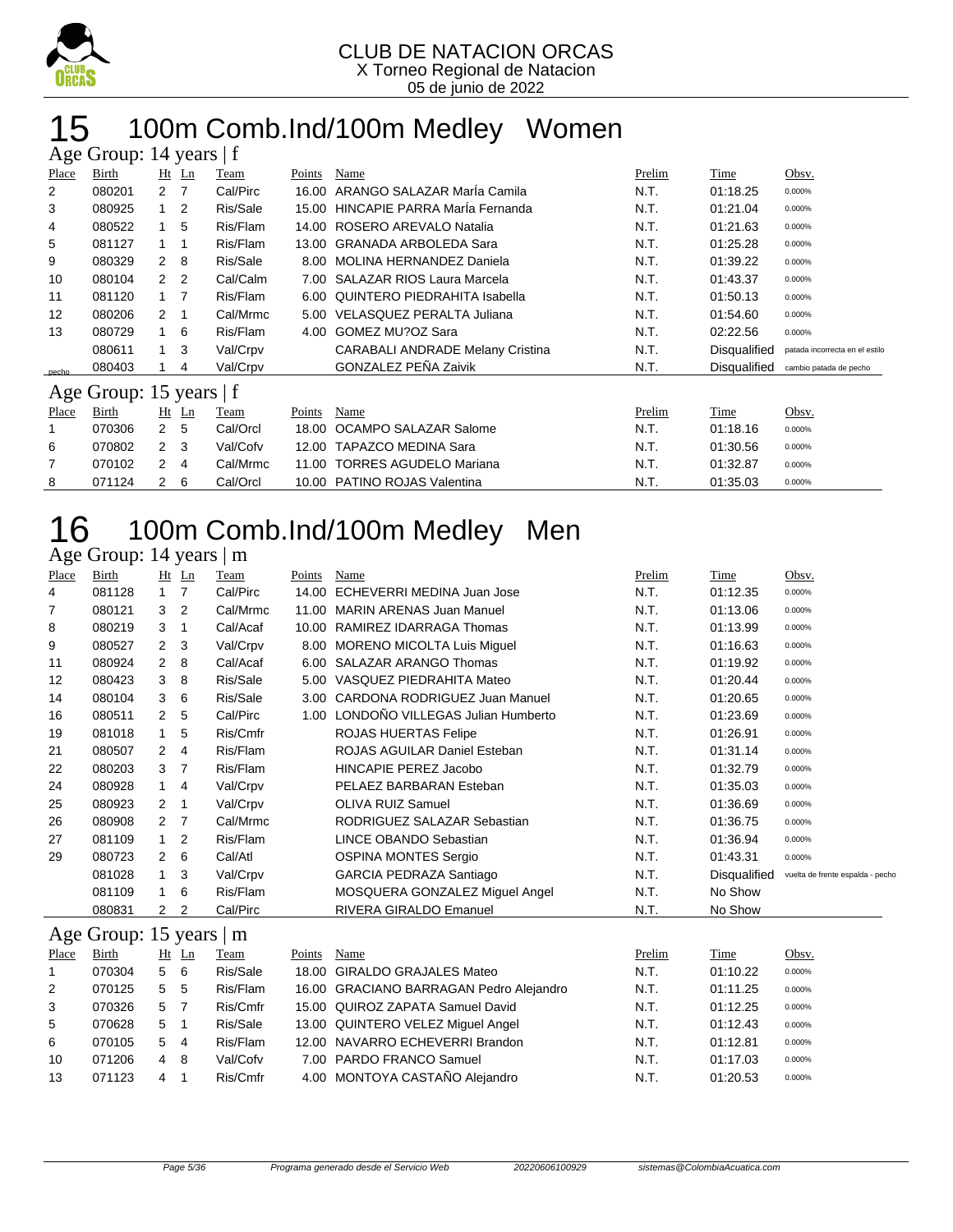

X Torneo Regional de Natacion 05 de junio de 2022

|    | Continuing Event: 16 |                |                | 100m Comb.Ind/100m Medley | Age Group: 15 YEARS   M                |      |                     |                           |
|----|----------------------|----------------|----------------|---------------------------|----------------------------------------|------|---------------------|---------------------------|
| 15 | 070630               | 5              | -8             | Val/Cofv                  | 2.00 TORO GUTIERREZ Yhojan Alexis      | N.T. | 01:23.03            | 0.000%                    |
| 17 | 071229               | 3              | -5             | Val/Crpv                  | BELTRAN ESTUPIÑAN Juan Felipe          | N.T. | 01:25.81            | 0.000%                    |
| 18 | 070208               | 5              | - 3            | Val/Crpv                  | GALARZA GOMEZ Santiago                 | N.T. | 01:26.47            | 0.000%                    |
| 20 | 071014               | 4              | -3             | Val/Crpv                  | <b>VELASQUEZ HINCAPIE Miguel Angel</b> | N.T. | 01:27.72            | 0.000%                    |
| 23 | 071021               | 4 6            |                | Val/Cofv                  | MONCADA CARVAJAL Juan Sebastian        | N.T. | 01:34.47            | 0.000%                    |
| 28 | 070926               | 4              | 4              | Val/Crpv                  | <b>MORENO PINTO Carlos Samuel</b>      | N.T. | 01:40.47            | 0.000%                    |
| 30 | 071212               | 3              | 4              | Cal/Tsun                  | CASAS CHARLARCA Jeronimo               | N.T. | 01:47.13            | 0.000%                    |
| 31 | 071006               | 4              | -5             | Ris/Flam                  | URIBE TABORDA Santiago                 | N.T. | 01:49.78            | 0.000%                    |
| 32 | 071230               | 3 <sub>3</sub> |                | Val/Crpv                  | <b>VARGAS HERRERA Samuel Alexis</b>    | N.T. | 01:55.35            | 0.000%                    |
| 33 | 071030               | 4 7            |                | Cal/Mrmc                  | <b>CUJIÑO ARIAS Sebastian</b>          | N.T. | 01:58.72            | 0.000%                    |
|    | 070313               | 5              | $\overline{2}$ | Val/Cofv                  | <b>GAMBOA BUITRAGO Juan Daniel</b>     | N.T. | <b>Disqualified</b> | cambio de estilo y vuelta |
|    | 071024               | 4              | 2              | Ris/Flam                  | RAMIREZ RAMIREZ Martin                 | N.T. | <b>Disqualified</b> | mal toque en pecho        |

## 17 100m Comb.Ind/100m Medley Women

|       | Age Group: Jb $16y-17y \mid f$ |             |    |          |        |                                       |        |          |        |
|-------|--------------------------------|-------------|----|----------|--------|---------------------------------------|--------|----------|--------|
| Place | Birth                          | Ht          | Ln | Team     | Points | Name                                  | Prelim | Time     | Obsv.  |
| 1.    | 050608                         | 1           | 5  | Ris/Flam |        | 18.00 GUTIERREZ RAMIREZ Marla Antonia | N.T.   | 01:19.37 | 0.000% |
| 2     | 061101                         |             | 8  | Cal/Acaf |        | 16.00 SÁNCHEZ GARZÓN Ana Lucia        | N.T.   | 01:31.15 | 0.000% |
| 3     | 061018                         |             |    | Ris/Come |        | 15.00 MONCADA RAMIREZ Manuela         | N.T.   | 01:31.54 | 0.000% |
| 4     | 060818                         |             | 2  | Ris/Flam |        | 14.00 QUINTERO GOMEZ Angie Daniela    | N.T.   | 01:33.59 | 0.000% |
| 5     | 060618                         | 1           | 6  | Val/Cofv |        | 13.00 HERNANDEZ DIAZ Marla Salome     | N.T.   | 01:39.90 | 0.000% |
| 6     | 060907                         |             |    | Cal/Mrmc |        | 12.00 PEREZ RIVAS Salome              | N.T.   | 01:43.56 | 0.000% |
| 7     | 060130                         | $1 \quad 3$ |    | Ris/Flam |        | 11.00 GONZALES CASTRILLON Salome      | N.T.   | 01:44.60 | 0.000% |
| 8     | 050108                         |             | 4  | Val/Crpv |        | 10.00 HERNANDEZ JIRONZA Tatiana       | N.T.   | 01:59.97 | 0.000% |

### 100m Comb.Ind/100m Medley Men

Age Group: Jb 16y-17y | m

| Place          | Birth  | Ht                   | Ln             | Team     | Points | Name                                | Prelim | Time                | Obsv.                        |
|----------------|--------|----------------------|----------------|----------|--------|-------------------------------------|--------|---------------------|------------------------------|
|                | 051107 | 3                    | $\overline{2}$ | Ris/Sale | 18.00  | <b>GRISALES CASTRILLON Franklin</b> | N.T.   | 01:06.08            | 0.000%                       |
| $\overline{2}$ | 051130 | 3                    | 7              | Ris/Sale |        | 16.00 GIRALDO ROMAN Michael         | N.T.   | 01:07.93            | 0.000%                       |
| 3              | 050613 | 3                    | 6              | Cal/Pirc |        | 15.00 PULGARIN SUAREZ Miguel Angel  | N.T.   | 01:08.28            | 0.000%                       |
| 4              | 060916 |                      | 4              | Ris/Flam |        | 14.00 OSPINA LOPEZ Samuel           | N.T.   | 01:11.47            | 0.000%                       |
| 5              | 050401 | 3                    | 3              | Ris/Sale |        | 13.00 PELAEZ CASTAÑO Camilo         | N.T.   | 01:11.57            | 0.000%                       |
| 6              | 060725 | 2                    | 6              | Cal/Mrmc |        | 12.00 EPALZA ROJAS Emmanuel Leandro | N.T.   | 01:11.68            | 0.000%                       |
| 7              | 060823 | $\mathbf{2}$         | $\overline{2}$ | Cal/Calm | 11.00  | MIRTH NATERA Brian Aquiles          | N.T.   | 01:18.56            | 0.000%                       |
| 8              | 050317 | 3                    | 5              | Ris/Flam |        | 10.00 LOPEZ RAMIREZ Juan Jose       | N.T.   | 01:20.29            | 0.000%                       |
| 9              | 060830 | 2                    | -7             | Cal/Orcl |        | 8.00 SANZ GOMEZ Juan Esteban        | N.T.   | 01:21.60            | 0.000%                       |
| 10             | 060926 | $\overline{1}$       | 3              | Cal/Atl  |        | 7.00 NOREÑA ESCOBAR Juan Miquel     | N.T.   | 01:23.44            | 0.000%                       |
| 11             | 060321 | 2                    | 5              | Ris/Flam |        | 6.00 DUQUE JARAMILLO Santiago       | N.T.   | 01:26.40            | 0.000%                       |
| 12             | 060909 | 2                    | -1             | Cal/Mrmc |        | 5.00 MARTINEZ RMS Juan Esteban      | N.T.   | 01:27.21            | 0.000%                       |
| 13             | 060321 | $\mathbf{2}^{\circ}$ | 4              | Val/Cofv |        | 4.00 AGUDELO JARAMILLO Camilo       | N.T.   | 01:29.41            | 0.000%                       |
| 14             | 051201 | 3                    | 1              | Cal/Mrmc |        | 3.00 MAPURA HERNANDEZ Santiago      | N.T.   | 01:31.81            | 0.000%                       |
| 15             | 060919 | $\overline{1}$       | 5              | Val/Crpv |        | 2.00 HERRERA MUÑOZ Santiago         | N.T.   | 01:34.43            | 0.000%                       |
|                | 051206 | 3                    | 8              | Val/Crpv |        | <b>HERNANDEZ TORO Maykoll</b>       | N.T.   | Disqualified        | no toca en pecho con los dos |
| manos          | 050128 | 3                    | 4              | Val/Crpv |        | LADINO CORREA Sebastian             | N.T.   | <b>Disqualified</b> | mal toque espalda - libre    |
|                | 060404 | $\overline{2}$       | 3              | Ris/Flam |        | ZAPATA GARCIA Juan Felipe           | N.T.   | Disqualified        | nada libre en espalda        |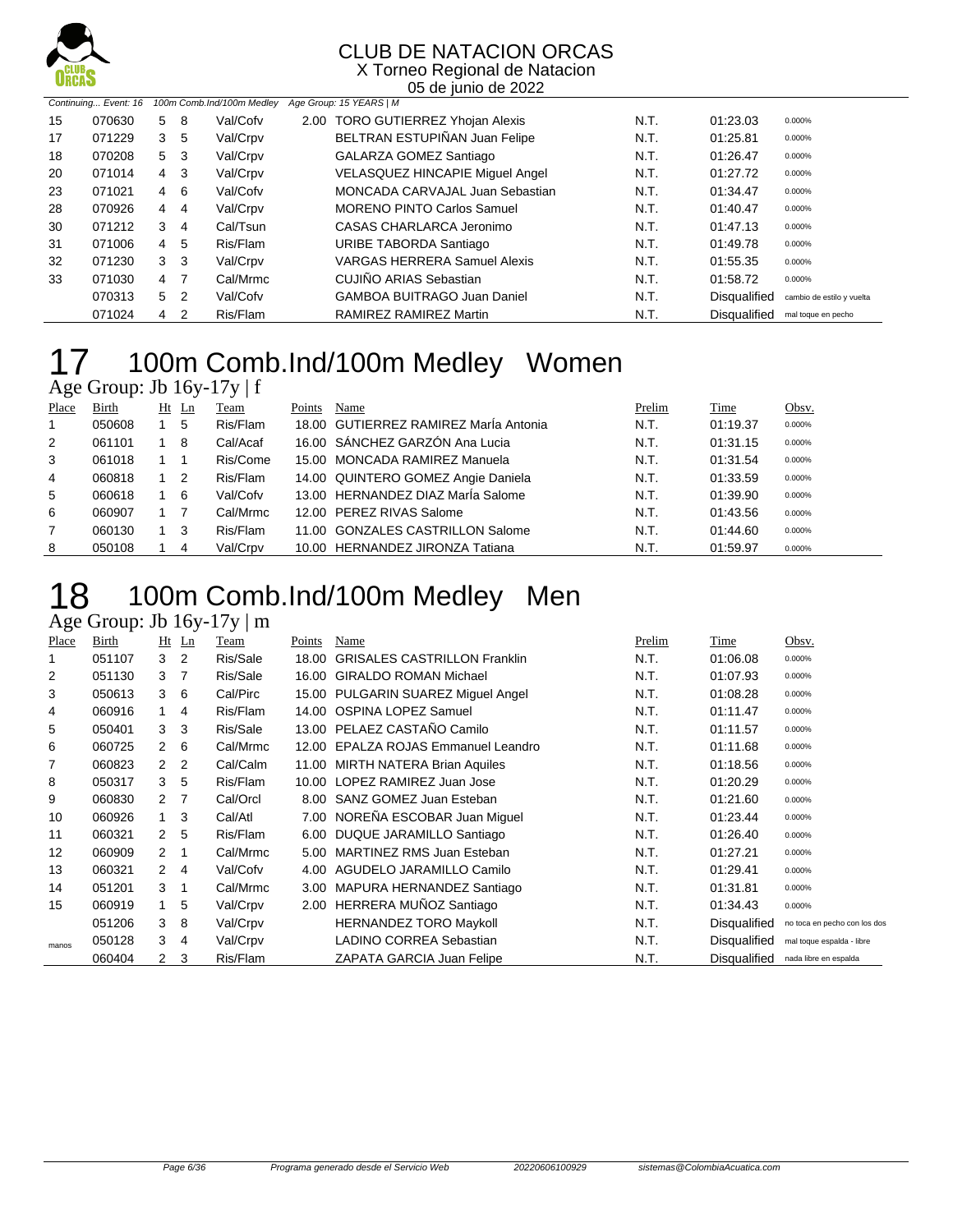

#### 100m Comb.Ind/100m Medley Women Age Group: Mayores | f

| $T_{\rm X}$ Oroup. Mayores $T$ |        |             |  |          |        |                                        |        |          |        |  |  |  |  |
|--------------------------------|--------|-------------|--|----------|--------|----------------------------------------|--------|----------|--------|--|--|--|--|
| Place                          | Birth  | Ht Ln       |  | Team     | Points | Name                                   | Prelim | Time     | Obsv.  |  |  |  |  |
|                                | 040412 | 14          |  | Cal/Acaf |        | 18.00 GOMEZ HURTADO Stefania           | N.T.   | 01:15.69 | 0.000% |  |  |  |  |
|                                | 041104 | $1 \quad 3$ |  | Ris/Flam |        | 16.00 PAREJA GONZALEZ Leidy Sofia      | N.T.   | 01:21.56 | 0.000% |  |  |  |  |
|                                | 040414 | 1 5         |  | Ris/Flam |        | 15.00 GONZALEZ ARISMENDI Kely Bivianne | N.T.   | 01:21.91 | 0.000% |  |  |  |  |

### 100m Comb.Ind/100m Medley Men

Age Group: Mayores | m

| Place          | Birth  | $Ht$ Ln        | Team     | Points | Name                                  | Prelim | Time     | Obsv.  |
|----------------|--------|----------------|----------|--------|---------------------------------------|--------|----------|--------|
|                | 020719 | 2 <sub>2</sub> | Cal/Acaf | 18.00  | LIBREROS BOLIVAR Alejandro            | N.T.   | 01:02.78 | 0.000% |
| 2              | 020131 | $2 \quad 6$    | Cal/Acaf |        | 16.00 PEREIRA MUÑOZ Simon             | N.T.   | 01:04.93 | 0.000% |
| 3              | 040111 | $2 \quad 8$    | Ris/Come |        | 15.00 GUTIERREZ DUENES Melquis AndrÉs | N.T.   | 01:05.78 | 0.000% |
| 4              | 021028 | 2 <sub>7</sub> | Ris/Come |        | 14.00 MARIN MARTÍNEZ Pablo            | N.T.   | 01:06.31 | 0.000% |
| 5              | 011026 | 2 5            | Ris/Cmfr |        | 13.00 OSPINA JIMENEZ Sebastian        | N.T.   | 01:08.31 | 0.000% |
| 6              | 040325 | 4<br>1         | Ris/Cmfr |        | 12.00 CARDENAS OCAMPO Luis Alejandro  | N.T.   | 01:08.35 | 0.000% |
| $\overline{7}$ | 900606 | 2 4            | Ris/Flam |        | 11.00 CERON CARDONA Alejandro         | N.T.   | 01:09.66 | 0.000% |
| 8              | 031109 | 2 1            | Ris/Flam |        | 10.00 PLATA PULGARIN Antuan           | N.T.   | 01:12.36 | 0.000% |
| 9              | 041211 | 1 6            | Ris/Flam |        | 8.00 GOMEZ JARAMILLO Sebastian        | N.T.   | 01:14.22 | 0.000% |
| 10             | 040606 | $1 \quad 3$    | Cal/Atl  |        | 7.00 GARCÍA GAVIRIA David Steven      | N.T.   | 01:22.59 | 0.000% |
| 11             | 020117 | $2 \quad 3$    | Ris/Come |        | 6.00 ORDOÑEZ Juan Diego               | N.T.   | 01:24.91 | 0.000% |
| 12             | 040426 | 5              | Cal/Atl  |        | 5.00 GIRALDO CORRALES Alejandro       | N.T.   | 01:25.90 | 0.000% |

### 25m Patada Libre Women

#### Age Group: 07 years | f

| Place | Birth  | $Ht$ Ln |                            | Team     | Points | Name                           | Prelim | Time     | Obsv.  |
|-------|--------|---------|----------------------------|----------|--------|--------------------------------|--------|----------|--------|
|       | 150302 |         | - 6                        | Val/Crpv |        | 18.00 MARIN ACOSTA Gabriela    | N.T.   | 00:30.25 | 0.000% |
| 2     | 150420 |         | $\overline{\phantom{0}}^2$ | Val/Crpv |        | 16.00 CORREA ESPAÑA Karol      | N.T.   | 00:31.34 | 0.000% |
| 3     | 150130 |         | - 3                        | Cal/Tsun |        | 15.00 FLOREZ HERNANDEZ Luciana | N.T.   | 00:39.34 | 0.000% |
| 4     | 150106 |         | 4                          | Val/Crpv |        | 14.00 CRUZ VARGAS Sophia       | N.T.   | 00:41.94 | 0.000% |
| 5     | 151023 |         |                            | Cal/Mrmc |        | 13.00 GARCIA GUARIN Allison    | N.T.   | 00:47.69 | 0.000% |
|       | 150128 |         | 5                          | Cau/Atcm |        | <b>ARIAS FRANCO Favianna</b>   | N.T.   | No Show  |        |

### 25m Patada Libre Men

#### Age Group: 07 years | m

| Place | Birth  | $Ht$ Ln | Team     | Points | Name                           | Prelim   | Time     | Obsv.  |
|-------|--------|---------|----------|--------|--------------------------------|----------|----------|--------|
|       | 150517 |         | Val/Crpv |        | 18.00 HERNANDEZ MERA Alejandro | N.T.     | 00:28.25 | 0.000% |
| 2     | 150209 | -3      | Ris/Come |        | 16.00 ALVAREZ CASTILLO Martin  | N.T.     | 00:29.00 | 0.000% |
| 3     | 150430 | 4       | Cal/Orcl |        | 15.00 CAMPO LONDOÑO Martin     | 00:39.00 | 00:31.44 | 0.000% |
| 4     | 151127 |         | Val/Crpv |        | 14.00 CADAVID ECHEVERRY Matias | N.T.     | 00:37.59 | 0.000% |
| 5     | 150429 | 6       | Cal/Acaf |        | 13.00 VALENCIA MONTES Emiliano | N.T.     | 00:38.47 | 0.000% |
| 6     | 150202 |         | Cal/Tsun |        | 12.00 ANGULO MONTES Santiago   | N.T.     | 00:42.03 | 0.000% |

## 25m Espalda/25m Back Women

Age Group: 08 years | f

| Place | Birth  | Ht Ln | Team     | Points | Name                              | Prelim   | Time     | <u>Obsv.</u> |
|-------|--------|-------|----------|--------|-----------------------------------|----------|----------|--------------|
|       | 140514 |       | Cal/Tsun |        | 18.00 BONILLA ALVAREZ Gabriela    | N.T      | 00:28:41 | 0.000%       |
|       | 141023 |       | Cal/Tsun |        | 16.00 RAMIREZ GUTIERREZ Samantha  | N.T      | 00.29.20 | 0.000%       |
|       | 141115 |       | Cal/Atl. |        | 15.00 OCAMPO POSADA Maria Antonia | 00:39.81 | 00:32.22 | 0.000%       |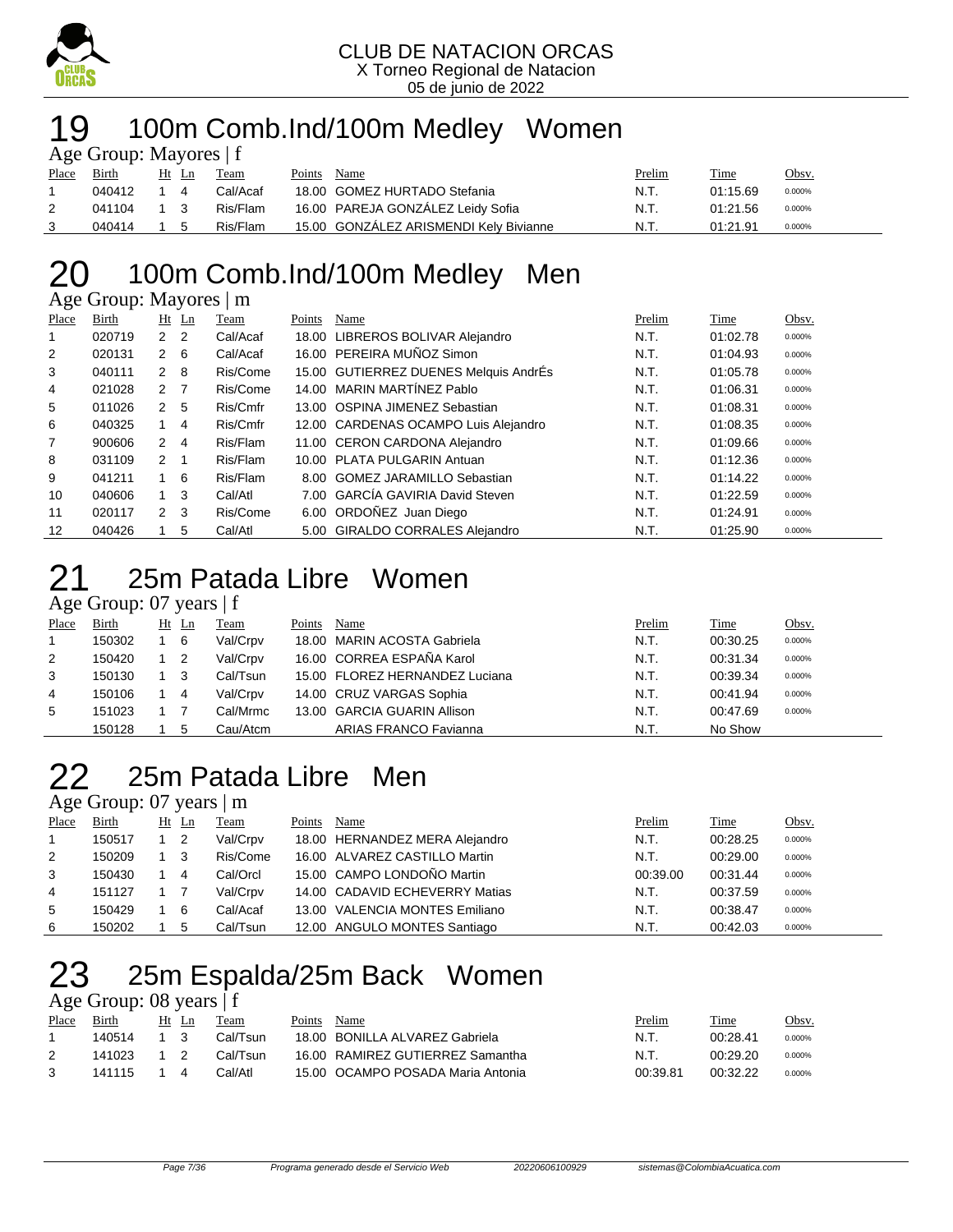

X Torneo Regional de Natacion 05 de junio de 2022

|                |            |      |          | Continuing Event: 23 25m Espalda/25m Back Age Group: 08 YEARS   F |       |          |        |
|----------------|------------|------|----------|-------------------------------------------------------------------|-------|----------|--------|
| $\overline{4}$ | 140708     | - 16 | Cal/Calm | 14.00 ARISTIZABAL RIOS Luciana                                    | -N.T. | 00:33.18 | 0.000% |
| -5             | 140120 1 5 |      | Cal/Mrmc | 13.00 QUICENO AGUIRRE Isabel                                      | N.T.  | 00:36.22 | 0.000% |
| - 6            | 141107     |      | Cal/Orcl | 12.00 DE LOS RIOS RODRIGUEZ Maria Paz                             | N.T.  | 00:46.34 | 0.000% |

## 25m Espalda/25m Back Men

Age Group: 08 years | m

| Place | <b>Birth</b> | $Ht$ Ln | Team     | Points | Name                               | Prelim   | <b>Time</b> | Obsv.  |
|-------|--------------|---------|----------|--------|------------------------------------|----------|-------------|--------|
|       | 140114       | 4       | Cal/Calm |        | 18.00 OCAMPO OSPINA Martin         | 00:33.13 | 00:24.90    | 0.000% |
| 2     | 140319       | 3       | Cal/Orcl |        | 16.00 RAMIREZ BAREÑO Jeronimo      | N.T.     | 00:25.37    | 0.000% |
| 3     | 140701       | 2       | Cal/Calm |        | 15.00 MORA RODRIGUEZ Jeronimo      | N.T.     | 00:28.90    | 0.000% |
| 4     | 141122       |         | Val/Crpv |        | 14.00 CARVAJAL RIVERA Juan Manuel  | N.T.     | 00:30.34    | 0.000% |
| 5     | 141121       | 5       | Cal/Calm |        | 13.00 TORO VALENCIA Emmanuel       | 00:36.35 | 00:30.59    | 0.000% |
| 6     | 141211       |         | Val/Crpv |        | 12.00 CASTRILLON AGUIRRE Cristobal | N.T.     | 00:41.26    | 0.000% |
|       | 140613       | 6       | Cal/Mrmc |        | 11.00 AGUIRRE VALENCIA Esteban     | N.T.     | 00:46.22    | 0.000% |

## 25 25m Mariposa/25m Fly Women

Age Group: 09 years | f

| Place          | Birth  |                | $Ht$ Ln | Team     | Points | Name                                 | Prelim   | Time     | Obsv.  |
|----------------|--------|----------------|---------|----------|--------|--------------------------------------|----------|----------|--------|
|                | 130422 | 2 7            |         | Ris/Sale |        | 18.00 MARIN CHUN Tainy Valentina     | N.T.     | 00:25.06 | 0.000% |
| $\overline{2}$ | 130315 | $2 \quad 6$    |         | Cal/Tsun |        | 16.00 GONZALES VANEGAS Maria Jose    | N.T.     | 00:25.47 | 0.000% |
| 3              | 130818 | $2 \quad 8$    |         | Val/Crpv |        | 15.00 SOTO LASPRILLA Danna Valentina | N.T.     | 00:26.29 | 0.000% |
| 4              | 131101 | $1 \quad 4$    |         | Val/Crpv |        | 14.00 ARISTIZABAL GOMEZ Mariangel    | N.T.     | 00:26.93 | 0.000% |
| 5              | 130321 | $2 \quad 4$    |         | Val/Crpv |        | 13.00 BENAVIDES ROSERO Valery        | 00:27.10 | 00:27.69 | 0.000% |
| 6              | 130101 | $2 \quad 3$    |         | Cau/Atcm |        | 12.00 CORRALES VALENCIA Luciana      | N.T.     | 00:27.72 | 0.000% |
| 7              | 131118 | $1 \quad$      | -5      | Cal/Atl  |        | 11.00 CANO QUIRAMA, Sara Valentina   | N.T.     | 00:33.87 | 0.000% |
| 8              | 130503 | 2 <sub>1</sub> |         | Cal/Calm |        | 10.00 ALZATE AGUIRRE Aitana          | N.T.     | 00:35.23 | 0.000% |
| 9              | 131205 | $1 \quad 3$    |         | Cal/Acaf |        | 8.00 MARTINEZ LOPEZ Miranda          | N.T.     | 00:35.53 | 0.000% |
| 10             | 131225 | 2 <sub>5</sub> |         | Ris/Come |        | 7.00 SALAZAR CARDONA Fatima          | 00:30.53 | 00:35.63 | 0.000% |
| 11             | 130415 | 2 <sub>2</sub> |         | Cal/Orcl |        | 6.00 TRUJILLO ARIAS Sara Nicol       | N.T.     | 00:43.37 | 0.000% |
|                | 131231 |                | 6       | Cau/Atcm |        | <b>CORRALES VALENCIA Lucian</b>      | N.T.     | No Show  |        |

## 25m Mariposa/25m Fly Men

Age Group: 09 years | m

| Place | Birth  | $Ht$ Ln        | Team     | Points | Name                                 | Prelim   | Time     | Obsv.  |
|-------|--------|----------------|----------|--------|--------------------------------------|----------|----------|--------|
|       | 130108 | 2<br>4         | Cal/Orcl |        | 18.00 VILLAQUIRA ANACONA Felipe      | 00:19.97 | 00:19.56 | 0.000% |
| 2     | 130803 | 4              | Cal/Pirc |        | 16.00 MORALES PAJOY Dilan Alejandro  | N.T.     | 00:23.16 | 0.000% |
| 3     | 131123 | 6              | Cal/Acaf |        | 15.00 BEDOYA QUERUBIN Simon          | N.T.     | 00:25.03 | 0.000% |
| 4     | 130511 | 2 <sub>2</sub> | Val/Crpv |        | 14.00 ARIAS RENTERIA Freddy          | N.T.     | 00:25.88 | 0.000% |
| 5     | 130605 | $2 \quad 1$    | Ris/Flam |        | 13.00 ORTIZ ECHEVERRY Juan Manuel    | N.T.     | 00:28.27 | 0.000% |
| 6     | 130110 | 2 <sub>5</sub> | Val/Crpv |        | 12.00 TAMAYO SANJUAN Juan Esteban    | N.T.     | 00:28.62 | 0.000% |
| 7     | 131110 | 3              | Cal/Calm |        | 11.00 RODAS ZULUAGA Martin           | N.T.     | 00:29.75 | 0.000% |
| 8     | 131020 | 5              | Val/Crpv |        | 10.00 DE LA CRUZ MERCADO Ian Nicolas | N.T.     | 00:30.47 | 0.000% |
| 9     | 130305 | $2 \quad 6$    | Cal/Atl  |        | 8.00 GARAY GIRALDO Samuel            | N.T.     | 00:33.25 | 0.000% |
| 10    | 130220 | $2 \quad 3$    | Ris/Sale |        | 7.00 GALVIS CAMACHO Miquel Angel     | N.T.     | 00:35.16 | 0.000% |
| 11    | 130627 | $2 \quad 8$    | Ris/Flam |        | 6.00 PLAZAS SILVA Andres Camilo      | N.T.     | 00:38.09 | 0.000% |
|       | 130521 | 2              | Cal/Orcl |        | VILLA FLOREZ Elias                   | N.T.     | No Show  |        |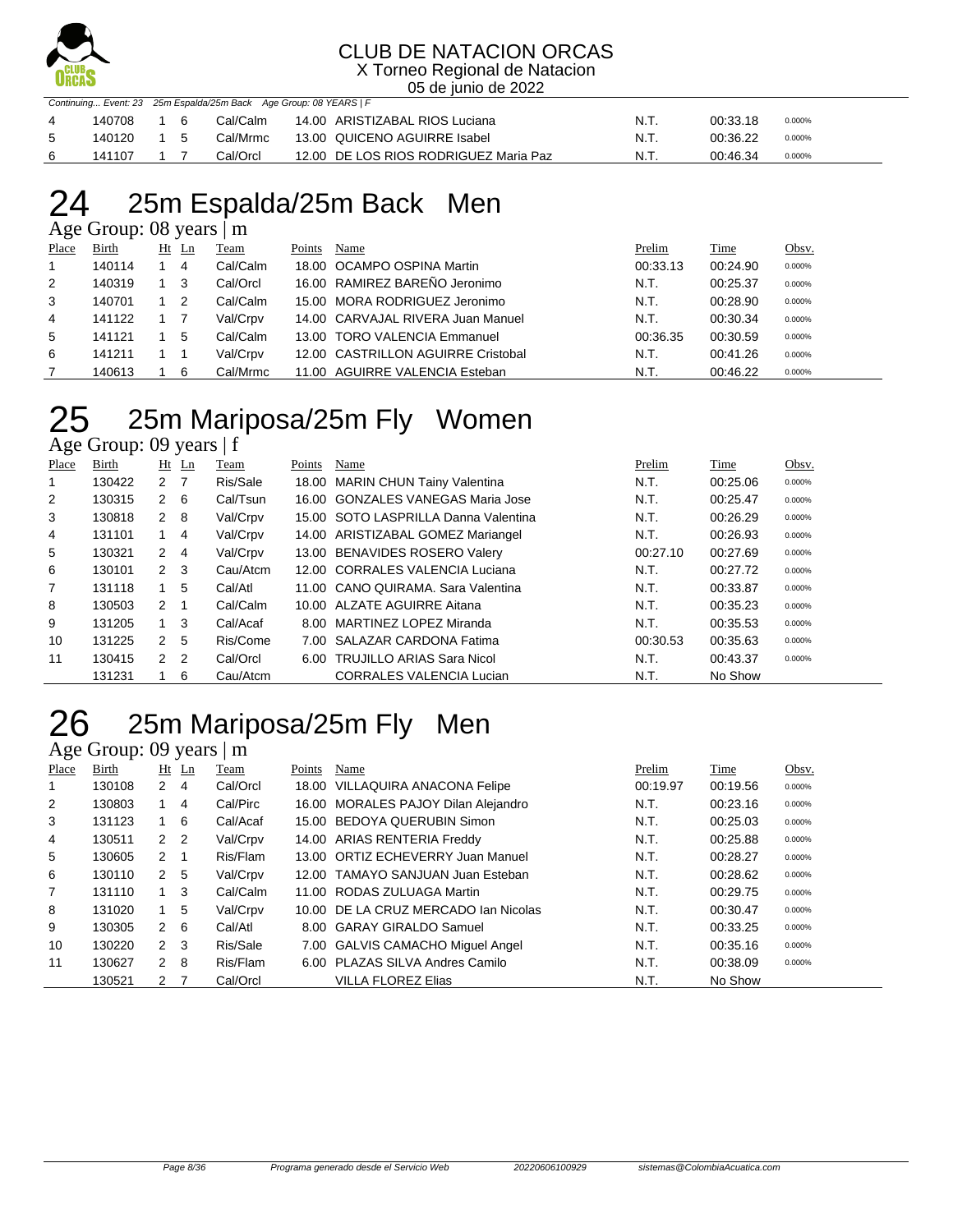

## 27 50m Mariposa/50m Fly Women

| Age Group: 10 years $ f $ |        |  |       |          |        |                                   |          |          |         |  |
|---------------------------|--------|--|-------|----------|--------|-----------------------------------|----------|----------|---------|--|
| Place                     | Birth  |  | Ht Ln | Team     | Points | Name                              | Prelim   | Time     | Obsv.   |  |
| $\mathbf{1}$              | 120713 |  | 5     | Ris/Cmfr |        | 18.00 MUÑOZ VILLADA Isabella      | N.T.     | 00:49.62 | 53.890% |  |
| 2                         | 120124 |  | 4     | Ris/Cmfr |        | 16.00 PEÑA PORRAS Sinai Alejandra | 01:00.64 | 00:59.81 | 44.708% |  |
| 3                         | 121128 |  | -2    | Cau/Atcm |        | 15.00 PARRA VILLARREAL Oriana     | N.T.     | 01:01.03 | 43.815% |  |
| 4                         | 120828 |  | -3    | Cau/Atcm |        | 14.00 FLOREZ AZOS Fabiana         | N.T.     | 01:02.66 | 42.675% |  |
| 5                         | 121217 |  |       | Ris/Flam |        | 13.00 GARCÍA MARIN Sofia          | N.T.     | 01:06.28 | 40.344% |  |
| 6                         | 121004 |  | 6     | Cau/Atcm |        | 12.00 PARRA MINA Maria Camila     | N.T.     | 01:06.75 | 40.060% |  |

## 50m Mariposa/50m Fly Men

Age Group: 10 years | m

| Place | Birth  | Ht Ln | <b>Team</b> | Points | Name                               | Prelim | <b>Time</b> | <u>Obsv.</u> |
|-------|--------|-------|-------------|--------|------------------------------------|--------|-------------|--------------|
|       | 120828 | 5     | Cal/Acaf    |        | 18.00 URIBE GALLO Ignacio          | N.T.   | 00:51.53    | 46.555%      |
| 2     | 120704 | 4     | Cal/Mrmc    |        | 16.00 SALGADO LARGO Felipe         | N.T.   | 00:59.40    | 40.387%      |
| 3     | 120928 | - 3   | Ris/Flam    |        | 15.00 SALDARRIAGA MORALES Santiago | N.T.   | 01:16.37    | 31.413%      |
| 4     | 121130 | 6     | Cau/Atcm    |        | 14.00 ORTIZ CERTUCHE Sergio Andres | N.T.   | 01:28.78    | 27.022%      |

## 29 50m Mariposa/50m Fly Women

| Age Group: 11 years   f |  |  |
|-------------------------|--|--|
|                         |  |  |

| ~     |        |    |    |          |        |                                         |          |             |         |
|-------|--------|----|----|----------|--------|-----------------------------------------|----------|-------------|---------|
| Place | Birth  | Ht | Ln | Team     | Points | Name                                    | Prelim   | <b>Time</b> | Obsv.   |
|       | 110203 |    | 4  | Cal/Orcl |        | 18.00 SIERRA GONZALEZ Luciana           | 00:44.91 | 00:37.25    | 71.785% |
| 2     | 111126 |    |    | Val/Crpv |        | 16.00 NOVAS RAMIREZ Gabriela            | N.T.     | 00:44.00    | 60.773% |
| 3     | 110321 |    | 5  | Cal/Orcl |        | 15.00 BETANCOURTH GALLEGO MarÍa Antonia | 00:52.13 | 00:50.91    | 52.524% |
| 4     | 110122 |    | -3 | Cal/Mrmc |        | 14.00 CEPEDA CADENA Salome              | 00:54.60 | 00:55.38    | 48.285% |
| 5     | 111229 |    |    | Cal/Tsun |        | 13.00 GALLEGO ARCINIEGAS Estefania      | N.T.     | 00:57.31    | 46.659% |
| 6     | 111102 |    | 2  | Cal/Orcl |        | 12.00 SANZ GOMEZ Samantha               | N.T.     | 01:11.60    | 37.346% |
|       | 111015 |    | 6  | Cal/Calm |        | 11.00 MORA RODRIGUEZ Luna Sofia         | N.T.     | 01:16.10    | 35.138% |

## 50m Mariposa/50m Fly Men

#### Age Group: 11 years | m

| Place        | Birth  |              | $Ht$ Ln        | Team     | Points | Name                                   | Prelim   | Time                | Obsv.         |
|--------------|--------|--------------|----------------|----------|--------|----------------------------------------|----------|---------------------|---------------|
|              | 110208 | 2            | 4              | Cal/Acaf |        | 18.00 VEGA SEPULVEDA Emiliano          | 00:42.01 | 00:45.06            | 53.240%       |
| 2            | 110617 | 2            | -5             | Tol/Tbt  |        | 16.00 MENDOZA RAMIREZ Juan Sebastian   | 00:49.34 | 00:46.53            | 51.558%       |
| 3            | 111014 | 2            |                | Ris/Flam |        | 15.00 ZAMBRANO CARDONA Benjamin        | N.T.     | 00:46.71            | 51.359%       |
| 4            | 110305 | $\mathbf{2}$ | -3             | Cal/Orcl |        | 14.00 VILLOTA VELASCO Samuel Alejandro | N.T.     | 00:56.15            | 42.725%       |
| 5            | 110828 | 2            | - 6            | Ris/Flam |        | 13.00 OCAMPO RODRIGUEZ Juan David      | N.T.     | 01:00.60            | 39.587%       |
| 6            | 111120 |              | 5              | Cal/Orcl |        | 12.00 TRUJILLO ARIAS Juan Pablo        | N.T.     | 01:01.15            | 39.231%       |
| $\mathbf{7}$ | 110927 | $\mathbf{2}$ |                | Cau/Atcm |        | 11.00 SANCHEZ QUINTANA Juan Jose       | N.T.     | 01:05.81            | 36.453%       |
| 8            | 110912 | $\mathbf{2}$ | $\overline{2}$ | Ris/Flam |        | 10.00 BERNAL PINO Jeronimo             | N.T.     | 01:15.69            | 31.695%       |
| 8            | 111028 |              | 4              | Cal/Orcl |        | 10.00 VILLA FLOREZ David               | N.T.     | 01:15.69            | 31.695%       |
|              | 111213 |              | 3              | Cau/Atcm |        | MARTINEZ CIFUENTES David Santiago      | N.T.     | <b>Disqualified</b> | toca una mano |

## 50m Mariposa/50m Fly Women

Age Group: 12 years | f

| Place | <b>Birth</b> |     | Ht Ln | Team     | Points | Name                                 | Prelim   | Time     | Obsv.   |
|-------|--------------|-----|-------|----------|--------|--------------------------------------|----------|----------|---------|
|       | 100119       |     | 4     | Ris/Flam |        | 18.00 CARDENAS BENJUMEA Evelyn       | 00:39.75 | 00:40.38 | 66.221% |
|       | 101211       | 1 5 |       | Cal/Acaf |        | 16.00 VALENCIA ROBLEDO Salome        | 00:56.72 | 00:46.41 | 57.617% |
|       | 100316       | 16  |       | Ris/Flam |        | 15.00 PEREZ LLANOS Manuela Alejandra | 01:01.59 | 00:57.28 | 46.683% |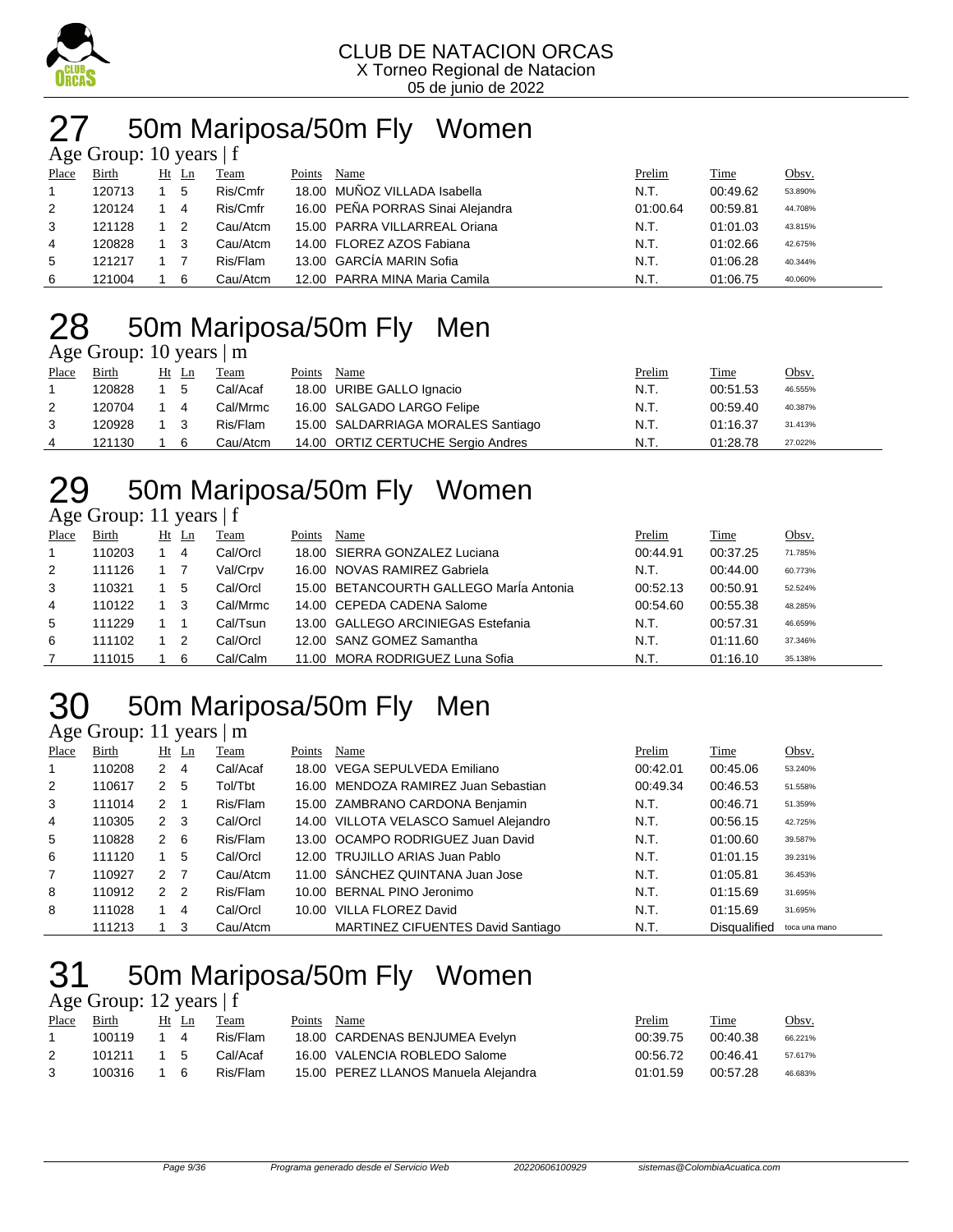

X Torneo Regional de Natacion 05 de junio de 2022

|                 | Continuing Event: 31 50m Mariposa/50m Fly Age Group: 12 YEARS   F |     |  |          |                                  |          |          |         |  |  |  |
|-----------------|-------------------------------------------------------------------|-----|--|----------|----------------------------------|----------|----------|---------|--|--|--|
|                 | 101201                                                            | 1 3 |  | Ris/Flam | 14.00 BALLESTEROS CASTRO Luciana | 00:58.53 | 00:57.67 | 46.367% |  |  |  |
| $5\overline{5}$ | 100303                                                            |     |  | Ris/Sale | 13.00 RIOS RESTREPO Isabela      | - N.T.   | 01:00.50 | 44.198% |  |  |  |
|                 | 100813                                                            |     |  | Ris/Sale | 12.00 HERNANDEZ GIRALDO Salome   | .N.T     | 01:04.56 | 41.419% |  |  |  |

## 50m Mariposa/50m Fly Men

Age Group: 12 years | m

| Place | Birth  | Ht | Ln | Team     | Points | Name                            | Prelim   | Time     | Obsv.   |
|-------|--------|----|----|----------|--------|---------------------------------|----------|----------|---------|
|       | 100415 |    | 4  | Ris/Cmfr |        | 18.00 TABARES PAVAS Juan Manuel | 00:34.56 | 00:34.56 | 69.416% |
| 2     | 100305 |    | 3  | Cal/Orcl |        | 16.00 VELASQUEZ GANAN Leonardo  | 00:39.25 | 00:35.50 | 67.577% |
| 3     | 100918 |    | 5  | Ris/Cmfr |        | 15.00 MONTOYA CASTAÑO Juan Jose | 00:38.18 | 00:38.18 | 62.834% |
| 4     | 100911 |    | 6  | Ris/Cmfr |        | 14.00 MONTOYA MESA Juan Jose    | 00:44.97 | 00:41.82 | 57.365% |
| 5     | 100220 |    | -2 | Cal/Acaf |        | 13.00 VILLEGAS ARANGO Samuel    | 01:12.63 | 00:51.60 | 46.492% |
| 6     | 101103 |    |    | Cau/Atcm |        | 12.00 FIGUEROA TOVAR Juan David | N.T.     | 00:53.19 | 45.102% |
|       | 100101 |    |    | Cau/Atcm | 11.00  | VACA BENITES Sebastian          | N.T.     | 01:13.40 | 32.684% |

## 50m Mariposa/50m Fly Women

Age Group: 13 years | f

| Place | Birth  | $Ht$ Ln |                | Team     | Points | Name                               | Prelim   | Time         | Obsv.          |
|-------|--------|---------|----------------|----------|--------|------------------------------------|----------|--------------|----------------|
|       | 091101 | 2       | 4              | Ris/Flam |        | 18.00 OSPINA YEPES Sofia           | 00:36.69 | 00:37.94     | 70.480%        |
| 2     | 090325 | 2       | - 3            | Val/Cofv |        | 16.00 LOPEZ VALDERRAMA Mariana     | 00:41.82 | 00:40.38     | 66.221%        |
| 3     | 091213 | 2       | 5              | Cal/Pirc |        | 15.00 BERMUDEZ CARVAJAL Valentina  | 00:38.47 | 00:44.05     | 60.704%        |
| 4     | 091002 | 2       | -6             | Ris/Sale |        | 14.00 MARIN PATIÑO MarÍa Alejandra | 00:43.41 | 00:44.97     | 59.462%        |
| 5     | 091014 |         | -3             | Val/Crpv |        | 13.00 MUNEVAR LONDOÑO Laura Sofia  | N.T.     | 00:47.75     | 56.000%        |
| 6     | 090303 | 2       | - 2            | Cal/Calm |        | 12.00 CARDENAS ARISTIZABAL Violeta | 00:58.89 | 00:49.62     | 53.890%        |
| 7     | 090529 |         | 5              | Val/Cofv |        | 11.00 CAICEDO CARDONA Ana Sofia    | N.T.     | 00:51.62     | 51.802%        |
| 8     | 090101 | 2       | $\overline{7}$ | Val/Crpv |        | 10.00 MESA VARGAS Isabela          | N.T.     | 00:56.66     | 47.194%        |
|       | 090220 |         | 4              | Val/Crpv |        | PEREZ CALABRO Kathleen             | N.T.     | Disqualified | toque una mano |

## 34 50m Mariposa/50m Fly Men

|                | Age Group: 13 years   m |                |    |          |        |                                        |          |                     |                                 |  |  |  |
|----------------|-------------------------|----------------|----|----------|--------|----------------------------------------|----------|---------------------|---------------------------------|--|--|--|
| Place          | Birth                   | Ht             | Ln | Team     | Points | Name                                   | Prelim   | Time                | Obsv.                           |  |  |  |
| 1              | 090826                  | 2              | 5  | Val/Crpv |        | 18.00 CASTILLO ROMERO Mateo            | 00:33.07 | 00:33.81            | 70.955%                         |  |  |  |
| 2              | 090912                  | 2              | -4 | Ris/Flam |        | 16.00 BEDOYA VERA Dylan                | 00:32.06 | 00:34.12            | 70.311%                         |  |  |  |
| 3              | 090217                  | $2 \quad 3$    |    | Ris/Flam |        | 15.00 SALDARRIAGA ORTIZ Miguel Angel   | 00:34.30 | 00:34.78            | 68.976%                         |  |  |  |
| 4              | 090509                  | $2 \quad 6$    |    | Ris/Sale |        | 14.00 CUBILLOS VALENCIA Juan Sebastian | 00:35.08 | 00:36.65            | 65.457%                         |  |  |  |
| 5              | 090225                  | 2 <sub>2</sub> |    | Val/Crpv |        | 13.00 ORTIZ HERNANDEZ Santiago         | 00:37.03 | 00:37.06            | 64.733%                         |  |  |  |
| 6              | 090320                  | 2              | -8 | Cal/Atl  |        | 12.00 AGUDELO SANINT Nicolas           | 01:01.16 | 00:46.63            | 51.448%                         |  |  |  |
| $\overline{7}$ | 090728                  | 1              | 3  | Cal/Atl  |        | 11.00 OCAMPO POSADA Samuel Andres      | N.T.     | 00:49.25            | 48.711%                         |  |  |  |
| 8              | 090619                  | 1              | 5  | Ris/Flam |        | 10.00 DUQUE DUQ Juan Jose              | N.T.     | 00:59.31            | 40.448%                         |  |  |  |
| 9              | 090304                  | 2 <sub>7</sub> |    | Val/Cofv | 8.00   | TOBON YEPEZ Juan Jose                  | 00:40.70 | 01:00.01            | 39.977%                         |  |  |  |
|                | 090615                  | 1              | 4  | Cal/Mrmc |        | DIAZ HOYOS Samuel                      | N.T.     | <b>Disqualified</b> | mariposa sin brazada            |  |  |  |
|                | 090427                  | 2              |    | Val/Crpv |        | <b>TAMAYO SANJUAN Mauro Andres</b>     | 00:47.97 | <b>Disqualified</b> | hace vuelta olím y toca con una |  |  |  |

mano

### 50m Mariposa/50m Fly Women

Age Group: 14 years | f

| Place | Birth  | Ht Ln | l`eam    | Points | Name                               | Prelim   | Time     | <u>Obsv.</u> |
|-------|--------|-------|----------|--------|------------------------------------|----------|----------|--------------|
|       | 080114 | - 6   | Ris/Flam |        | 16.00 GUTIERREZ CASTAÑEDA Sara     | 00:33.62 | 00:34.37 | 77.800%      |
| 4     | 080522 |       | Ris/Flam |        | 14.00 ROSERO AREVALO Natalia       | 00:33.34 | 00:35.31 | 75.729%      |
| 6     | 081209 |       | Cal/Orcl |        | 12.00 GAVIRIA TOBON Juanita        | N.T.     | 00:44.87 | 59.594%      |
|       | 080113 |       | Cal/Orcl |        | 11.00 GIRALDO CASTAÑO Maria Isabel | 00:56.03 | 00:50.50 | 52.950%      |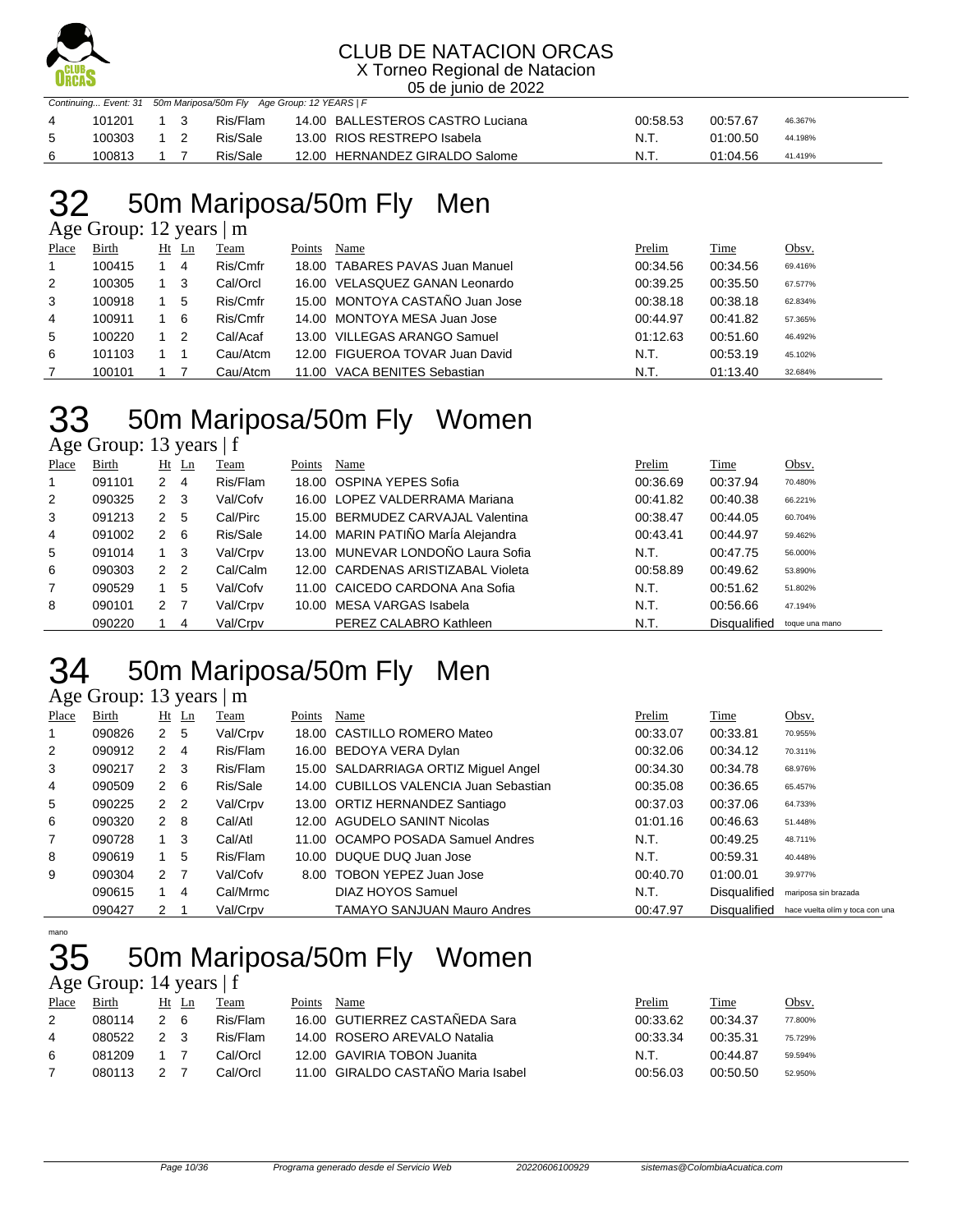

X Torneo Regional de Natacion 05 de junio de 2022

|       | 50m Mariposa/50m Fly Age Group: 14 YEARS   F<br>Continuing Event: 35 |              |                |          |        |                                       |          |          |         |  |  |
|-------|----------------------------------------------------------------------|--------------|----------------|----------|--------|---------------------------------------|----------|----------|---------|--|--|
| 8     | 080329                                                               |              | $2 \quad 8$    | Ris/Sale |        | 10.00 MOLINA HERNANDEZ Daniela        | N.T.     | 00:50.64 | 52.804% |  |  |
| 9     | 080611                                                               |              | $1\quad 5$     | Val/Crpv |        | 8.00 CARABALI ANDRADE Melany Cristina | N.T.     | 00:50.97 | 52.462% |  |  |
| 10    | 081010                                                               |              | - 6            | Cal/Tsun |        | 7.00 GONZALES PESCADOR, Sarah         | N.T.     | 00:52.53 | 50.904% |  |  |
| 11    | 080222                                                               | $\mathbf{2}$ | - 1            | Cal/Orcl |        | 6.00 GIRALDO VALENCIA Liseth Dahiana  | N.T.     | 01:07.58 | 39.568% |  |  |
| 12    | 081107                                                               |              | -2             | Cau/Atcm |        | 5.00 FERNANDEZ CHATE Estephany        | N.T.     | 01:08.16 | 39.231% |  |  |
|       | 080731                                                               |              | $1 \quad 3$    | Val/Crpv |        | BETANCOURT VASQUEZ Giselle Andrea     | N.T.     | No Show  |         |  |  |
|       | 080413                                                               |              | 4              | Val/Crpv |        | <b>GARCIA CRUZ Valerie</b>            | N.T.     | No Show  |         |  |  |
|       | Age Group: 15 years   f                                              |              |                |          |        |                                       |          |          |         |  |  |
| Place | Birth                                                                |              | Ht Ln          | Team     | Points | Name                                  | Prelim   | Time     | Obsv.   |  |  |
| 1     | 070201                                                               |              | 2 <sub>5</sub> | Ris/Flam |        | 18.00 GARCÍA WILCHES Juliana          | 00:33.28 | 00:33.60 | 79.583% |  |  |
| 3     | 070306                                                               | 2            | $\overline{4}$ | Cal/Orcl |        | 15.00 OCAMPO SALAZAR Salome           | 00:32.90 | 00:34.50 | 77.507% |  |  |
| 5     | 071213                                                               | $\mathbf{2}$ | $\overline{2}$ | Val/Cofv |        | 13.00 SUAREZ TREJOS Daniela           | 00:40.34 | 00:38.69 | 69.113% |  |  |

## 36 50m Mariposa/50m Fly Men

Age Group: 14 years | m

| <b>Place</b> | <b>Birth</b>            | Ht             | $\mathbf{L}$ n | <b>Team</b> | <u>Points</u> | <b>Name</b>                               | <b>Prelim</b> | <b>Time</b>  | Obsv.                        |
|--------------|-------------------------|----------------|----------------|-------------|---------------|-------------------------------------------|---------------|--------------|------------------------------|
| 5            | 081128                  | $3 \quad 4$    |                | Cal/Pirc    | 13.00         | ECHEVERRI MEDINA Juan Jose                | 00:33.09      | 00:32.62     | 73.544%                      |
| 6            | 080527                  | 4              | -1             | Val/Crpv    |               | 12.00 MORENO MICOLTA Luis Miguel          | 00:32.47      | 00:33.14     | 72.390%                      |
| 8            | 080121                  | 4              | 2              | Cal/Mrmc    | 10.00         | MARIN ARENAS Juan Manuel                  | 00:32.19      | 00:34.15     | 70.249%                      |
| 11           | 080923                  | $\mathbf{1}$   | -7             | Val/Crpv    |               | 6.00 OLIVA RUIZ Samuel                    | N.T.          | 00:35.22     | 68.115%                      |
| 12           | 080924                  | 3 <sub>3</sub> |                | Cal/Acaf    |               | 5.00 SALAZAR ARANGO Thomas                | 00:37.96      | 00:35.84     | 66.936%                      |
| 14           | 080723                  |                | 6              | Cal/Atl     |               | 3.00 OSPINA MONTES Sergio                 | N.T.          | 00:37.03     | 64.785%                      |
| 16           | 080104                  | 2 <sub>7</sub> |                | Ris/Sale    |               | 1.00 CARDONA RODRIGUEZ Juan Manuel        | N.T.          | 00:37.87     | 63.348%                      |
| 16           | 080203                  | $\overline{2}$ | 8              | Ris/Flam    | 1.00          | HINCAPIE PEREZ Jacobo                     | N.T.          | 00:37.87     | 63.348%                      |
| 19           | 080908                  | 1              | $\overline{2}$ | Cal/Mrmc    |               | RODRIGUEZ SALAZAR Sebastian               | N.T.          | 00:42.38     | 56.607%                      |
| 21           | 080123                  | 2              | -1             | Cal/Mrmc    |               | <b>CARDENAS GALLO Juan Jose</b>           | N.T.          | 00:44.44     | 53.983%                      |
| 22           | 080615                  | $\mathbf{1}$   | 3              | Cau/Atcm    |               | <b>BASANTE GRIZALES Brandon Alexander</b> | 00:44.56      | 00:44.56     | 53.838%                      |
| 25           | 080524                  | 1              | 5              | Cau/Atcm    |               | <b>CEBALLOS RODRIGUES Emmanuel</b>        | N.T.          | 00:48.87     | 49.089%                      |
| 26           | 080823                  | 3              | 2              | Val/Crpv    |               | <b>CAMARGO VALENCIA Mathias</b>           | 01:12.21      | 00:49.80     | 48.173%                      |
|              | 080401                  | 1              | 4              | Val/Crpv    |               | LORA ALVAREZ Cristhofer                   | N.T.          | Disqualified | toque con una mano en vuelta |
|              | 081028                  | 4              | 8              | Val/Crpv    |               | <b>GARCIA PEDRAZA Santiago</b>            | 00:32.50      | No Show      |                              |
|              | Age Group: 15 years   m |                |                |             |               |                                           |               |              |                              |
| Place        | Birth                   |                | $Ht$ Ln        | Team        | Points        | Name                                      | Prelim        | Time         | Obsv.                        |
| 1            | 070319                  | 4              | 4              | Cal/Orcl    | 18.00         | <b>ESCOBAR BANOL Tomas</b>                | 00:28.83      | 00:30.00     | 79.967%                      |
| 2            | 070105                  | 4              | 5              | Ris/Flam    |               | 16.00 NAVARRO ECHEVERRI Brandon           | 00:29.86      | 00:30.78     | 77.940%                      |

|    | 070319 | 4              | 4              | Cal/Orcl | 18.00 ESCOBAR BANOL Tomas            | 00:28.83 | 00:30.00            | 79.967%                |
|----|--------|----------------|----------------|----------|--------------------------------------|----------|---------------------|------------------------|
| 2  | 070105 | 4              | 5              | Ris/Flam | 16.00 NAVARRO ECHEVERRI Brandon      | 00:29.86 | 00:30.78            | 77.940%                |
| 3  | 070326 | 4              | -3             | Ris/Cmfr | 15.00 QUIROZ ZAPATA Samuel David     | 00:30.56 | 00:30.88            | 77.688%                |
| 4  | 070628 | 4              | - 6            | Ris/Sale | 14.00 QUINTERO VELEZ Miquel Angel    | 00:31.93 | 00:31.65            | 75.798%                |
| 7  | 070424 | 4              | $\overline{7}$ | Ris/Sale | 11.00 RIOS ROJAS William             | 00:32.29 | 00:33.38            | 71.869%                |
| 9  | 071229 | 3              | 5              | Val/Crpv | 8.00 BELTRAN ESTUPIÑAN Juan Felipe   | 00:33.57 | 00:34.25            | 70.044%                |
| 10 | 071102 | $2 \quad 3$    |                | Val/Crpv | 7.00 ROJAS CHAVEZ Juan Jose          | N.T.     | 00:34.63            | 69.275%                |
| 13 | 070208 | 3 <sub>7</sub> |                | Val/Crpv | 4.00 GALARZA GOMEZ Santiago          | N.T.     | 00:36.57            | 65.600%                |
| 15 | 071014 | $3\quad 6$     |                | Val/Crpv | 2.00 VELASQUEZ HINCAPIE Miquel Angel | 00:44.13 | 00:37.50            | 63.973%                |
| 18 | 070601 | 3              |                | Cal/Orcl | CHICA RAMIREZ Jacobo                 | N.T.     | 00:42.11            | 56.970%                |
| 20 | 071024 | $2 \quad 4$    |                | Ris/Flam | RAMIREZ RAMIREZ Martin               | N.T.     | 00:44.13            | 54.362%                |
| 23 | 070926 | 3              | - 8            | Val/Crpv | <b>MORENO PINTO Carlos Samuel</b>    | N.T.     | 00:44.59            | 53.801%                |
| 24 | 071212 | $2 \quad 6$    |                | Cal/Tsun | CASAS CHARLARCA Jeronimo             | N.T.     | 00:46.62            | 51.459%                |
| 27 | 071030 | 2 <sub>5</sub> |                | Cal/Mrmc | <b>CUJIÑO ARIAS Sebastian</b>        | N.T.     | 01:03.25            | 37.929%                |
|    | 071230 | $\mathbf{2}$   | $\overline{2}$ | Val/Crpv | <b>VARGAS HERRERA Samuel Alexis</b>  | N.T.     | <b>Disqualified</b> | descalificado una mano |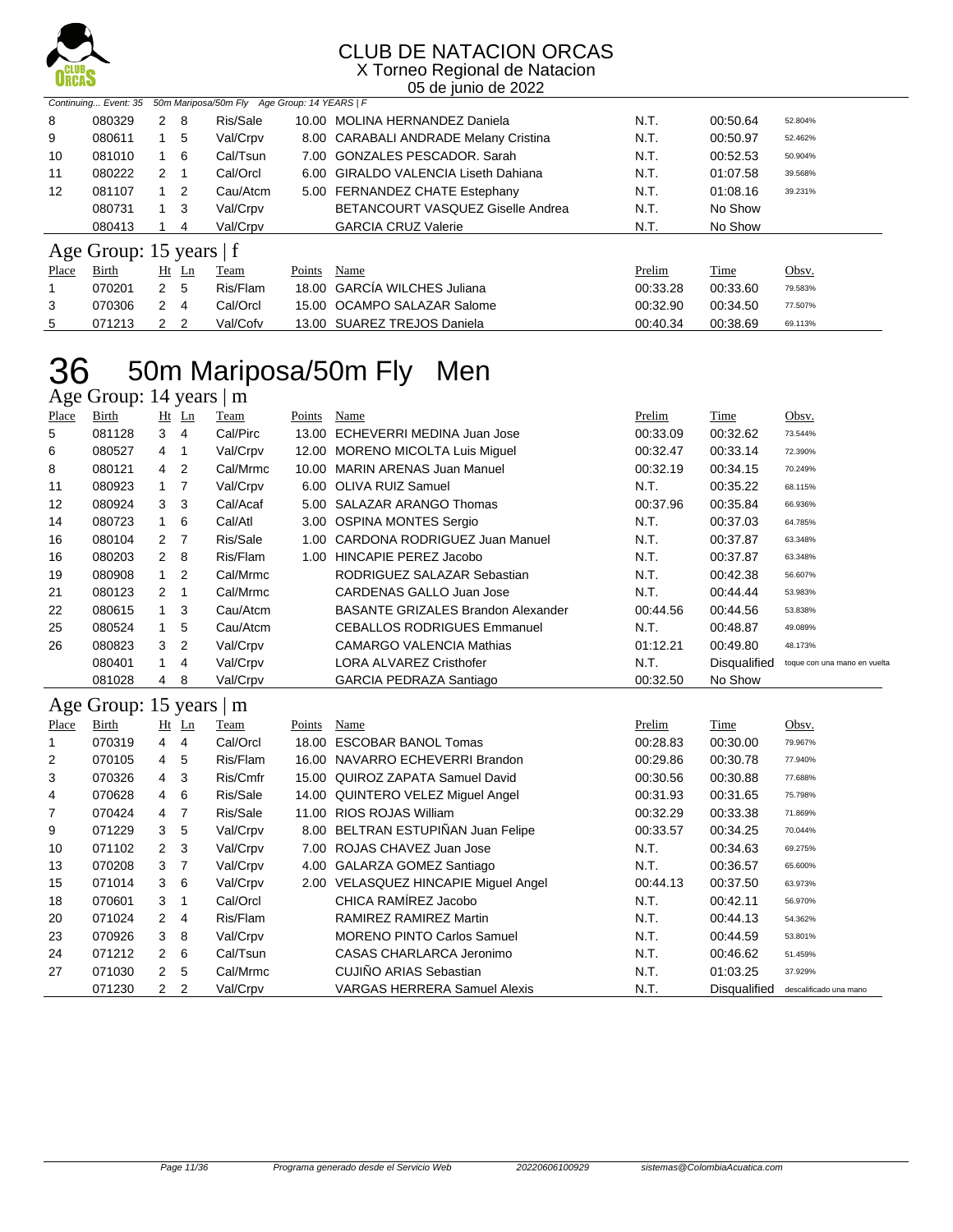

## 50m Mariposa/50m Fly Women

| Age Group: Jb $16y-17y \mid f$ |        |  |       |          |        |                                   |          |              |                  |  |  |
|--------------------------------|--------|--|-------|----------|--------|-----------------------------------|----------|--------------|------------------|--|--|
| Place                          | Birth  |  | Ht Ln | Team     | Points | Name                              | Prelim   | Time         | Obsv.            |  |  |
|                                | 060618 |  | - 3   | Val/Cofv |        | 18.00 HERNANDEZ DIAZ Maria Salome | 00:50.27 | 00:46.22     | 57.854%          |  |  |
| 2                              | 050108 |  | - 6   | Val/Crpv |        | 16.00 HERNANDEZ JIRONZA Tatiana   | N.T.     | 00:47.28     | 56.557%          |  |  |
| 3                              | 060130 |  |       | Ris/Flam |        | 15.00 GONZALES CASTRILLON Salome  | N.T.     | 00:48.37     | 55.282%          |  |  |
| 4                              | 060907 |  | 5     | Cal/Mrmc |        | 14.00 PEREZ RIVAS Salome          | 00:49.91 | 00:50.82     | 52.617%          |  |  |
|                                | 061027 |  | 4     | Val/Crpv |        | PEÑA PLAZA Melanie                | 00:42.31 | Disqualified | cambio de estilo |  |  |

# 50m Mariposa/50m Fly Men

| Age Group: Jb 16y-17y   m |  |  |
|---------------------------|--|--|
|                           |  |  |

| Place          | <b>Birth</b> |                      | Ht Ln          | Team     | Points | Name                                | Prelim   | Time                | Obsv.            |
|----------------|--------------|----------------------|----------------|----------|--------|-------------------------------------|----------|---------------------|------------------|
| 1              | 051107       | 3                    | 4              | Ris/Sale | 18.00  | <b>GRISALES CASTRILLON Franklin</b> | 00:27.77 | 00:28.60            | 83.881%          |
| 2              | 060725       | 3                    | 5              | Cal/Mrmc | 16.00  | EPALZA ROJAS Emmanuel Leandro       | 00:28.12 | 00:29.16            | 82.270%          |
| $\overline{2}$ | 050613       | 3                    | 6              | Cal/Pirc | 16.00  | PULGARIN SUAREZ Miguel Angel        | 00:29.23 | 00:29.16            | 82.270%          |
| 4              | 051130       | 3                    | 3              | Ris/Sale | 14.00  | <b>GIRALDO ROMAN Michael</b>        | 00:28.59 | 00:29.53            | 81.239%          |
| 5              | 060404       | 3                    | 2              | Ris/Flam |        | 13.00 ZAPATA GARCIA Juan Felipe     | 00:29.33 | 00:30.28            | 79.227%          |
| 6              | 050401       | 3                    | 7              | Ris/Sale |        | 12.00 PELAEZ CASTAÑO Camilo         | 00:29.37 | 00:30.97            | 77.462%          |
| 7              | 050312       | 3                    | 8              | Cal/Acaf | 11.00  | <b>MARIN GOMEZ Anderson</b>         | 00:31.09 | 00:31.38            | 76.450%          |
| 8              | 060823       | 2                    | 4              | Cal/Calm | 10.00  | <b>MIRTH NATERA Brian Aquiles</b>   | 00:32.19 | 00:31.88            | 75.251%          |
| 9              | 050317       |                      | 5              | Ris/Flam | 8.00   | LOPEZ RAMIREZ Juan Jose             | N.T.     | 00:32.25            | 74.388%          |
| 10             | 051206       | 3                    | -1             | Val/Crpv | 7.00   | <b>HERNANDEZ TORO Maykoll</b>       | 00:30.76 | 00:32.49            | 73.838%          |
| 11             | 051207       | $\mathbf{2}^{\circ}$ | 6              | Val/Crpv | 6.00   | <b>CAMAYO MACIAS Alejandro</b>      | 00:35.10 | 00:33.37            | 71.891%          |
| 12             | 060926       | $\mathbf{2}$         | 5              | Cal/Atl  | 5.00   | NOREÑA ESCOBAR Juan Miquel          | 00:33.94 | 00:33.72            | 71.145%          |
| 13             | 060609       | 2                    | $\overline{7}$ | Val/Cofv | 4.00   | <b>GOMEZ OROZCO Julian</b>          | 00:35.63 | 00:35.93            | 66.769%          |
| 14             | 060123       | $\mathbf{2}$         | -3             | Val/Crpv | 3.00   | VARGAS MU?OZ Juan Camilo            | 00:34.53 | 00:36.03            | 66.583%          |
| 15             | 060321       | 2                    | $\overline{2}$ | Ris/Flam | 2.00   | DUQUE JARAMILLO Santiago            | 00:35.59 | 00:36.22            | 66.234%          |
| 16             | 060321       |                      | 6              | Val/Cofv | 1.00   | AGUDELO JARAMILLO Camilo            | N.T.     | 00:36.97            | 64.890%          |
| 17             | 060909       | $\mathbf{2}^{\circ}$ | 8              | Cal/Mrmc |        | <b>MARTINEZ RMS Juan Esteban</b>    | 00:41.70 | 00:37.26            | 64.385%          |
| 18             | 050128       | $\mathbf{1}$         | 4              | Val/Crpv |        | <b>LADINO CORREA Sebastian</b>      | N.T.     | 00:39.34            | 60.981%          |
| 19             | 060919       | 2                    | $\mathbf 1$    | Val/Crpv |        | HERRERA MUÑOZ Santiago              | 00:40.85 | 00:40.76            | 58.857%          |
|                | 051228       |                      | 3              | Val/Crpv |        | <b>GAMBA ALFARO Lukas</b>           | N.T.     | <b>Disqualified</b> | cambio de estilo |

#### 50m Mariposa/50m Fly Women Age Group: Mayores | f

|       | $1.50$ eroup. $1.44$ or $1.1$ |       |          |                                        |          |          |         |  |  |  |  |  |
|-------|-------------------------------|-------|----------|----------------------------------------|----------|----------|---------|--|--|--|--|--|
| Place | <b>Birth</b>                  | Ht Ln | Team     | Points Name                            | Prelim   | Time     | Obsv.   |  |  |  |  |  |
|       | 040414 1 5                    |       | Ris/Flam | 18.00 GONZALEZ ARISMENDI Kely Bivianne | 00:33.01 | 00:35.34 | 75.665% |  |  |  |  |  |
|       | 030910                        | 14    | Cal/Acaf | LIBREROS BOLIVAR Manuela               | 00:30.25 | No Show  |         |  |  |  |  |  |

## 50m Mariposa/50m Fly Men

#### Age Group: Mayores | m

| Place          | Birth  |               | $Ht$ Ln       | Team     | Points | Name                                  | Prelim   | <b>Time</b> | Obsv.   |
|----------------|--------|---------------|---------------|----------|--------|---------------------------------------|----------|-------------|---------|
| -1             | 020719 | 2             | 5             | Cal/Acaf |        | 18.00 LIBREROS BOLIVAR Alejandro      | 00:25.49 | 00:26.88    | 89.249% |
| 2              | 011026 | $\mathcal{P}$ | 4             | Ris/Cmfr |        | 16.00 OSPINA JIMENEZ Sebastian        | 00:25.47 | 00:27.03    | 88.753% |
| 3              | 020131 | $\mathcal{P}$ | -6            | Cal/Acaf |        | 15.00 PEREIRA MUÑOZ Simon             | 00:27.77 | 00:27.70    | 86.606% |
| $\overline{4}$ | 040111 | $\mathbf{2}$  | 3             | Ris/Come |        | 14.00 GUTIERREZ DUENES Melquis AndrÉs | 00:26.78 | 00:27.85    | 86.140% |
| 5              | 021028 |               | -6            | Ris/Come |        | 13.00 MARIN MARTÍNEZ Pablo            | N.T.     | 00:28.72    | 83.531% |
| 6              | 040325 | $\mathcal{P}$ | $\mathcal{P}$ | Ris/Cmfr |        | 12.00 CARDENAS OCAMPO Luis Alejandro  | 00:27.91 | 00:29.03    | 82.639% |
| $\overline{7}$ | 900606 | $\mathcal{P}$ | -8            | Ris/Flam |        | 11.00 CERON CARDONA Alejandro         | 00:29.96 | 00:30.29    | 79.201% |
| 8              | 041211 |               | 4             | Ris/Flam |        | 10.00 GOMEZ JARAMILLO Sebastian       | 00:30.48 | 00:30.60    | 78.399% |
| 9              | 031214 | $\mathcal{P}$ |               | Ris/Cmfr |        | 8.00 CASTAÑO LOPEZ Alejandro          | 00:28.65 | 00:30.78    | 77.940% |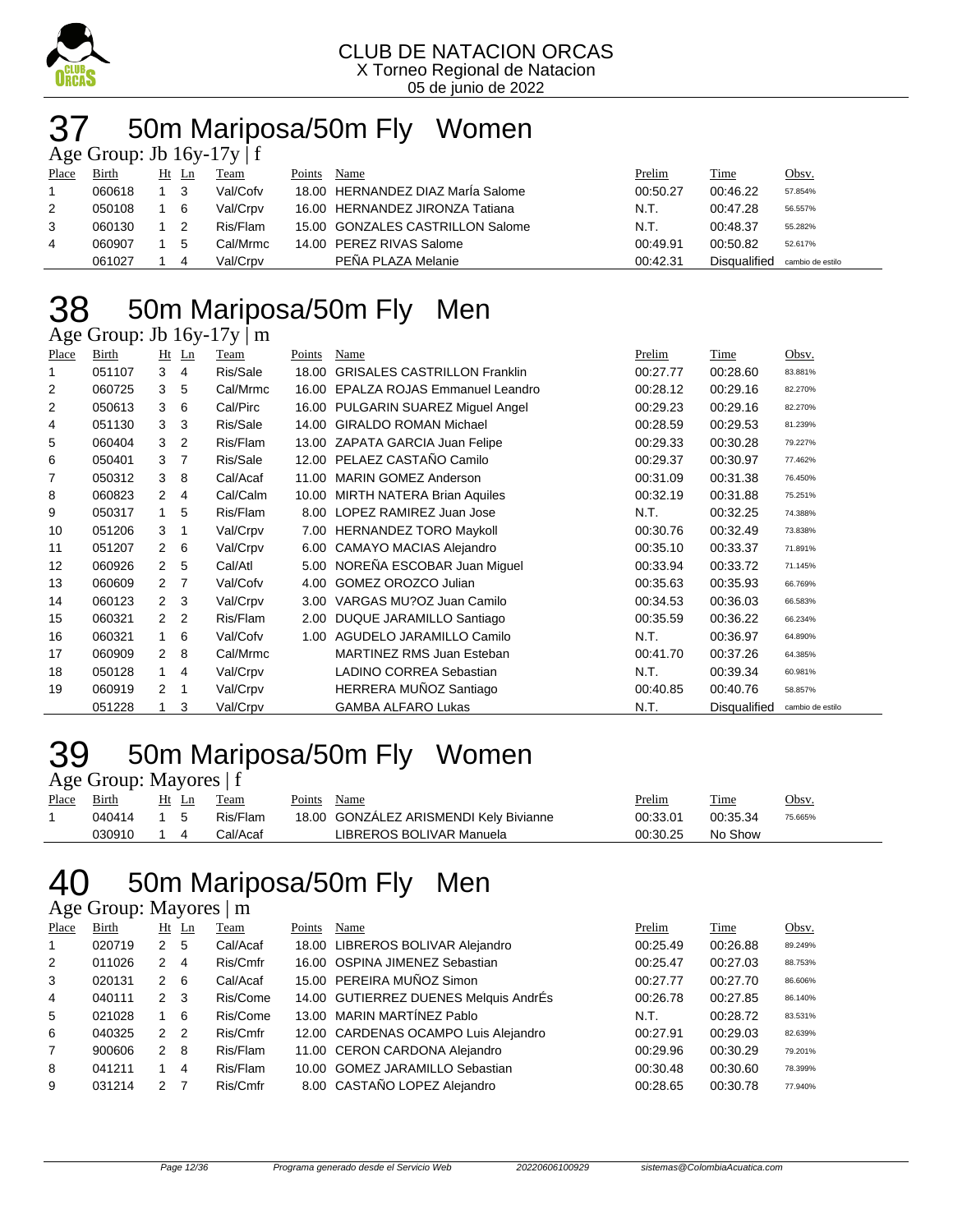

X Torneo Regional de Natacion 05 de junio de 2022

| Continuing Event: 40 50m Mariposa/50m Fly Age Group: MAYORES   M |        |           |  |          |                                  |          |          |         |  |  |  |
|------------------------------------------------------------------|--------|-----------|--|----------|----------------------------------|----------|----------|---------|--|--|--|
| 10                                                               | 031109 | 2 1       |  | Ris/Flam | 7.00 PLATA PULGARIN Antuan       | 00:29.53 | 00:31.63 | 75.846% |  |  |  |
| -11                                                              | 040606 | $1\quad5$ |  | Cal/Atl  | 6.00 GARCIA GAVIRIA David Steven | 00:33.35 | 00:34.09 | 70.373% |  |  |  |
| -12                                                              | 040426 |           |  | Cal/Atl  | 5.00 GIRALDO CORRALES Alejandro  | 00:37.72 | 00:38.69 | 62.006% |  |  |  |

## 41 50m Espalda/50m Back Women

Age Group: 10 years | f

| Place | Birth  |                | $Ht$ Ln | Team     | Points | Name                                 | Prelim   | Time                | Obsv.                          |
|-------|--------|----------------|---------|----------|--------|--------------------------------------|----------|---------------------|--------------------------------|
|       | 121216 |                | 2       | Ris/Flam |        | 18.00 CAMPUSANO CARDENAS Laura Marla | N.T.     | 00:49.31            | 57.007%                        |
| 2     | 120823 | $\mathbf{2}$   | 4       | Cal/Acaf |        | 16.00 ARIAS SANCHEZ Martina          | 01:00.81 | 00:53.25            | 52.789%                        |
| 3     | 120918 |                | 4       | Ris/Cmfr |        | 15.00 OSPINA CORDOBA Salome          | N.T.     | 00:55.66            | 50.503%                        |
| 4     | 120312 | 2              | 5       | Cal/Mrmc |        | 14.00 OCAMPO CARDENAS Mariana        | 01:02.15 | 00:56.94            | 49.368%                        |
| 5     | 120305 | 2 <sub>2</sub> |         | Cal/Mrmc |        | 13.00 PELAEZ MEDINA Camila           | N.T.     | 00:58.84            | 47.774%                        |
| 6     | 120221 | 2              | - 6     | Val/Cofv |        | 12.00 PARRA CALDERON Isabella        | N.T.     | 01:01.31            | 45.849%                        |
| 7     | 120609 | 2              | - 7     | Cal/Calm |        | 11.00 CASTAÑEDA AGUDELO Salome       | N.T.     | 01:01.87            | 45.434%                        |
| 8     | 120828 | $2 \quad 8$    |         | Cau/Atcm |        | 10.00 FLOREZ AZOS Fabiana            | N.T.     | 01:02.00            | 45.339%                        |
| 9     | 121128 |                | -6      | Cau/Atcm |        | 8.00 PARRA VILLARREAL Oriana         | N.T.     | 01:05.38            | 42.995%                        |
| 10    | 121027 |                | -3      | Cal/P s  |        | 7.00 CANDAMIL TORO Sophia            | N.T.     | 01:05.69            | 42.792%                        |
| 11    | 120104 | 2 <sub>3</sub> |         | Cal/Tsun |        | 6.00 AGUDELO ALZATE Sofia            | N.T.     | 01:27.47            | 32.137%                        |
| 12    | 121004 |                | 5       | Cau/Atcm |        | 5.00 PARRA MINA Maria Camila         | N.T.     | 01:28.03            | 31.932%                        |
|       | 120731 | 2              |         | Val/Crpv |        | RAMIREZ SUAREZ Gabriela              | N.T.     | <b>Disqualified</b> | hace la vuelta de espalda para |

#### pecho 50m Espalda/50m Back Men

#### Age Group: 10 years | m

| Place | Birth  |                | $Ht$ Ln        | Team     | Points | Name                                | Prelim   | Time     | Obsv.   |
|-------|--------|----------------|----------------|----------|--------|-------------------------------------|----------|----------|---------|
| 1     | 120123 | 2 <sub>3</sub> |                | Val/Crpv |        | 18.00 ACOSTA MORENO AndrEs Felipe   | N.T.     | 00:47.25 | 54.413% |
| 2     | 121014 | $\mathbf{2}$   | -4             | Cal/Orcl |        | 16.00 CASTAÑO SOLARTE Rafael        | 00:54.00 | 00:52.35 | 49.112% |
| 3     | 121021 | 2              |                | Cal/Calm |        | 15.00 MORALES NARANJO Martin        | N.T.     | 00:57.48 | 44.729% |
| 4     | 120317 | 2 5            |                | Cal/Acaf |        | 14.00 FRANCO CARMONA Juan Sebastian | 01:06.07 | 00:59.60 | 43.138% |
| 5     | 121114 | 1.             | 4              | Cal/Atl  |        | 13.00 AGUDELO SANINT Thomas         | N.T.     | 01:00.82 | 42.272% |
| 6     | 120920 | 2 <sub>7</sub> |                | Ris/Flam |        | 12.00 BEDOYA HINCAPIE Samuel        | N.T.     | 01:09.40 | 37.046% |
| 7     | 121111 | $2 \quad 8$    |                | Cal/Calm |        | 11.00 GRISALES HENAO Agustin        | N.T.     | 01:10.86 | 36.283% |
| 8     | 120202 | $2 \quad 6$    |                | Ris/Flam |        | 10.00 GOMEZ OSORIO Tomas            | N.T.     | 01:16.09 | 33.789% |
| 9     | 121228 | $1 \quad 3$    |                | Cal/Mrmc |        | 8.00 MIGUEL ANGEL Gallardo Regino   | N.T.     | 01:41.71 | 25.278% |
| 10    | 121130 |                | 5              | Cau/Atcm |        | 7.00 ORTIZ CERTUCHE Sergio Andres   | N.T.     | 01:47.15 | 23.994% |
|       | 120222 | 2              | $\overline{2}$ | Cal/P s  |        | <b>URIBE PAVA Martin</b>            | N.T.     | No Show  |         |

### 43 50m Espalda/50m Back Women

Age Group: 11 years | f

| Place | Birth  |                      | $Ht$ Ln        | Team     | Points | Name                                    | Prelim   | Time                | Obsv.             |
|-------|--------|----------------------|----------------|----------|--------|-----------------------------------------|----------|---------------------|-------------------|
|       | 110731 | $\mathbf{2}^{\circ}$ | 4              | Cal/Orcl |        | 18.00 QUINTERO QUINTERO Manuela         | 00:41.54 | 00:42.63            | 65.939%           |
| 2     | 110321 | 2                    | 5              | Cal/Orcl |        | 16.00 BETANCOURTH GALLEGO Marla Antonia | 00:49.10 | 00:48.90            | 57.485%           |
| 3     | 111209 |                      | 5              | Val/Crpv |        | 15.00 IBARRA NARVAEZ Sharon Lucia       | N.T.     | 00:53.28            | 52.759%           |
| 4     | 111229 |                      | 3              | Cal/Tsun |        | 14.00 GALLEGO ARCINIEGAS Estefania      | N.T.     | 01:00.60            | 46.386%           |
| 5     | 110226 | 2                    | - 6            | Ris/Sale |        | 13.00 GARCIA CARDONA Sofia              | N.T.     | 01:00.66            | 46.340%           |
| 6     | 110506 | 2                    | - 1            | Ris/Sale |        | 12.00 RESTREPO VELASQUEZ Luciana        | N.T.     | 01:07.69            | 41.528%           |
| 7     | 111015 | 2 8                  |                | Cal/Calm |        | 11.00 MORA RODRIGUEZ Luna Sofia         | N.T.     | 01:09.42            | 40.493%           |
| 8     | 111102 | $\mathcal{P}$        | - 3            | Cal/Orcl |        | 10.00 SANZ GOMEZ Samantha               | 01:14.68 | 01:14.44            | 37.762%           |
| 9     | 110411 | $\mathcal{P}$        | $\overline{2}$ | Cal/Mrmc |        | 8.00 CARMONA MUÑOZ Mariana              | N.T.     | 01:17.03            | 36.492%           |
| 10    | 110411 | $\mathcal{P}$        | $\overline{7}$ | Ris/Come |        | 7.00 ALVAREZ CASTILLO Sofia             | N.T.     | 01:20.93            | 34.734%           |
|       | 111126 |                      | 4              | Val/Crpv |        | NOVAS RAMIREZ Isabella                  | N.T.     | <b>Disqualified</b> | vuelta incorrecta |
|       |        |                      |                |          |        |                                         |          |                     |                   |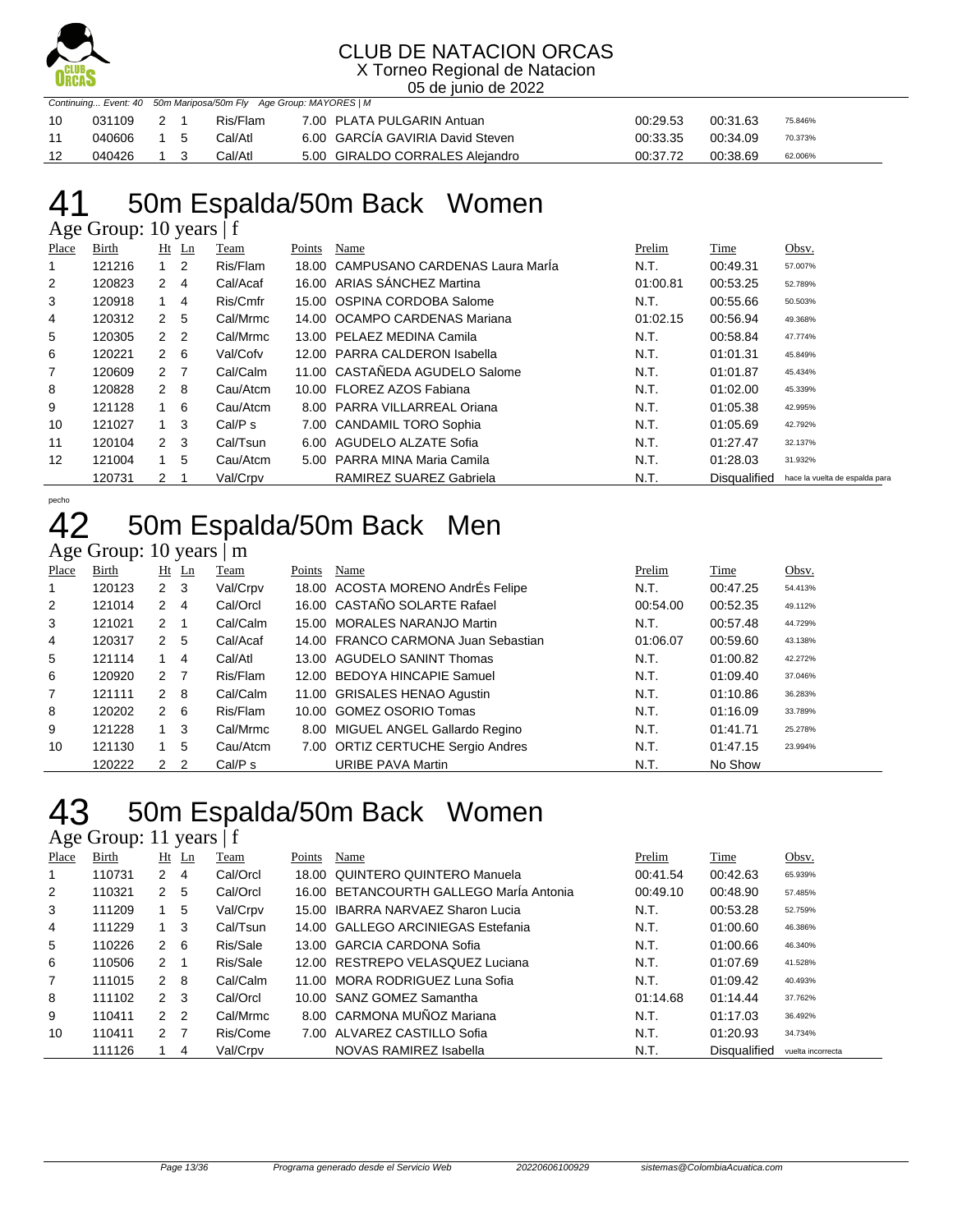

### 44 50m Espalda/50m Back Men

| Age Group: 11<br>years<br>m |        |                |                |          |        |                                          |          |              |         |  |  |  |  |
|-----------------------------|--------|----------------|----------------|----------|--------|------------------------------------------|----------|--------------|---------|--|--|--|--|
| Place                       | Birth  | Ht             | $\mathbf{L}$ n | Team     | Points | Name                                     | Prelim   | Time         | Obsv.   |  |  |  |  |
|                             | 110122 | $\mathbf{2}$   | 3              | Val/Cofv | 18.00  | <b>MOLINA PULGARIN Jose Miquel</b>       | 00:52.09 | 00:47.16     | 54.517% |  |  |  |  |
| 2                           | 110531 | 2              | $\overline{2}$ | Cal/Atl  | 16.00  | ROJAS MARTINEZ John Alejandro            | 00:54.56 | 00:47.38     | 54.263% |  |  |  |  |
| 3                           | 110617 | $\mathbf{2}$   | 4              | Tol/Tbt  | 15.00  | MENDOZA RAMIREZ Juan Sebastian           | 00:43.93 | 00:47.82     | 53.764% |  |  |  |  |
| 4                           | 110929 | $\mathcal{P}$  | 5              | Ris/Flam | 14.00  | NIETO QUINTERO Juan Jose                 | 00:46.88 | 00:48.09     | 53.462% |  |  |  |  |
| 5                           | 110726 | 2 <sub>7</sub> |                | Cal/Mrmc | 13.00  | <b>GALVIS NOREÑA Jeronimo</b>            | 00:57.05 | 00:48.32     | 53.208% |  |  |  |  |
| 6                           | 110305 | 1              | 5              | Cal/Orcl | 12.00  | VILLOTA VELASCO Samuel Alejandro         | N.T.     | 00:51.94     | 49.499% |  |  |  |  |
| 7                           | 110117 | $2\quad 6$     |                | Ris/Cmfr | 11.00  | SOLORZANO GUZMAN Andy                    | 00:53.31 | 00:52.47     | 48.999% |  |  |  |  |
| 8                           | 110701 | 2 <sub>1</sub> |                | Cal/Acaf | 10.00  | SÁNCHEZ AYALA Gabriel                    | 01:02.25 | 00:56.26     | 45.699% |  |  |  |  |
| 9                           | 111120 | $1 \quad 1$    |                | Cal/Orcl | 8.00   | <b>TRUJILLO ARIAS Juan Pablo</b>         | N.T.     | 00:59.38     | 43.297% |  |  |  |  |
| 10                          | 110805 | 1              | 3              | Cal/Acaf | 7.00   | <b>MARTINEZ LOPEZ Agustin</b>            | N.T.     | 01:00.40     | 42.566% |  |  |  |  |
| 11                          | 111028 | $1 \quad 7$    |                | Cal/Orcl | 6.00   | <b>VILLA FLOREZ David</b>                | N.T.     | 01:00.69     | 42.363% |  |  |  |  |
| 12                          | 110927 | 1              | 2              | Cau/Atcm | 5.00   | SÁNCHEZ QUINTANA Juan Jose               | N.T.     | 01:09.43     | 37.030% |  |  |  |  |
|                             | 111213 | $\mathbf{1}$   | 8              | Cau/Atcm |        | <b>MARTINEZ CIFUENTES David Santiago</b> | N.T.     | Disqualified |         |  |  |  |  |
|                             | 110814 | 1              | 6              | Cal/Mrmc |        | <b>FRANCO LOPEZ Samuel</b>               | N.T.     | No Show      |         |  |  |  |  |
|                             | 110927 | 1              | 4              | Ris/Flam |        | <b>MUNOZ MARIN Lucas</b>                 | 01:14.25 | No Show      |         |  |  |  |  |
|                             | 111221 | $\mathbf{2}$   | 8              | Ris/Come |        | RIVERA FERNANDEZ Tomas                   | 01:06.57 | No Show      |         |  |  |  |  |

### 45 50m Espalda/50m Back Women

#### Age Group: 12 years | f

| Place | Birth  | Ht | Ln | Team     | Points | Name                                 | Prelim   | Time     | Obsv.   |
|-------|--------|----|----|----------|--------|--------------------------------------|----------|----------|---------|
|       | 100314 |    | 4  | Cal/Orcl |        | 18.00 PARRA BURGOS Samantha          | 00:39.41 | 00:39.63 | 70.931% |
| 2     | 101217 |    |    | Cal/Pirc |        | 16.00 RESTREPO VILLA Jimena          | 00:53.09 | 00:48.84 | 57.555% |
| 3     | 101104 |    | 5  | Ris/Cmfr |        | 15.00 HERNANDEZ LONDOÑO Juana Camila | 00:49.44 | 00:50.19 | 56.007% |
| 4     | 100710 |    | 6  | Cal/Acaf |        | 14.00 SANCHEZ GRAJALES Manuela       | 00:54.81 | 00:50.81 | 55.324% |
| 5     | 101126 |    |    | Ris/Come |        | 13.00 SANCHEZ TREJOS Isabella        | N.T.     | 01:09.87 | 40.232% |
| 6     | 101227 |    |    | Cal/Mrmc |        | 12.00 RENDON ARIAS Camila            | N.T.     | 01:10.78 | 39.715% |

### 50m Espalda/50m Back Men

#### Age Group: 12 years | m

| Place | <b>Birth</b> | Ht            | Ln | Team     | Points | Name                                | Prelim   | <b>Time</b> | Obsv.   |
|-------|--------------|---------------|----|----------|--------|-------------------------------------|----------|-------------|---------|
|       |              |               |    |          |        |                                     |          |             |         |
|       | 100305       | 2             | 4  | Cal/Orcl |        | 18.00 VELASQUEZ GANAN Leonardo      | 00:38.47 | 00:36.84    | 69.788% |
| 2     | 100120       | 2             | 3  | Ris/Cmfr |        | 16.00 CARDONA OSORIO Alann          | 00:40.17 | 00:39.47    | 65.138% |
| 3     | 100810       | 2             | 5  | Ris/Cmfr |        | 15.00 RAMIREZ RIVERA Samuel         | 00:39.36 | 00:41.75    | 61.581% |
| 4     | 101014       | $\mathcal{P}$ | -2 | Ris/Cmfr |        | 14.00 BRITO OSORIO Samuel           | 00:46.25 | 00:42.54    | 60.437% |
| 5     | 100806       | 2             | -6 | Tol/Tbt  |        | 13.00 S?NCHEZ RONCANCIO Juan Andr?s | 00:42.62 | 00:45.87    | 56.050% |
| 6     | 100624       |               | 5  | Ris/Sale |        | 12.00 GARZON LAITON Daniel Stevan   | N.T.     | 00:47.31    | 54.344% |
| 7     | 100220       | 2             |    | Cal/Acaf |        | 11.00 VILLEGAS ARANGO Samuel        | 01:01.08 | 00:49.41    | 52.034% |
| 8     | 101103       |               | 3  | Cau/Atcm |        | 10.00 FIGUEROA TOVAR Juan David     | N.T.     | 00:53.50    | 48.056% |
| 9     | 100101       |               | 4  | Cau/Atcm | 8.00   | VACA BENITES Sebastian              | N.T.     | 01:05.78    | 39.085% |

### 50m Espalda/50m Back Women

#### Age Group: 13 years | f

| Place | <b>Birth</b> | Ht Ln |   | Team     | Points | Name                            | Prelim | Time     | Obsv.   |
|-------|--------------|-------|---|----------|--------|---------------------------------|--------|----------|---------|
|       | 091029       |       |   | Ris/Flam |        | 18.00 PLATA PULGARIN Evelin     | N.T.   | 00:50.32 | 55.862% |
| 2     | 090529       |       |   | Val/Cofv |        | 16.00 CAICEDO CARDONA Ana Sofia | N.T.   | 00:57.28 | 49.075% |
| 3     | 090101       |       | 4 | Val/Crpv |        | 15.00 MESA VARGAS Isabela       | N.T.   | 01:03.72 | 44.115% |
| 4     | 090805       |       | 6 | Cal/Acaf |        | 14.00 LOAIZA HERRERA Isabella   | N.T.   | 01:03.90 | 43.991% |
| 5     | 090220       |       | G | Val/Crpv |        | 13.00 PEREZ CALABRO Kathleen    | N.T.   | 01:17.34 | 36.346% |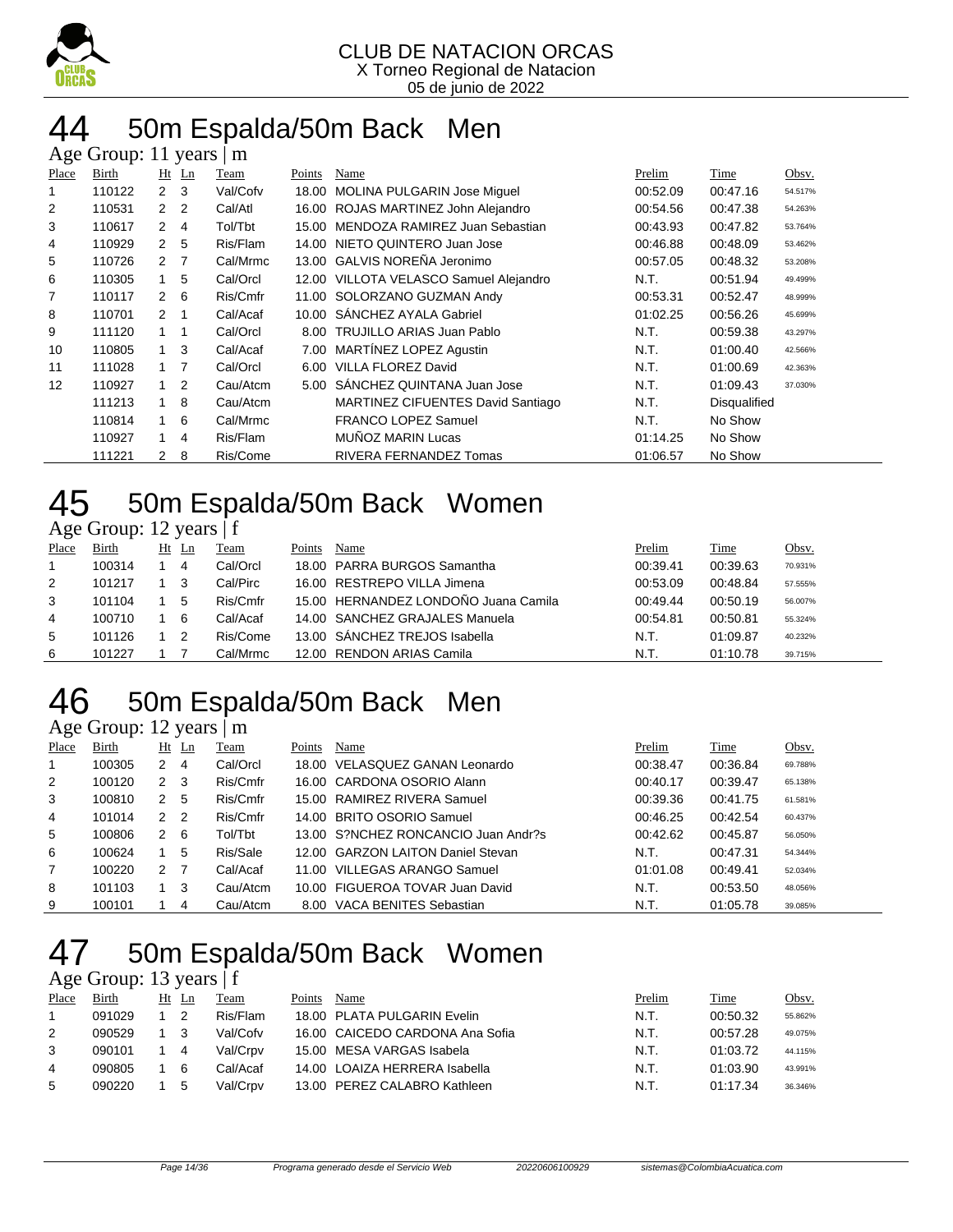

Continuing... Event: 48 50m Espalda/50m Back Age Group: 13 YEARS | M

### 48 50m Espalda/50m Back Men

| Age Group: 13 years  <br>m |              |                |                |          |        |                                     |          |             |         |  |  |  |  |
|----------------------------|--------------|----------------|----------------|----------|--------|-------------------------------------|----------|-------------|---------|--|--|--|--|
| <b>Place</b>               | <b>Birth</b> | $Ht$ Ln        |                | Team     | Points | Name                                | Prelim   | <b>Time</b> | Obsv.   |  |  |  |  |
|                            | 090217       | $\overline{2}$ | 4              | Ris/Flam | 18.00  | SALDARRIAGA ORTIZ Miguel Angel      | 00:35.04 | 00:33.40    | 76.976% |  |  |  |  |
| 2                          | 090921       | $\mathbf{2}$   | -3             | Ris/Sale | 16.00  | <b>GRISALES CASTRILLON Matias</b>   | 00:41.00 | 00:37.18    | 69.150% |  |  |  |  |
| 3                          | 090217       | $\overline{2}$ | 5              | Ris/Sale |        | 15.00 TORO ARIAS Juan Felipe        | 00:40.02 | 00:39.59    | 64.941% |  |  |  |  |
| 4                          | 091128       | $\overline{2}$ | $\overline{2}$ | Cal/Acaf |        | 14.00 ESPITIA ROJAS Santiago        | 00:43.77 | 00:43.93    | 58.525% |  |  |  |  |
| 5                          | 090603       | $\overline{2}$ | 6              | Val/Crpv |        | 13.00 MUÑOZ MEDINA Juan Pablo       | 00:42.57 | 00:44.41    | 57.892% |  |  |  |  |
| 6                          | 090723       | $\overline{2}$ | 1              | Cal/Acaf | 12.00  | GIRALDO MORALES Jeronimo            | 00:52.88 | 00:46.61    | 55.160% |  |  |  |  |
| 7                          | 090427       | 2 <sub>7</sub> |                | Val/Crpv | 11.00  | <b>TAMAYO SANJUAN Mauro Andres</b>  | 00:45.81 | 00:47.43    | 54.206% |  |  |  |  |
| 8                          | 090921       | $\overline{2}$ | -8             | Ris/Flam |        | 10.00 CORRALES VELASCO Andres David | 00:53.97 | 00:53.67    | 47.904% |  |  |  |  |
| 9                          | 090113       | $\mathbf 1$    | 5              | Cal/Atl  | 8.00   | DUQUE LOPEZ Juan Felipe             | 00:59.40 | 00:54.72    | 46.985% |  |  |  |  |
| 10                         | 091120       | 1              | $\overline{7}$ | Ris/Flam | 7.00   | POPAYAN BOVELO Devem Steven         | N.T.     | 00:56.38    | 45.601% |  |  |  |  |
| 11                         | 091215       | $\overline{1}$ |                | Cal/Orcl | 6.00   | AGUDELO CALVO Jeronimo              | N.T.     | 00:59.65    | 43.101% |  |  |  |  |
| 12                         | 090512       |                | 6              | Ris/Flam | 5.00   | <b>BERNAL PINO Emmanuel</b>         | N.T.     | 00:59.68    | 43.080% |  |  |  |  |
| 13                         | 091120       | 1              | 4              | Cal/Orcl | 4.00   | DUQUE MOLINA Alejandro              | 00:58.40 | 01:00.07    | 42.800% |  |  |  |  |
| 14                         | 090615       | $\overline{1}$ | 2              | Cal/Mrmc | 3.00   | DIAZ HOYOS Samuel                   | N.T.     | 01:01.53    | 41.784% |  |  |  |  |
| 15                         | 090307       |                | 3              | Ris/Flam | 2.00   | <b>GARCES MALDONADO Juan Camilo</b> | N.T.     | 01:17.31    | 33.256% |  |  |  |  |

## 49 50m Espalda/50m Back Women

Age Group: 14 years | f

| Place | <b>Birth</b>            | Ht             | Ln             | Team     | Points            | Name                                     | Prelim   | Time     | Obsv.   |
|-------|-------------------------|----------------|----------------|----------|-------------------|------------------------------------------|----------|----------|---------|
| 1     | 080201                  | 3              | 4              | Cal/Pirc | 18.00             | ARANGO SALAZAR Marla Camila              | 00:35.54 | 00:35.16 | 79.949% |
| 2     | 080114                  | 3              | 5              | Ris/Flam | 16.00             | <b>GUTIERREZ CASTAÑEDA Sara</b>          | 00:35.64 | 00:35.81 | 78.498% |
| 3     | 080925                  | 3              | 3              | Ris/Sale | 15.00             | HINCAPIE PARRA María Fernanda            | 00:36.41 | 00:37.13 | 75.707% |
| 4     | 081127                  | 3              | 2              | Ris/Flam | 14.00             | <b>GRANADA ARBOLEDA Sara</b>             | 00:39.54 | 00:40.25 | 69.839% |
| 10    | 080104                  | $\overline{2}$ | 5              | Cal/Calm | 7.00              | <b>SALAZAR RIOS Laura Marcela</b>        | 00:48.81 | 00:46.85 | 60.000% |
| 11    | 081209                  |                | 6              | Cal/Orcl | 6.00              | <b>GAVIRIA TOBON Juanita</b>             | N.T.     | 00:48.10 | 58.441% |
| 12    | 080113                  | $\mathbf{2}$   | 3              | Cal/Orcl | 5.00              | GIRALDO CASTAÑO Maria Isabel             | 00:53.30 | 00:48.22 | 58.295% |
| 13    | 080413                  | 2              | -1             | Val/Crpv | 4.00              | <b>GARCIA CRUZ Valerie</b>               | N.T.     | 00:48.43 | 58.043% |
| 14    | 081120                  | $\mathbf{1}$   | 3              | Ris/Flam | 3.00 <sub>1</sub> | QUINTERO PIEDRAHITA Isabella             | N.T.     | 00:52.12 | 53.933% |
| 15    | 080206                  | $\overline{2}$ | 6              | Cal/Mrmc | 2.00              | VELASQUEZ PERALTA Juliana                | N.T.     | 00:53.35 | 52.690% |
| 16    | 080403                  | 2 <sub>7</sub> |                | Val/Crpv | 1.00              | <b>GONZALEZ PEÑA Zaivik</b>              | N.T.     | 00:56.25 | 49.973% |
| 17    | 080729                  | $2 \quad 8$    |                | Ris/Flam |                   | GOMEZ MU?OZ Sara                         | N.T.     | 00:59.90 | 46.928% |
| 18    | 080222                  | $\mathcal{P}$  | $\overline{2}$ | Cal/Orcl |                   | <b>GIRALDO VALENCIA Liseth Dahiana</b>   | N.T.     | 01:02.56 | 44.933% |
| 19    | 081107                  |                | 5              | Cau/Atcm |                   | FERNANDEZ CHATE Estephany                | N.T.     | 01:18.69 | 35.722% |
| 20    | 080731                  |                | 4              | Val/Crpv |                   | <b>BETANCOURT VASQUEZ Giselle Andrea</b> | N.T.     | 01:27.40 | 32.162% |
|       | Age Group: 15 years   f |                |                |          |                   |                                          |          |          |         |
| Place | Birth                   |                | $Ht$ Ln        | Team     | Points            | Name                                     | Prelim   | Time     | Obsv.   |
| 5     | 070201                  | 3              | 6              | Ris/Flam | 13.00             | <b>GARCÍA WILCHES Juliana</b>            | 00:38.90 | 00:40.47 | 69.459% |

|    | 070201     | 36  | Ris/Flam | 13.00 GARCIA WILCHES Juliana | 00:38.90 | 00:40.47 | 69.459% |
|----|------------|-----|----------|------------------------------|----------|----------|---------|
| -6 | 071213 3 1 |     | Val/Cofv | 12.00 SUAREZ TREJOS Daniela  | 00:43.74 | 00:40.64 | 69.168% |
|    | 070102     | 3 7 | Cal/Mrmc | 11.00 TORRES AGUDELO Mariana | 00:43.63 | 00:41.97 | 66.976% |
| -8 | 070802     | 24  | Val/Cofv | 10.00 TAPAZCO MEDINA Sara    | 00:44.87 | 00:43.13 | 65.175% |
| -9 | 071124     | 38  | Cal/Orcl | 8.00 PATINO ROJAS Valentina  | 00:44.43 | 00:44.36 | 63.368% |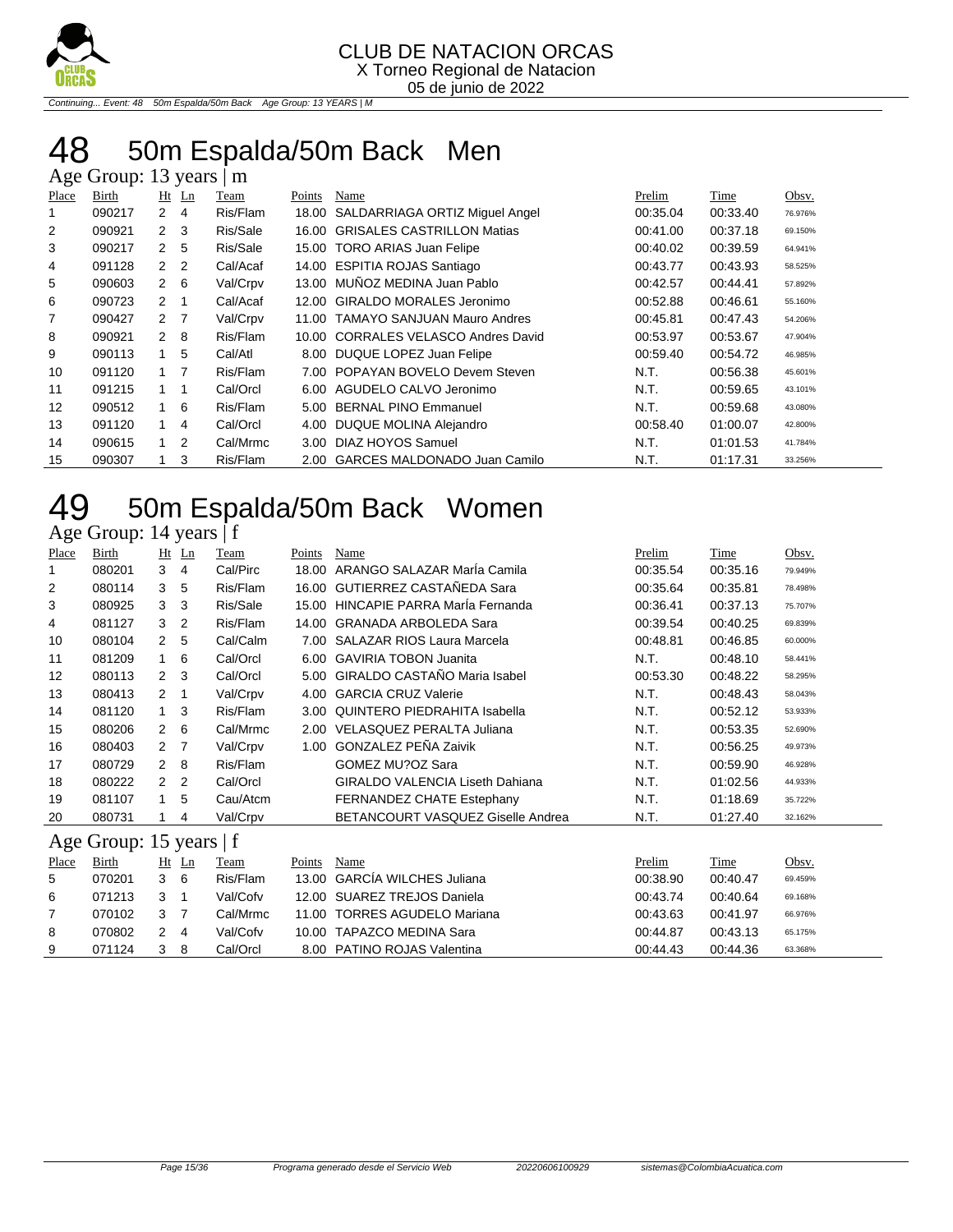

### 50 50m Espalda/50m Back Men

|       | Age Group: 14 years  <br>m |                |                |          |        |                                           |          |                     |                  |  |  |
|-------|----------------------------|----------------|----------------|----------|--------|-------------------------------------------|----------|---------------------|------------------|--|--|
| Place | Birth                      |                | Ht Ln          | Team     | Points | Name                                      | Prelim   | Time                | Obsv.            |  |  |
| 6     | 080423                     | 4              | $\overline{7}$ | Ris/Sale | 12.00  | VASQUEZ PIEDRAHITA Mateo                  | 00:36.37 | 00:37.85            | 67.926%          |  |  |
| 7     | 080511                     | 4              | 8              | Cal/Pirc | 11.00  | LONDOÑO VILLEGAS Julian Humberto          | 00:38.71 | 00:37.93            | 67.783%          |  |  |
| 9     | 081018                     | 3              | 5              | Ris/Cmfr | 8.00   | <b>ROJAS HUERTAS Felipe</b>               | 00:45.56 | 00:38.87            | 66.144%          |  |  |
| 11    | 080507                     | 2              | 6              | Ris/Flam | 6.00   | <b>ROJAS AGUILAR Daniel Esteban</b>       | N.T.     | 00:39.28            | 65.453%          |  |  |
| 13    | 080928                     | $\mathbf{1}$   | 5              | Val/Crpv | 4.00   | PELAEZ BARBARAN Esteban                   | N.T.     | 00:42.35            | 60.708%          |  |  |
| 15    | 081109                     | 3              | $\overline{2}$ | Ris/Flam | 2.00   | LINCE OBANDO Sebastian                    | 00:50.63 | 00:43.90            | 58.565%          |  |  |
| 17    | 081109                     | 1              | 3              | Ris/Flam |        | MOSQUERA GONZALEZ Miguel Angel            | N.T.     | 00:46.50            | 55.290%          |  |  |
| 19    | 080831                     | 3              | 3              | Cal/Pirc |        | <b>RIVERA GIRALDO Emanuel</b>             | 00:47.58 | 00:48.41            | 53.109%          |  |  |
| 20    | 080524                     | $\overline{2}$ | $\overline{2}$ | Cau/Atcm |        | <b>CEBALLOS RODRIGUES Emmanuel</b>        | N.T.     | 00:50.50            | 50.911%          |  |  |
| 21    | 080123                     | 3              | $\overline{7}$ | Cal/Mrmc |        | CARDENAS GALLO Juan Jose                  | 00:52.46 | 00:52.15            | 49.300%          |  |  |
| 22    | 080615                     | 2              | 7              | Cau/Atcm |        | <b>BASANTE GRIZALES Brandon Alexander</b> | 00:52.29 | 00:52.29            | 49.168%          |  |  |
| 23    | 080823                     | $\mathbf{1}$   | 4              | Val/Crpv |        | <b>CAMARGO VALENCIA Mathias</b>           | N.T.     | 00:53.31            | 48.227%          |  |  |
| 24    | 080401                     | 2              | 3              | Val/Crpv |        | <b>LORA ALVAREZ Cristhofer</b>            | N.T.     | 01:07.22            | 38.248%          |  |  |
|       | Age Group: 15 years        |                |                | m        |        |                                           |          |                     |                  |  |  |
| Place | Birth                      |                | $Ht$ Ln        | Team     | Points | Name                                      | Prelim   | Time                | Obsv.            |  |  |
| 1     | 070319                     | $\overline{4}$ | $\overline{4}$ | Cal/Orcl | 18.00  | <b>ESCOBAR BANOL Tomas</b>                | 00:29.83 | 00:30.50            | 84.295%          |  |  |
| 2     | 070125                     | $\overline{4}$ | 5              | Ris/Flam |        | 16.00 GRACIANO BARRAGAN Pedro Alejandro   | 00:31.34 | 00:32.72            | 78.576%          |  |  |
| 3     | 070304                     | 4              | 6              | Ris/Sale | 15.00  | <b>GIRALDO GRAJALES Mateo</b>             | 00:33.02 | 00:33.82            | 76.020%          |  |  |
| 4     | 071206                     | 4              | $\overline{2}$ | Val/Cofv | 14.00  | <b>PARDO FRANCO Samuel</b>                | 00:35.48 | 00:35.16            | 73.123%          |  |  |
| 5     | 070424                     | 4              | 3              | Ris/Sale | 13.00  | <b>RIOS ROJAS William</b>                 | 00:32.99 | 00:35.28            | 72.874%          |  |  |
| 8     | 070630                     | 4              | 1              | Val/Cofv |        | 10.00 TORO GUTIERREZ Yhojan Alexis        | 00:37.18 | 00:38.72            | 66.400%          |  |  |
| 10    | 071123                     | 3              | 4              | Ris/Cmfr |        | 7.00 MONTOYA CASTAÑO Alejandro            | 00:42.56 | 00:39.25            | 65.503%          |  |  |
| 12    | 070313                     | 3              | 1              | Val/Cofv | 5.00   | <b>GAMBOA BUITRAGO Juan Daniel</b>        | N.T.     | 00:41.99            | 61.229%          |  |  |
| 14    | 071021                     | 3              | 6              | Val/Cofv | 3.00   | MONCADA CARVAJAL Juan Sebastian           | 00:48.52 | 00:43.10            | 59.652%          |  |  |
| 16    | 070601                     | 3              | 8              | Cal/Orcl | 1.00   | CHICA RAMÍREZ Jacobo                      | N.T.     | 00:44.10            | 58.299%          |  |  |
| 18    | 071006                     | 2              | 4              | Ris/Flam |        | URIBE TABORDA Santiago                    | N.T.     | 00:47.25            | 54.413%          |  |  |
|       | 071102                     | 2              | 5              | Val/Crpv |        | ROJAS CHAVEZ Juan Jose                    | N.T.     | <b>Disqualified</b> | cambio de estilo |  |  |

### 51 50m Espalda/50m Back Women

#### Age Group: Jb 16y-17y | f

| Place | Birth  | $Ht$ Ln | Team     | Points | Name                                  | Prelim   | Time     | Obsv.   |
|-------|--------|---------|----------|--------|---------------------------------------|----------|----------|---------|
|       | 050608 | 4       | Ris/Flam |        | 18.00 GUTIERREZ RAMIREZ MarÍa Antonia | 00:35.80 | 00:36.41 | 77.204% |
| 2     | 061018 | -3      | Ris/Come |        | 16.00 MONCADA RAMIREZ Manuela         | 00:40.20 | 00:40.38 | 69.614% |
| 3     | 061101 | -6      | Cal/Acaf |        | 15.00 SÁNCHEZ GARZÓN Ana Lucia        | 00:41.60 | 00:42.22 | 66.580% |
| 4     | 060818 | 5       | Ris/Flam |        | 14.00 QUINTERO GOMEZ Angie Daniela    | 00:39.35 | 00:43.00 | 65.372% |
| 5     | 061027 |         | Val/Crpv |        | 13.00 PEÑA PLAZA Melanie              | 00:48.56 | 00:49.63 | 56.639% |
| 6     | 050908 |         | Ris/Come |        | 12.00 CALVACHE PALOMINO Mariana       | N.T.     | 01:01.52 | 45.692% |

## 52 50m Espalda/50m Back Men

#### Age Group: Jb 16y-17y | m

| Place        | Birth  | Ht Ln | Team     | Points | Name                            | Prelim   | Time                | Obsv.          |
|--------------|--------|-------|----------|--------|---------------------------------|----------|---------------------|----------------|
| $\mathbf{1}$ | 060916 | 4     | Ris/Flam |        | 18.00 OSPINA LOPEZ Samuel       | 00:31.46 | 00:32.03            | 80.268%        |
| 2            | 050312 |       | Cal/Acaf |        | 16.00 MARIN GOMEZ Anderson      | N.T.     | 00:34.00            | 75.618%        |
| 3            | 060830 | 5     | Cal/Orcl |        | 15.00 SANZ GOMEZ Juan Esteban   | 00:38.10 | 00:37.12            | 69.262%        |
| 4            | 060609 | 6     | Val/Cofv |        | 14.00 GOMEZ OROZCO Julian       | 00:41.56 | 00:39.25            | 65.503%        |
| 5            | 051207 | 3     | Val/Crpv |        | 13.00 CAMAYO MACIAS Alejandro   | 00:40.62 | 00:41.06            | 62.616%        |
| 6            | 051201 |       | Cal/Mrmc |        | 12.00 MAPURA HERNANDEZ Santiago | 00:42.64 | 00:43.28            | 59.404%        |
|              | 051228 |       | Val/Crpv |        | <b>GAMBA ALFARO Lukas</b>       | N.T.     | <b>Disqualified</b> | toca de frente |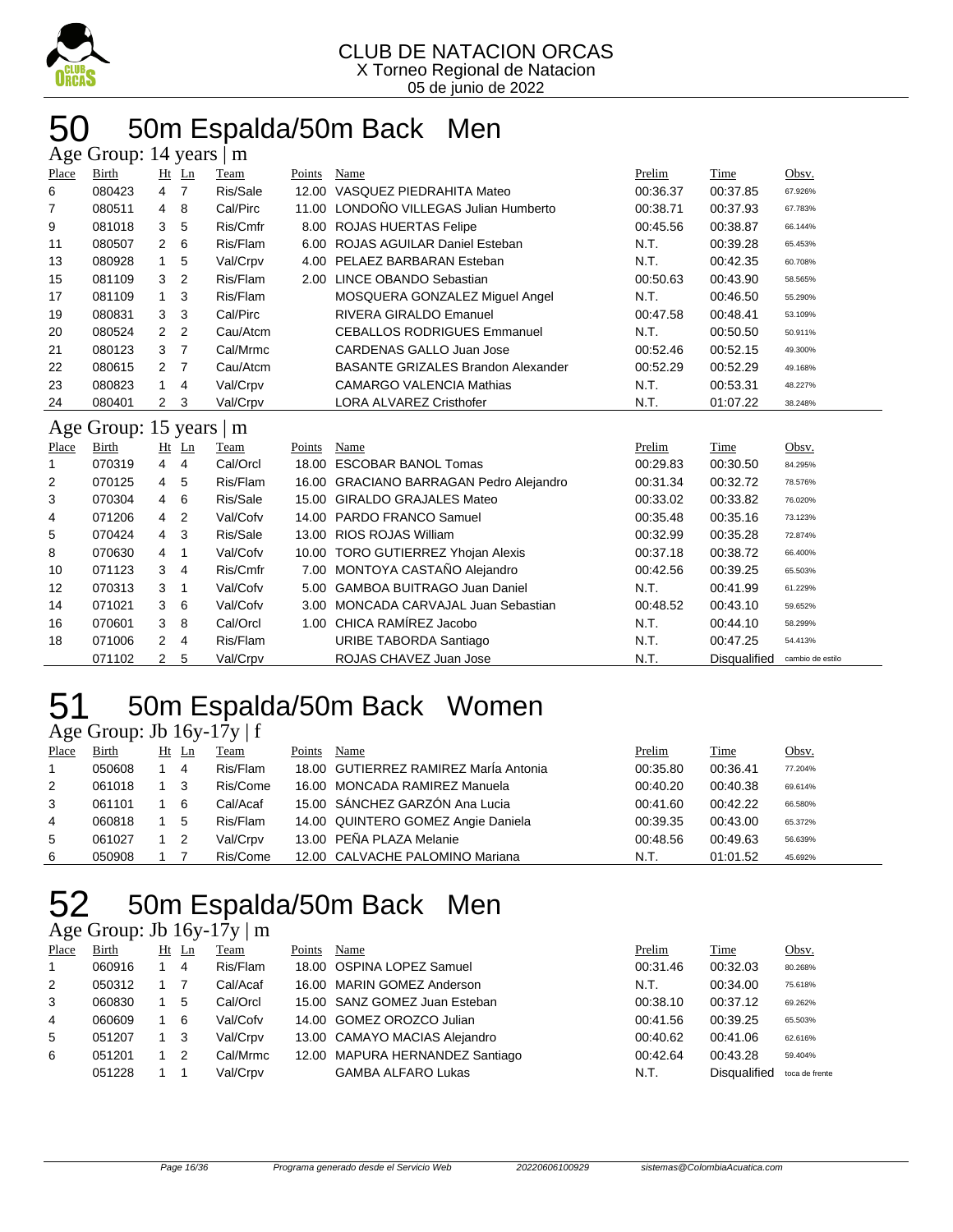

X Torneo Regional de Natacion

05 de junio de 2022

Continuing... Event: 52 50m Espalda/50m Back Age Group: JB 16Y-17Y | M 060123 1 8 Val/Crpv VARGAS MU?OZ Juan Camilo N.T. Disqualified

#### 53 50m Espalda/50m Back Women  $\alpha$ up: Mayores | f

| $\text{Age}$ Oroup. Maybes $\text{F}$ |            |  |  |                   |             |                                   |               |             |              |  |  |
|---------------------------------------|------------|--|--|-------------------|-------------|-----------------------------------|---------------|-------------|--------------|--|--|
| Place Birth                           |            |  |  | <u>Ht Ln Team</u> | Points Name |                                   | <u>Prelim</u> | <b>Time</b> | <u>Obsv.</u> |  |  |
|                                       | 040412 1 4 |  |  | Cal/Acaf          |             | 18.00 GOMEZ HURTADO Stefania      | 00:30.78      | 00:33.40    | 84.162%      |  |  |
|                                       | 041104 1 5 |  |  | Ris/Flam          |             | 16.00 PAREJA GONZÁLEZ Leidy Sofia | 00:37.95      | 00:39.35    | 71.436%      |  |  |

### 54 50m Espalda/50m Back Men

Age Group: Mayores | m

| Place | Birth      | Ht Ln      | Team     | Points<br>Name                | <u>Prelim</u> | Time     | Obsv.   |
|-------|------------|------------|----------|-------------------------------|---------------|----------|---------|
|       | 031214 1 4 |            | Ris/Cmfr | 18.00 CASTAÑO LOPEZ Alejandro | 00:30.93      | 00:32.25 | 79.721% |
|       | 020117     | $1\quad 5$ | Ris/Come | 16.00 ORDOÑEZ Juan Diego      | N.T.          | 00:42.75 | 60.140% |

### 55 4X25m Libre/4X25m Free Mixed

Age Group: Menores | x Place Birth Ht Ln Team Points Name **Prelim Prelim T.1th.Relay T.Team** Obsv. 1 RX05502 1 5 Val/Crpv 36.00 10ym Acosta Moreno AndrÉs Felipe N.T. N.T. 01:16.84 0.000% 09yf Aristizabal Gomez Mariangel 09ym Tamayo Sanjuan Juan Esteban 10yf Ramirez Suarez Gabriela 2 RX05501 1 4 Ris/Flam 32.00 10ym Saldarriaga Morales Santiago N.T. N.T. 01:22.07 0.000% 09ym Plazas Silva Andres Camilo 10yf GarcÍa Marin Sofia 10yf Campusano Cardenas Laura MarÍa 3 RX05503 1 3 Val/Crpv 30.00 09yf Soto Lasprilla Danna Valentina N.T. N.T. 01:23.22 0.000% 09yf Benavides Rosero Valery 08ym Carvajal Rivera Juan Manuel 09ym Arias Renteria Freddy 4 RX05506 1 7 Cal/Orcl 28.00 10ym CastaÑo Solarte Rafael N.T. N.T. 01:28.03 0.000% 08ym Ramirez BareÑo Jeronimo 09yf Trujillo Arias Sara Nicol 09ym Villaquira Anacona Felipe 5 RX05507 1 1 Cal/Calm 26.00 09ym Rodas Zuluaga Martin N.T. N.T. 01:28.34 0.000% 08yf Aristizabal Rios Luciana 10ym Morales Naranjo Martin 08ym Ocampo Ospina Martin 6 RX05504 1 6 Cal/Acaf 24.00 10ym Franco Carmona Juan Sebastian N.T. N.T. 01:39.59 0.000% 07ym Valencia Montes Emiliano 09yf Martinez Lopez Miranda 10ym Uribe Gallo Ignacio 7 RX05505 1 2 Cal/Tsun 22.00 14yf Gonzales Pescador. Sarah N.T. N.T. 01:42.19 0.000% 08yf Bonilla Alvarez Gabriela 07yf Florez Hernandez Luciana 08yf Ramirez Gutierrez Samantha 8 RX05508 1 8 Cal/Atl 20.00 13ym Agudelo Sanint Nicolas N.T. N.T. 01:44.18 0.000% 08yf Ocampo Posada Maria Antonia 09yf Cano Quirama. Sara Valentina 09ym Garay Giraldo Samuel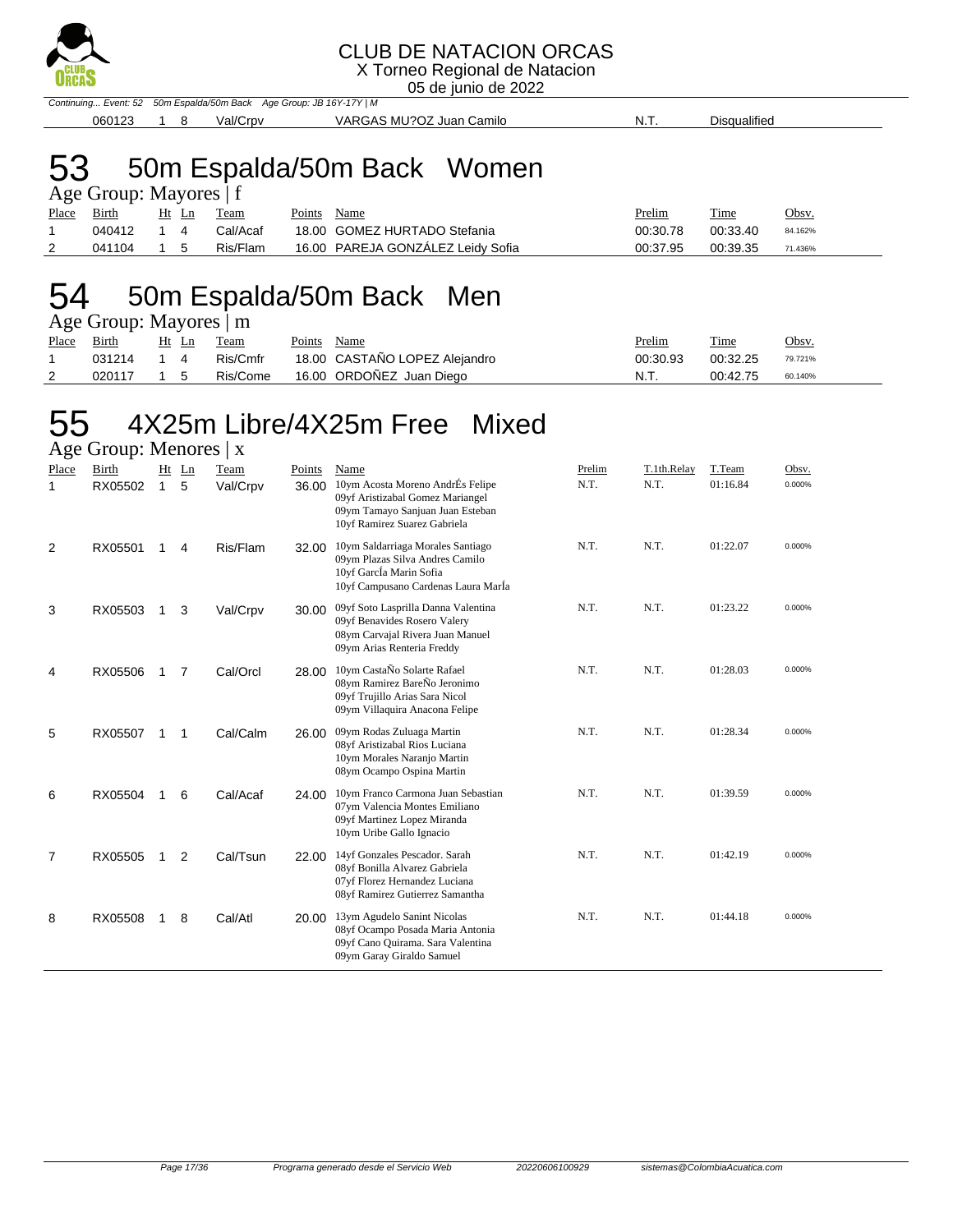

#### 56 4X50m Libre/4X50m Free Mixed Age Group: Infantiles | x

|                | $O(10\mu)$ . $M_1$ $M_2$ |                |                         |                  |                 |                                                                                                                                              |                    |                     |                    |                  |
|----------------|--------------------------|----------------|-------------------------|------------------|-----------------|----------------------------------------------------------------------------------------------------------------------------------------------|--------------------|---------------------|--------------------|------------------|
| Place<br>1     | Birth<br>RX05602         | $\overline{2}$ | Ht Ln<br>$\overline{4}$ | Team<br>Ris/Flam | Points<br>36.00 | Name<br>13ym Saldarriaga Ortiz Miguel Angel<br>13ym Bedoya Vera Dylan<br>12yf Cardenas Benjumea Evelyn<br>13yf Ospina Yepes Sofia            | Prelim<br>02:06.36 | T.1th.Relay<br>N.T. | T.Team<br>02:09.13 | Obsv.<br>76.620% |
| 2              | RX05609                  | $\mathbf 1$    | 4                       | Cal/Orcl         |                 | 32.00 11yf Sierra Gonzalez Luciana<br>12yf Parra Burgos Samantha<br>11yf Quintero Quintero Manuela<br>12ym Velasquez Ganan Leonardo          | N.T.               | N.T.                | 02:12.84           | 74.481%          |
| 3              | RX05605                  | 2              | 5                       | Ris/Sale         | 30.00           | 13ym Cubillos Valencia Juan Sebastian<br>13ym Toro Arias Juan Felipe<br>13yf Marin PatiÑo MarÍa Alejandra<br>13ym Grisales Castrillon Matias | 02:16.18           | N.T.                | 02:13.71           | 73.996%          |
| 4              | RX05603                  | 2              | 3                       | Ris/Cmfr         | 28.00           | 12ym Cardona Osorio Alann<br>12ym Montoya CastaÑo Juan Jose<br>12ym Tabares Pavas Juan Manuel<br>12yf Hernandez LondoÑo Juana Camila         | 02:27.63           | N.T.                | 02:18.93           | 71.216%          |
| 5              | RX05607                  | 2              | 1                       | Val/Crpv         | 26.00           | 13ym Ortiz Hernandez Santiago<br>11yf Ibarra Narvaez Sharon Lucia<br>14ym Lora Alvarez Cristhofer<br>14ym Moreno Micolta Luis Miguel         | N.T.               | N.T.                | 02:24.67           | 68.390%          |
| 6              | RX05608                  | $\overline{2}$ | 8                       | Cal/Acaf         | 24.00           | 12yf Sanchez Grajales Manuela<br>12yf Valencia Robledo Salome<br>11ym Vega Sepulveda Emiliano<br>13ym Espitia Rojas Santiago                 | N.T.               | N.T.                | 02:29.11           | 66.354%          |
| $\overline{7}$ | RX05606                  | 2              | 7                       | Val/Crpv         | 22.00           | 14yf Garcia Cruz Valerie<br>11yf Novas Ramirez Gabriela<br>11yf Novas Ramirez Isabella<br>13ym Castillo Romero Mateo                         | N.T.               | N.T.                | 02:31.47           | 65.320%          |
| 8              | RX05610                  | $\mathbf{1}$   | 5                       | Cal/Mrmc         | 20.00           | 11yf Cepeda Cadena Salome<br>10yf Ocampo Cardenas Mariana<br>11ym Galvis NoreÑa Jeronimo<br>10ym Salgado Largo Felipe                        | N.T.               | N.T.                | 03:01.44           | 54.530%          |
| 9              | RX05604                  | $\overline{2}$ | 2                       | Ris/Sale         |                 | 12yf Hernandez Giraldo Salome<br>12yf Rios Restrepo Isabela<br>11yf Garcia Cardona Sofia<br>12ym Garzon Laiton Daniel Stevan                 | N.T.               | N.T.                | 03:07.35           | 52.810%          |
| 10             | RX05611                  | $\mathbf{1}$   | 3                       | Cal/Calm         |                 | 13yf Cardenas Aristizabal Violeta<br>10yf CastaÑeda Agudelo Salome<br>09yf Alzate Aguirre Aitana<br>11yf Mora Rodriguez Luna Sofia           | N.T.               | N.T.                | 03:13.25           | 51.198%          |
|                | RX05601                  | 2              | 6                       | Val/Cofv         |                 | 10yf Parra Calderon Isabella<br>12ym Duque Montoya Nathan<br>11ym Molina Pulgarin Jose Miguel                                                | N.T.               | N.T.                | No Show            |                  |

#### 57 4X50m Libre/4X50m Free Mixed  $\omega$ in: Juvenil a  $\mathbf{v}$

|       | $A\&\in$ Oroup. Juvenil a $\Delta$ |       |          |        |                                                                                                                                                  |        |             |          |         |
|-------|------------------------------------|-------|----------|--------|--------------------------------------------------------------------------------------------------------------------------------------------------|--------|-------------|----------|---------|
| Place | Birth                              | Ht Ln | Team     | Points | Name                                                                                                                                             | Prelim | T.1th.Relay | T.Team   | Obsv.   |
|       | RX05701                            | 4     | Ris/Flam | 36.00  | 15ym Graciano Barragan Pedro Alejandro<br>15ym Navarro Echeverri Brandon<br>15yf García Wilches Juliana<br>14yf Gutierrez CastaÑeda Sara         | N.T.   | N.T.        | 01:59.00 | 83.143% |
| 2     | RX05705                            |       | Cal/Pirc | 32.00  | 14yf Arango Salazar MarÍa Camila<br>14ym LondoÑo Villegas Julian Humberto<br>13yf Bermudez Carvajal Valentina<br>14ym Echeverri Medina Juan Jose | N.T.   | N.T.        | 02:06.58 | 78.164% |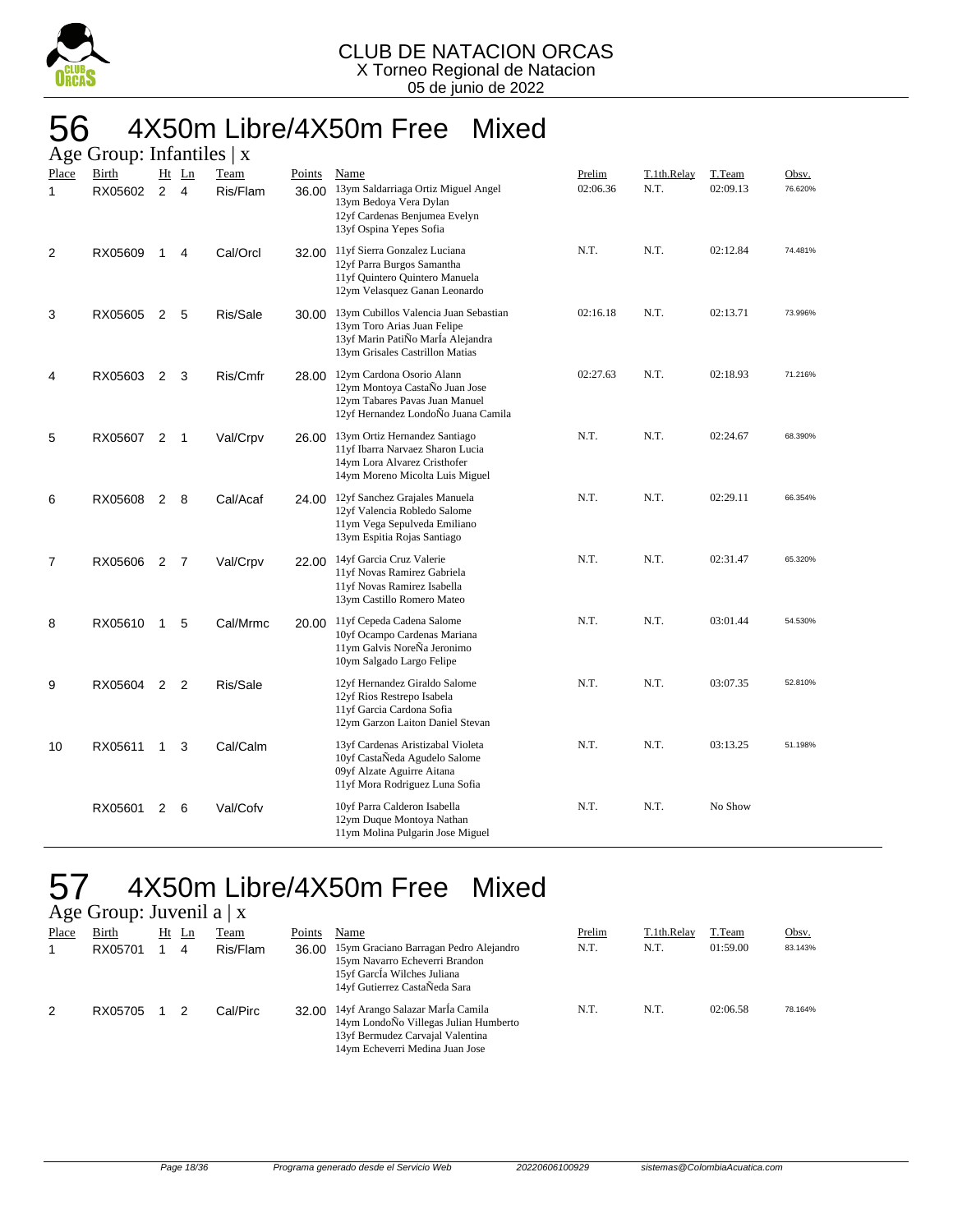

#### CLUB DE NATACION ORCAS X Torneo Regional de Natacion

05 de junio de 2022

|   | Continuing Event: 57 |   | 4X50m Libre/4X50m Free |       | Age Group: JUVENIL A   X                                                                                                                    |      |      |          |         |
|---|----------------------|---|------------------------|-------|---------------------------------------------------------------------------------------------------------------------------------------------|------|------|----------|---------|
| 3 | RX05702              | 5 | Ris/Sale               | 30.00 | 15ym Quintero Velez Miguel Angel<br>14yf Molina Hernandez Daniela<br>14yf Hincapie Parra Marla Fernanda<br>15ym Giraldo Grajales Mateo      | N.T. | N.T. | 02:07.07 | 77.863% |
| 4 | RX05706              | 7 | Cal/Orcl               | 28.00 | 15ym Escobar Banol Tomas<br>15yf Ocampo Salazar Salome<br>15yf Patino Rojas Valentina<br>11yf Sanz Gomez Samantha                           | N.T. | N.T. | 02:10.16 | 76.014% |
| 5 | RX05707              |   | Cal/Mrmc               | 26.00 | 15yf Torres Agudelo Mariana<br>14ym Marin Arenas Juan Manuel<br>14ym Rodriguez Salazar Sebastian<br>14ym Cardenas Gallo Juan Jose           | N.T. | N.T. | 02:14.74 | 73.430% |
| 6 | RX05704              | 6 | Val/Cofv               | 24.00 | 15ym Gamboa Buitrago Juan Daniel<br>15ym Moncada Carvajal Juan Sebastian<br>15yf Suarez Trejos Daniela<br>15ym Toro Gutierrez Yhojan Alexis | N.T. | N.T. | 02:15.16 | 73.202% |
| 7 | RX05703              | 3 | Val/Crpv               | 22.00 | 14ym Garcia Pedraza Santiago<br>14ym Oliva Ruiz Samuel<br>15ym Beltran EstupiÑan Juan Felipe<br>14yf Betancourt Vasquez Giselle Andrea      | N.T. | N.T. | 02:41.38 | 61.309% |

## 58 4X50m Libre/4X50m Free Mixed

|       | Age Group: Juv b and over $ x $ |  |         |          |        |                                                                                                                                      |          |             |          |         |  |  |
|-------|---------------------------------|--|---------|----------|--------|--------------------------------------------------------------------------------------------------------------------------------------|----------|-------------|----------|---------|--|--|
| Place | <b>Birth</b>                    |  | $Ht$ Ln | Team     | Points | Name                                                                                                                                 | Prelim   | T.1th.Relay | T.Team   | Obsv.   |  |  |
|       | RX05802                         |  | 4       | Ris/Flam | 36.00  | Myrm Gomez Jaramillo Sebastian<br>Jbm Ospina Lopez Samuel<br>Myrm Ceron Cardona Alejandro<br>Myrf Pareja GonzÁlez Leidy Sofia        | 01:55.62 | N.T.        | 01:53.69 | 87.026% |  |  |
| 2     | RX05804                         |  | 6       | Val/Crpv | 32.00  | Jbm Gamba Alfaro Lukas<br>Jbm Vargas Mu?oz Juan Camilo<br>Jbf Hernandez Jironza Tatiana<br>Jbm Camayo Macias Alejandro               | N.T.     | N.T.        | 02:12.43 | 74.711% |  |  |
| 3     | RX05808                         |  | 8       | Ris/Come | 30.00  | Jbf Calvache Palomino Mariana<br>Myrm Marin Martinez Pablo<br>Jbf Moncada Ramirez Manuela<br>Myrm Gutierrez Duenes Melquis AndrEs    | N.T.     | N.T.        | 02:12.56 | 74.638% |  |  |
| 4     | RX05806                         |  | 7       | Cal/Mrmc | 28.00  | Jbm Martinez Rms Juan Esteban<br>Jbm Epalza Rojas Emmanuel Leandro<br><b>Jbf Perez Rivas Salome</b><br>Jbm Mapura Hernandez Santiago | N.T.     | N.T.        | 02:13.19 | 74.285% |  |  |
| 5     | RX05805                         |  | 2       | Val/Cofv | 26.00  | Jbm Gomez Orozco Julian<br>Jbf Hernandez Diaz María Salome<br>15yf Tapazco Medina Sara<br>15ym Pardo Franco Samuel                   | N.T.     | N.T.        | 02:16.50 | 72.484% |  |  |

### 59 25m Espalda/25m Back Women

#### Age Group: 07 years | f

| Place | Birth  | $Ht$ Ln | Team     | Points | Name                        | Prelim | <b>Time</b> | Obsv.  |
|-------|--------|---------|----------|--------|-----------------------------|--------|-------------|--------|
|       | 150302 |         | Val/Crpv |        | 18.00 MARIN ACOSTA Gabriela | N.T.   | 00:30.72    | 0.000% |
| 2     | 150420 | 6       | Val/Crpv |        | 16.00 CORREA ESPAÑA Karol   | N.T.   | 00:31.12    | 0.000% |
| 3     | 150128 | 5       | Cau/Atcm |        | 15.00 ARIAS FRANCO Favianna | N.T.   | 00:47.54    | 0.000% |
| 4     | 150106 | 4       | Val/Crpv |        | 14.00 CRUZ VARGAS Sophia    | N.T.   | 00:51.00    | 0.000% |
| 5     | 151023 |         | Cal/Mrmc |        | 13.00 GARCIA GUARIN Allison | N.T.   | 01:00.50    | 0.000% |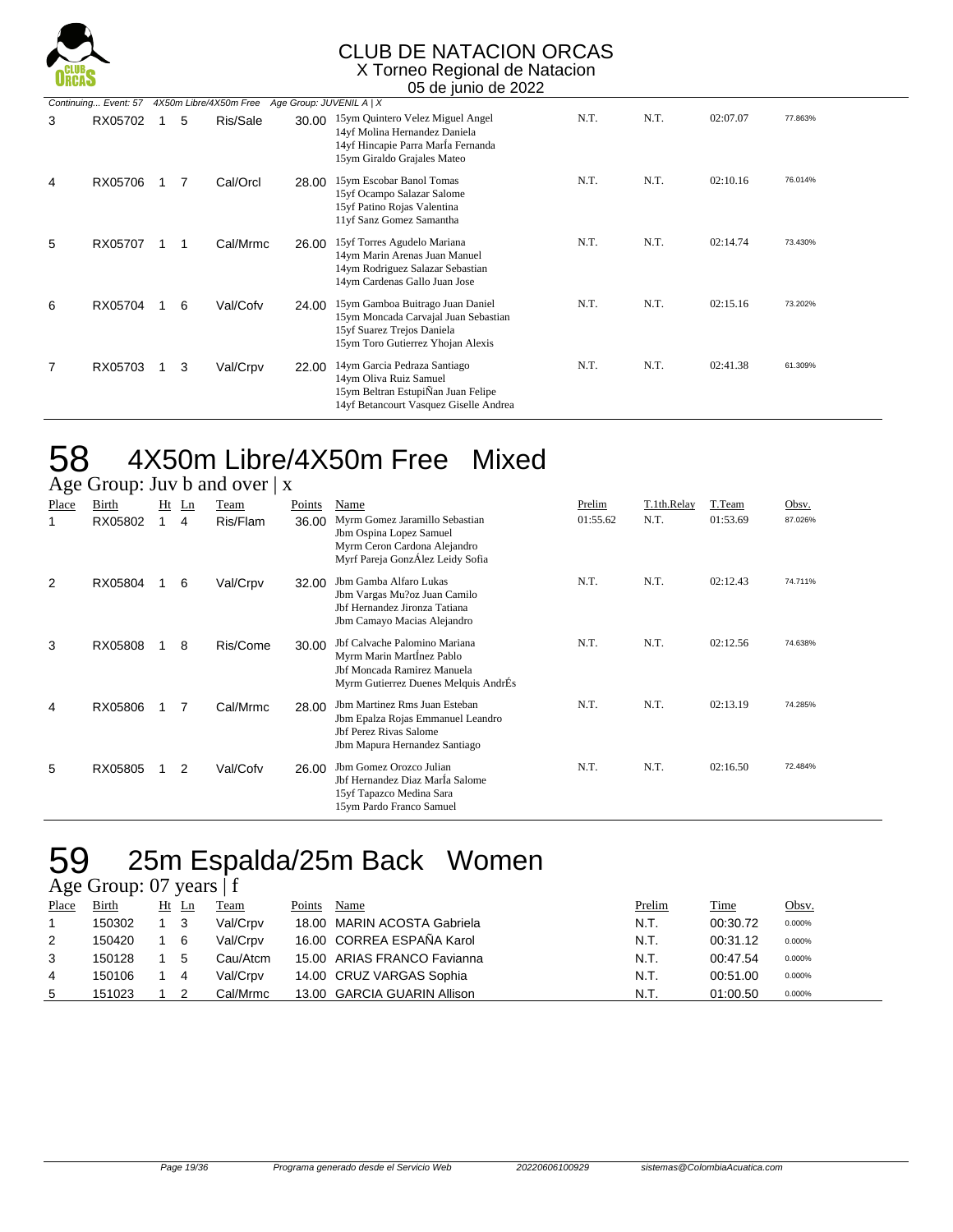

## 60 25m Espalda/25m Back Men

| Age Group: $07$ years $\mid$ m |        |  |       |          |        |                                |          |          |        |  |  |
|--------------------------------|--------|--|-------|----------|--------|--------------------------------|----------|----------|--------|--|--|
| Place                          | Birth  |  | Ht Ln | Team     | Points | Name                           | Prelim   | Time     | Obsv.  |  |  |
|                                | 150430 |  | 4     | Cal/Orcl |        | 18.00 CAMPO LONDOÑO Martin     | 00:45.71 | 00:29.22 | 0.000% |  |  |
| 2                              | 150517 |  | - 3   | Val/Crpv |        | 16.00 HERNANDEZ MERA Alejandro | N.T.     | 00:32.38 | 0.000% |  |  |
| 3                              | 150429 |  | 5     | Cal/Acaf |        | 15.00 VALENCIA MONTES Emiliano | N.T.     | 00:43.93 | 0.000% |  |  |
| 4                              | 151127 |  | - 6   | Val/Crpv |        | 14.00 CADAVID ECHEVERRY Matias | N.T.     | 00:47.97 | 0.000% |  |  |

## 25m Pecho/25m Breast Women

#### Age Group: 08 years | f

| ຼ     |              |           |          |        |                                       |        |          |        |
|-------|--------------|-----------|----------|--------|---------------------------------------|--------|----------|--------|
| Place | <b>Birth</b> | Ht<br>-Ln | Team     | Points | Name                                  | Prelim | Time     | Obsv.  |
|       | 141023       | 6         | Cal/Tsun |        | 18.00 RAMIREZ GUTIERREZ Samantha      | N.T.   | 00:38.25 | 0.000% |
| 2     | 140120       | 4         | Cal/Mrmc |        | 16.00 QUICENO AGUIRRE Isabel          | N.T.   | 00:45.53 | 0.000% |
| 3     | 141107       |           | Cal/Orcl |        | 15.00 DE LOS RIOS RODRIGUEZ Maria Paz | N.T.   | 00:46.78 | 0.000% |
| 4     | 140708       | 3         | Cal/Calm |        | 14.00 ARISTIZABAL RIOS Luciana        | N.T.   | 00:47.44 | 0.000% |
| 5     | 141115       |           | Cal/Atl  |        | 13.00 OCAMPO POSADA Maria Antonia     | N.T.   | 00:48.97 | 0.000% |
| 6     | 140514       | 5         | Cal/Tsun |        | 12.00 BONILLA ALVAREZ Gabriela        | N.T.   | 00:56.44 | 0.000% |

### 25m Pecho/25m Breast Men

#### Age Group: 08 years | m

| Place | <b>Birth</b> | Ht | Ln | Team     | Points | Name                              | Prelim   | <b>Time</b> | Obsv.  |
|-------|--------------|----|----|----------|--------|-----------------------------------|----------|-------------|--------|
|       | 140114       |    | 5  | Cal/Calm |        | 18.00 OCAMPO OSPINA Martin        | N.T.     | 00:31.63    | 0.000% |
| 2     | 140319       |    | 3  | Cal/Orcl |        | 16.00 RAMIREZ BAREÑO Jeronimo     | N.T.     | 00:32.41    | 0.000% |
| 3     | 141122       |    |    | Val/Crpv |        | 15.00 CARVAJAL RIVERA Juan Manuel | N.T.     | 00:32.63    | 0.000% |
| 4     | 141121       |    | -4 | Cal/Calm |        | 14.00 TORO VALENCIA Emmanuel      | 00:52.66 | 00:33.94    | 0.000% |
| 5     | 140701       |    |    | Cal/Calm |        | 13.00 MORA RODRIGUEZ Jeronimo     | N.T.     | 00:36.16    | 0.000% |
| 6     | 140613       |    | 6  | Cal/Mrmc |        | 12.00 AGUIRRE VALENCIA Esteban    | N.T.     | 00:46.34    | 0.000% |

## 25m Pecho/25m Breast Women

Age Group: 09 years | f

| Place          | Birth  |                | Ht Ln | Team     | Points | Name                                 | Prelim   | Time     | Obsv.  |
|----------------|--------|----------------|-------|----------|--------|--------------------------------------|----------|----------|--------|
| 1              | 130422 | 2 <sub>7</sub> |       | Ris/Sale |        | 18.00 MARIN CHUN Tainy Valentina     | N.T.     | 00:27.25 | 0.000% |
| $\overline{2}$ | 130321 | $\mathbf{2}$   | -4    | Val/Crpv |        | 16.00 BENAVIDES ROSERO Valery        | 00:30.56 | 00:29.13 | 0.000% |
| 3              | 131101 | $1 \quad 4$    |       | Val/Crpv |        | 15.00 ARISTIZABAL GOMEZ Mariangel    | N.T.     | 00:29.97 | 0.000% |
| 4              | 130315 | 2 6            |       | Cal/Tsun |        | 14.00 GONZALES VANEGAS Maria Jose    | N.T.     | 00:30.20 | 0.000% |
| 5              | 131118 |                | 5     | Cal/Atl  |        | 13.00 CANO QUIRAMA, Sara Valentina   | N.T.     | 00:30.85 | 0.000% |
| 6              | 131205 | $1 \quad 3$    |       | Cal/Acaf |        | 12.00 MARTINEZ LOPEZ Miranda         | N.T.     | 00:31.22 | 0.000% |
| 7              | 130818 | $2 \quad 8$    |       | Val/Crpv |        | 11.00 SOTO LASPRILLA Danna Valentina | N.T.     | 00:33.88 | 0.000% |
| 8              | 130415 | 2 <sub>2</sub> |       | Cal/Orcl |        | 10.00 TRUJILLO ARIAS Sara Nicol      | N.T.     | 00:34.07 | 0.000% |
| 9              | 130101 | $2 \quad 3$    |       | Cau/Atcm |        | 8.00 CORRALES VALENCIA Luciana       | N.T.     | 00:35.10 | 0.000% |
| 10             | 130503 | $2 \quad 1$    |       | Cal/Calm |        | 7.00 ALZATE AGUIRRE Aitana           | N.T.     | 00:40.78 | 0.000% |
| 11             | 131225 | $\mathbf{2}$   | -5    | Ris/Come |        | 6.00 SALAZAR CARDONA Fatima          | 00:47.12 | 00:46.43 | 0.000% |
|                | 131231 |                | -6    | Cau/Atcm |        | <b>CORRALES VALENCIA Lucian</b>      | N.T.     | No Show  |        |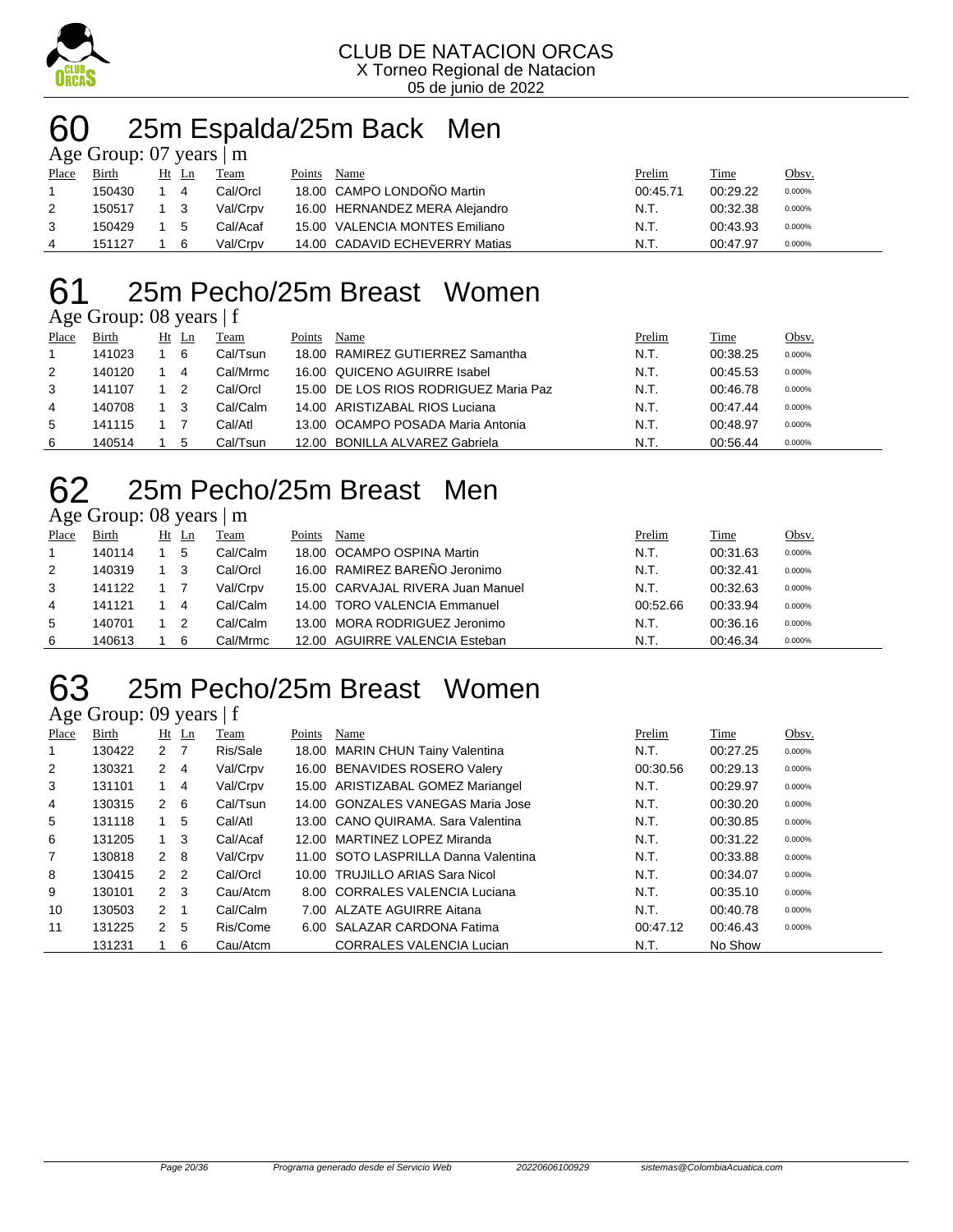

#### 64 25m Pecho/25m Breast Men  $\Omega$  years  $\mathbb{R}^n$

|       | $\Delta$ gu Oroup. 02 yuars $\parallel$ III |                |         |          |        |                                      |          |          |        |  |  |  |
|-------|---------------------------------------------|----------------|---------|----------|--------|--------------------------------------|----------|----------|--------|--|--|--|
| Place | Birth                                       |                | $Ht$ Ln | Team     | Points | Name                                 | Prelim   | Time     | Obsv.  |  |  |  |
|       | 130803                                      |                | -6      | Cal/Pirc | 18.00  | MORALES PAJOY Dilan Alejandro        | N.T.     | 00:27.72 | 0.000% |  |  |  |
| 2     | 130511                                      | $2 \quad 8$    |         | Val/Crpv |        | 16.00 ARIAS RENTERIA Freddy          | N.T.     | 00:27.75 | 0.000% |  |  |  |
| 3     | 130108                                      | $2 \quad 4$    |         | Cal/Orcl |        | 15.00 VILLAQUIRA ANACONA Felipe      | 00:27.07 | 00:28.59 | 0.000% |  |  |  |
| 4     | 131020                                      | 2 <sub>5</sub> |         | Val/Crpv |        | 14.00 DE LA CRUZ MERCADO Ian Nicolas | 00:39.82 | 00:30.83 | 0.000% |  |  |  |
| 5     | 130605                                      |                | 5       | Ris/Flam |        | 13.00 ORTIZ ECHEVERRY Juan Manuel    | N.T.     | 00:31.00 | 0.000% |  |  |  |
| 6     | 131110                                      | $2 \quad 3$    |         | Cal/Calm |        | 12.00 RODAS ZULUAGA Martin           | 00:42.41 | 00:31.38 | 0.000% |  |  |  |
| 7     | 130110                                      | 2 <sub>2</sub> |         | Val/Crpv |        | 11.00 TAMAYO SANJUAN Juan Esteban    | N.T.     | 00:31.55 | 0.000% |  |  |  |
| 8     | 130627                                      | $1 \quad 3$    |         | Ris/Flam |        | 10.00 PLAZAS SILVA Andres Camilo     | N.T.     | 00:31.59 | 0.000% |  |  |  |
| 9     | 131123                                      | $2 \quad 6$    |         | Cal/Acaf |        | 8.00 BEDOYA QUERUBIN Simon           | 00:44.47 | 00:32.50 | 0.000% |  |  |  |
| 10    | 130220                                      | 2 <sub>7</sub> |         | Ris/Sale |        | 7.00 GALVIS CAMACHO Miquel Angel     | N.T.     | 00:33.62 | 0.000% |  |  |  |
| 11    | 130305                                      | 2 <sub>1</sub> |         | Cal/Atl  |        | 6.00 GARAY GIRALDO Samuel            | N.T.     | 00:36.84 | 0.000% |  |  |  |
|       | 130521                                      |                | 4       | Cal/Orcl |        | <b>VILLA FLOREZ Elias</b>            | N.T.     | No Show  |        |  |  |  |

## 65 50m Pecho/50m Breast Women

| Age Group: 10 years   f |  |  |
|-------------------------|--|--|
|                         |  |  |

| <b>Place</b>   | Birth  |                | $Ht$ Ln        | <b>Team</b> | Points | Name                                | Prelim   | Time                | Obsv.          |
|----------------|--------|----------------|----------------|-------------|--------|-------------------------------------|----------|---------------------|----------------|
| 1              | 120731 |                | 4              | Val/Crpv    | 18.00  | RAMIREZ SUAREZ Gabriela             | N.T.     | 00:51.06            | 63.043%        |
| $\overline{2}$ | 120823 |                | 5              | Cal/Acaf    |        | 16.00 ARIAS SÁNCHEZ Martina         | N.T.     | 00:52.87            | 60.885%        |
| 3              | 120713 | $\overline{2}$ | 5              | Ris/Cmfr    |        | 15.00 MUNOZ VILLADA Isabella        | 00:54.85 | 00:54.29            | 59.293%        |
| 4              | 120918 | $\mathbf{2}$   | 4              | Ris/Cmfr    |        | 14.00 OSPINA CORDOBA Salome         | 00:53.22 | 00:54.53            | 59.032%        |
| 5              | 120124 | $\mathbf{2}$   | -3             | Ris/Cmfr    |        | 13.00 PEÑA PORRAS Sinai Alejandra   | 00:59.96 | 00:55.66            | 57.833%        |
| 6              | 121004 | $1 \quad$      | 6              | Cau/Atcm    |        | 12.00 PARRA MINA Maria Camila       | N.T.     | 01:00.75            | 52.988%        |
| 7              | 120312 | $\mathcal{P}$  | $\mathbf{1}$   | Cal/Mrmc    |        | 11.00 OCAMPO CARDENAS Mariana       | N.T.     | 01:01.53            | 52.316%        |
| 8              | 121128 | 1              | $\overline{7}$ | Cau/Atcm    |        | 10.00 PARRA VILLARREAL Oriana       | N.T.     | 01:02.75            | 51.299%        |
| 9              | 120828 | 1              | 3              | Cau/Atcm    |        | 8.00 FLOREZ AZOS Fabiana            | N.T.     | 01:03.82            | 50.439%        |
| 10             | 121216 | $\mathbf 1$    | -1             | Ris/Flam    |        | 7.00 CAMPUSANO CARDENAS Laura Marla | N.T.     | 01:04.55            | 49.868%        |
| 11             | 121027 | $\mathbf{1}$   | 2              | Cal/P s     |        | 6.00 CANDAMIL TORO Sophia           | N.T.     | 01:06.31            | 48.545%        |
| 12             | 120305 | 2              | $\overline{7}$ | Cal/Mrmc    |        | 5.00 PELAEZ MEDINA Camila           | N.T.     | 01:09.38            | 46.397%        |
| 13             | 120104 | $2\quad 6$     |                | Cal/Tsun    | 4.00   | <b>AGUDELO ALZATE Sofia</b>         | N.T.     | 01:13.65            | 43.707%        |
| 14             | 121217 | $\mathbf{1}$   | 8              | Ris/Flam    |        | 3.00 GARCÍA MARIN Sofia             | N.T.     | 01:15.20            | 42.806%        |
| 15             | 120609 | $\mathcal{P}$  | 8              | Cal/Calm    |        | 2.00 CASTAÑEDA AGUDELO Salome       | N.T.     | 01:17.97            | 41.285%        |
|                | 120221 | $\overline{2}$ | $\overline{2}$ | Val/Cofv    |        | PARRA CALDERON Isabella             | N.T.     | <b>Disqualified</b> | toque una mano |

### 50m Pecho/50m Breast Men

Age Group: 10 years | m

| Place | Birth  |               | $Ht$ Ln        | Team     | Points | Name                               | Prelim | Time     | Obsv.   |
|-------|--------|---------------|----------------|----------|--------|------------------------------------|--------|----------|---------|
|       | 120123 | 2             | 4              | Val/Crpv |        | 18.00 ACOSTA MORENO AndrEs Felipe  | N.T.   | 00:51.56 | 52.987% |
| 2     | 121021 |               | 5              | Cal/Calm |        | 16.00 MORALES NARANJO Martin       | N.T.   | 00:58.81 | 46.455% |
| 3     | 121014 |               | 4              | Cal/Orcl |        | 15.00 CASTAÑO SOLARTE Rafael       | N.T.   | 00:59.34 | 46.040% |
| 4     | 120828 | $\mathcal{P}$ | $\overline{2}$ | Cal/Acaf |        | 14.00 URIBE GALLO Ignacio          | N.T.   | 00:59.75 | 45.724% |
| 5     | 121111 | $\mathbf{1}$  | 3              | Cal/Calm |        | 13.00 GRISALES HENAO Agustin       | N.T.   | 01:10.34 | 38.840% |
| 6     | 120928 | $\mathcal{P}$ | -8             | Ris/Flam |        | 12.00 SALDARRIAGA MORALES Santiago | N.T.   | 01:12.59 | 37.636% |
| 7     | 120704 | $\mathcal{P}$ | -6             | Cal/Mrmc |        | 11.00 SALGADO LARGO Felipe         | N.T.   | 01:16.06 | 35.919% |
| 8     | 121228 | $1 \quad$     |                | Cal/Mrmc |        | 10.00 MIGUEL ANGEL Gallardo Regino | N.T.   | 01:17.97 | 35.039% |
| 9     | 120222 | $\mathcal{P}$ | 5              | Cal/Ps   |        | 8.00 URIBE PAVA Martin             | N.T.   | 01:19.03 | 34.569% |
| 10    | 120317 | $\mathcal{P}$ | -3             | Cal/Acaf |        | 7.00 FRANCO CARMONA Juan Sebastian | N.T.   | 01:22.03 | 33.305% |
| 11    | 121114 |               | 6              | Cal/Atl  |        | 6.00 AGUDELO SANINT Thomas         | N.T.   | 01:26.75 | 31.493% |
| 12    | 121130 | $\mathbf{1}$  | 2              | Cau/Atcm |        | 5.00 ORTIZ CERTUCHE Sergio Andres  | N.T.   | 01:30.38 | 30.228% |
| 13    | 120920 | $\mathcal{P}$ | 7              | Ris/Flam |        | 4.00 BEDOYA HINCAPIE Samuel        | N.T.   | 01:32.81 | 29.436% |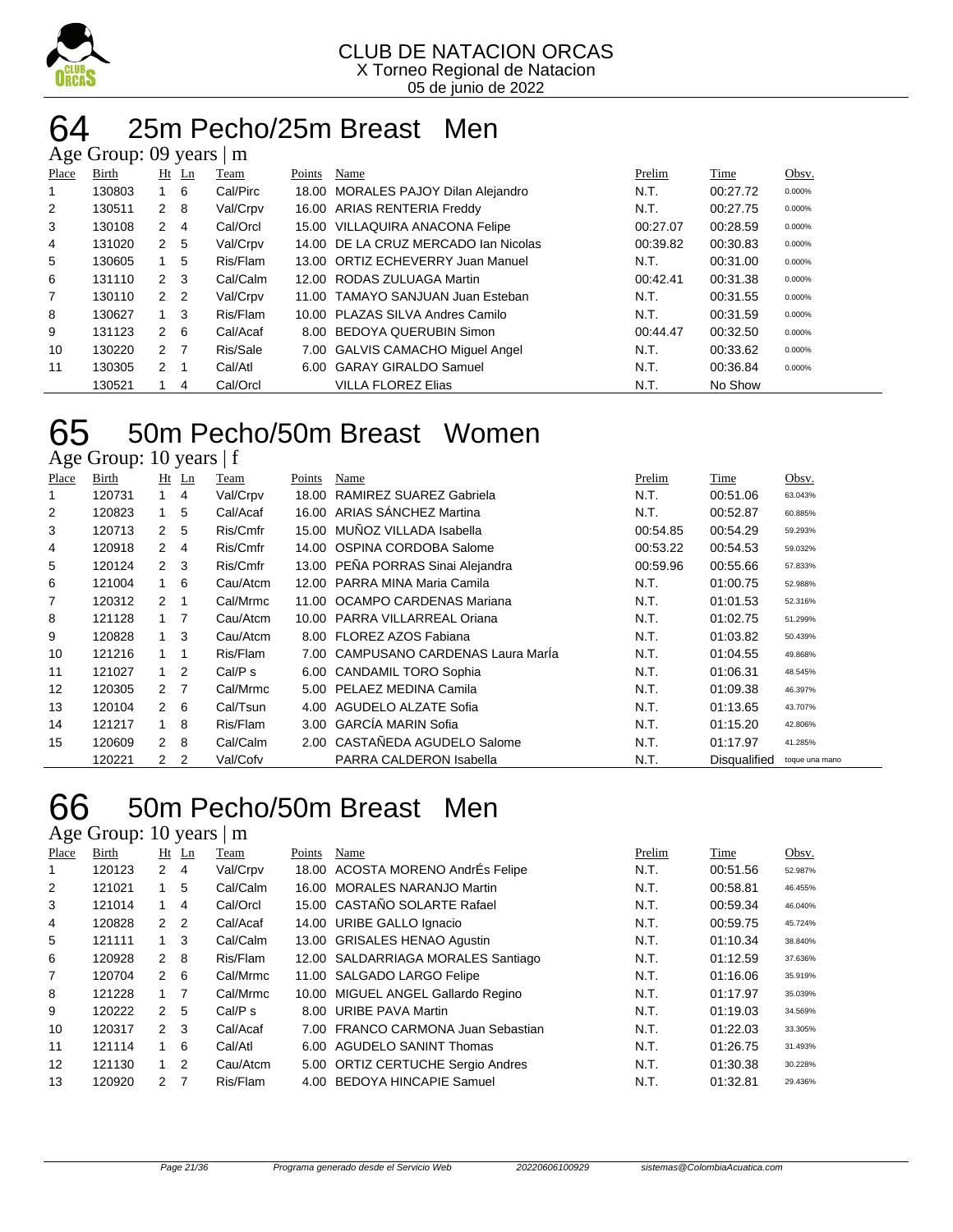

X Torneo Regional de Natacion

05 de junio de 2022

Continuing... Event: 66 50m Pecho/50m Breast Age Group: 10 YEARS | M 14 120926 2 1 Val/Crpv 3.00 REYES ESPAÑA Santiago N.T. 01:38.95 27.610%

#### 50m Pecho/50m Breast Women Age Group: 11 years | f

|                | $1.50$ Oroup. 11 $7.0$ and $1.7$ |                |     |          |        |                                         |          |                     |                              |  |  |  |
|----------------|----------------------------------|----------------|-----|----------|--------|-----------------------------------------|----------|---------------------|------------------------------|--|--|--|
| Place          | Birth                            | Ht             | Ln  | Team     | Points | Name                                    | Prelim   | Time                | Obsv.                        |  |  |  |
|                | 110203                           | 2              | 5   | Cal/Orcl |        | 18.00 SIERRA GONZALEZ Luciana           | 00:54.38 | 00:49.53            | 64.991%                      |  |  |  |
| 2              | 110731                           | 2              | -4  | Cal/Orcl |        | 16.00 QUINTERO QUINTERO Manuela         | 00:53.27 | 00:52.43            | 61.396%                      |  |  |  |
| 3              | 111209                           | 1              | - 6 | Val/Crpv |        | 15.00 IBARRA NARVAEZ Sharon Lucia       | N.T.     | 00:52.44            | 61.384%                      |  |  |  |
| 4              | 111126                           | $1 \quad 3$    |     | Val/Crpv |        | 14.00 NOVAS RAMIREZ Isabella            | N.T.     | 00:57.37            | 56.109%                      |  |  |  |
| 5              | 110321                           | 2              | - 6 | Cal/Orcl |        | 13.00 BETANCOURTH GALLEGO Marla Antonia | 01:08.38 | 00:58.78            | 54.764%                      |  |  |  |
| 6              | 110122                           | 2 <sub>3</sub> |     | Cal/Mrmc |        | 12.00 CEPEDA CADENA Salome              | 01:05.09 | 01:04.10            | 50.218%                      |  |  |  |
| $\overline{7}$ | 111015                           |                | 4   | Cal/Calm |        | 11.00 MORA RODRIGUEZ Luna Sofia         | N.T.     | 01:14.66            | 43.115%                      |  |  |  |
| 8              | 111229                           | 1.             | 2   | Cal/Tsun |        | 10.00 GALLEGO ARCINIEGAS Estefania      | N.T.     | 01:26.28            | 37.309%                      |  |  |  |
| 9              | 111102                           | 2 <sub>2</sub> |     | Cal/Orcl |        | 8.00 SANZ GOMEZ Samantha                | 01:31.59 | 01:26.85            | 37.064%                      |  |  |  |
| 10             | 110506                           | $2 \quad 8$    |     | Ris/Sale |        | 7.00 RESTREPO VELASQUEZ Luciana         | N.T.     | 01:27.08            | 36.966%                      |  |  |  |
| 11             | 110411                           | $2 \quad 1$    |     | Cal/Mrmc |        | 6.00 CARMONA MUÑOZ Mariana              | N.T.     | 01:31.59            | 35.146%                      |  |  |  |
|                | 110226                           | 2 <sub>7</sub> |     | Ris/Sale |        | <b>GARCIA CARDONA Sofia</b>             | N.T.     | <b>Disqualified</b> | solo tocó con una mano       |  |  |  |
|                | 111126                           |                | 5   | Val/Crpv |        | NOVAS RAMIREZ Gabriela                  | N.T.     | <b>Disqualified</b> | toque una mano cambio estilo |  |  |  |

### 50m Pecho/50m Breast Men

Age Group: 11 years | m

| <b>Place</b> | Birth  |                | $Ht$ Ln        | Team     | Points | <b>Name</b>                       | Prelim   | Time     | Obsv.   |
|--------------|--------|----------------|----------------|----------|--------|-----------------------------------|----------|----------|---------|
|              | 110122 | 3              | 5              | Val/Cofv | 18.00  | MOLINA PULGARIN Jose Miguel       | 00:53.32 | 00:49.50 | 55.192% |
| 2            | 110929 | 3              | 4              | Ris/Flam | 16.00  | NIETO QUINTERO Juan Jose          | 00:48.47 | 00:50.07 | 54.564% |
| 3            | 111014 | 3              | 6              | Ris/Flam | 15.00  | ZAMBRANO CARDONA Benjamin         | 00:56.25 | 00:52.53 | 52.008% |
| 4            | 110701 | 3              | 3              | Cal/Acaf | 14.00  | SÁNCHEZ AYALA Gabriel             | 00:55.84 | 00:53.62 | 50.951% |
| 5            | 110828 | 2              | 7              | Ris/Flam | 13.00  | OCAMPO RODRIGUEZ Juan David       | N.T.     | 00:58.46 | 46.733% |
| 6            | 110208 | 3              | $\overline{2}$ | Cal/Acaf | 12.00  | VEGA SEPULVEDA Emiliano           | 00:58.75 | 00:58.87 | 46.407% |
| 7            | 110927 | 3              | 1              | Ris/Flam | 11.00  | MUÑOZ MARIN Lucas                 | 01:09.38 | 00:59.44 | 45.962% |
| 8            | 110531 | 3              | 8              | Cal/Atl  | 10.00  | ROJAS MARTINEZ John Alejandro     | 01:11.40 | 01:00.40 | 45.232% |
| 9            | 110726 | 3              | 7              | Cal/Mrmc |        | 8.00 GALVIS NOREÑA Jeronimo       | 01:07.53 | 01:03.03 | 43.344% |
| 10           | 110117 | $\overline{2}$ | 5              | Ris/Cmfr | 7.00   | SOLORZANO GUZMAN Andy             | N.T.     | 01:03.35 | 43.125% |
| 11           | 110305 | $\mathbf{2}$   | -3             | Cal/Orcl | 6.00   | VILLOTA VELASCO Samuel Alejandro  | N.T.     | 01:04.88 | 42.109% |
| 12           | 111028 | $\mathbf{1}$   | 4              | Cal/Orcl | 5.00   | <b>VILLA FLOREZ David</b>         | N.T.     | 01:09.88 | 39.096% |
| 13           | 110927 | $\overline{2}$ | 8              | Cau/Atcm | 4.00   | SANCHEZ QUINTANA Juan Jose        | N.T.     | 01:11.58 | 38.167% |
| 14           | 110805 | $\mathbf{2}$   | 6              | Cal/Acaf | 3.00   | <b>MARTÍNEZ LOPEZ Agustin</b>     | N.T.     | 01:12.81 | 37.522% |
| 15           | 110912 | 2              | $\overline{1}$ | Ris/Flam | 2.00   | BERNAL PINO Jeronimo              | N.T.     | 01:15.58 | 36.147% |
| 16           | 111120 | $\mathbf{1}$   | 5              | Cal/Orcl | 1.00   | <b>TRUJILLO ARIAS Juan Pablo</b>  | N.T.     | 01:19.25 | 34.473% |
| 17           | 111213 | 1.             | 3              | Cau/Atcm |        | MARTINEZ CIFUENTES David Santiago | N.T.     | 01:28.91 | 30.728% |
| 18           | 110814 | $\overline{2}$ | $\overline{2}$ | Cal/Mrmc |        | <b>FRANCO LOPEZ Samuel</b>        | N.T.     | 01:37.32 | 28.072% |
|              | 111221 | 2              | 4              | Ris/Come |        | RIVERA FERNANDEZ Tomas            | 01:23.41 | No Show  |         |

### 50m Pecho/50m Breast Women

#### Age Group: 12 years | f

| Place          | Birth  |               | Ht Ln | Team     | Points | Name                                 | Prelim   | Time     | Obsv.   |
|----------------|--------|---------------|-------|----------|--------|--------------------------------------|----------|----------|---------|
| $\overline{1}$ | 100119 | $\mathcal{P}$ | 4     | Ris/Flam |        | 18.00 CARDENAS BENJUMEA Evelyn       | 00:43.52 | 00:43.93 | 73.276% |
| 2              | 100314 | $\mathcal{P}$ | 5     | Cal/Orcl |        | 16.00 PARRA BURGOS Samantha          | 00:48.13 | 00:43.97 | 73.209% |
| 3              | 100710 | $\mathcal{P}$ | -3    | Cal/Acaf |        | 15.00 SANCHEZ GRAJALES Manuela       | 00:49.74 | 00:50.03 | 64.341% |
| 4              | 101217 | $\mathcal{P}$ | -6    | Cal/Pirc |        | 14.00 RESTREPO VILLA Jimena          | 00:51.87 | 00:50.43 | 63.831% |
| 5              | 101201 | $\mathcal{P}$ | -2    | Ris/Flam |        | 13.00 BALLESTEROS CASTRO Luciana     | 00:52.50 | 00:51.73 | 62.227% |
| 6              | 100316 | $\mathcal{P}$ |       | Ris/Flam |        | 12.00 PEREZ LLANOS Manuela Alejandra | 00:54.88 | 00:52.45 | 61.373% |
|                | 101211 | $\mathcal{P}$ | 8     | Cal/Acaf |        | 11.00 VALENCIA ROBLEDO Salome        | 00:57.16 | 00:53.01 | 60.724% |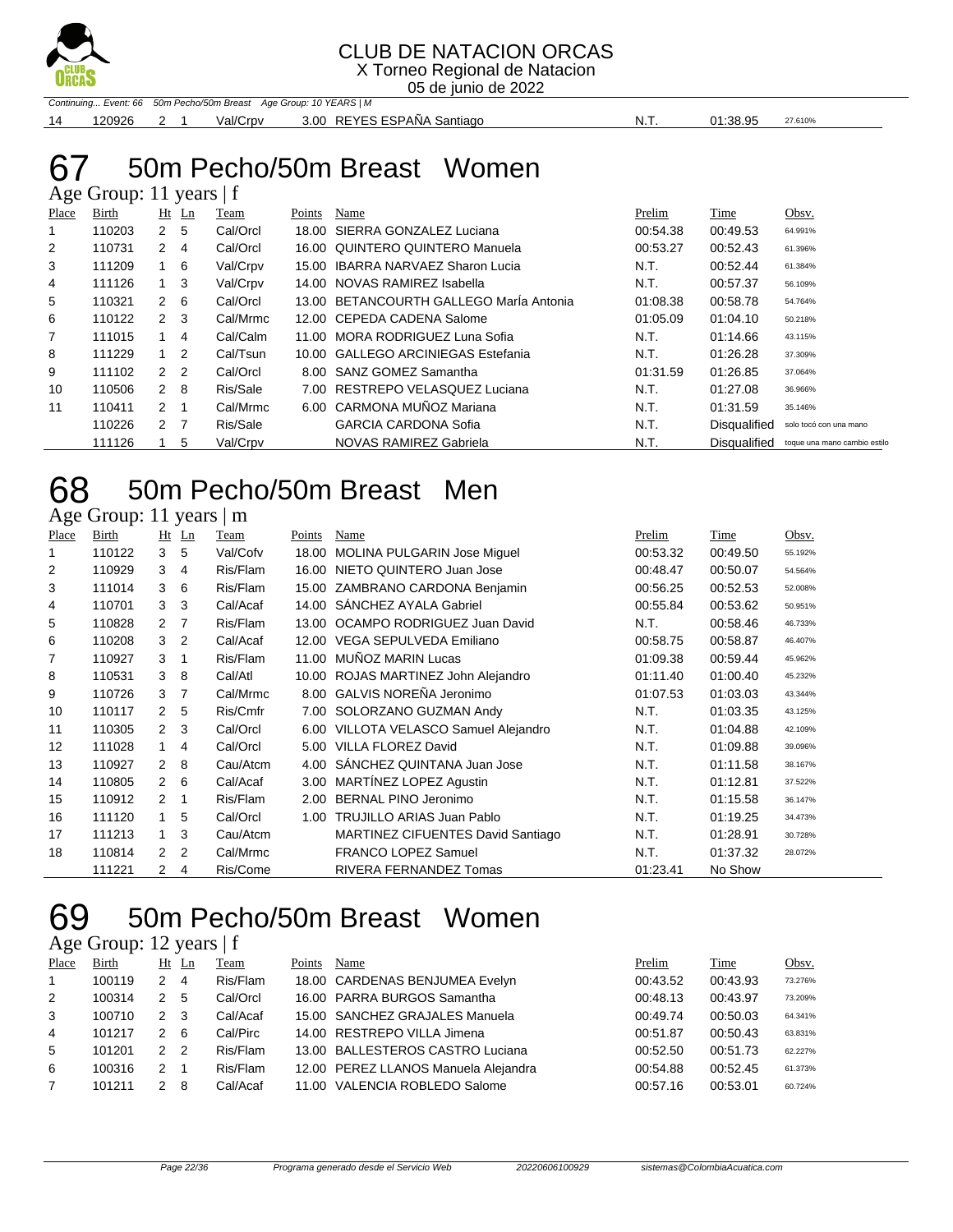

X Torneo Regional de Natacion 05 de junio de 2022

|    | Continuing Event: 69 50m Pecho/50m Breast Age Group: 12 YEARS   F |  |     |          |  |                                      |          |              |                    |  |  |
|----|-------------------------------------------------------------------|--|-----|----------|--|--------------------------------------|----------|--------------|--------------------|--|--|
| 8  | 101104                                                            |  |     | Ris/Cmfr |  | 10.00 HERNANDEZ LONDOÑO Juana Camila | 00:53.18 | 00:55.10     | 58.421%            |  |  |
| 9  | 100813                                                            |  | -5  | Ris/Sale |  | 8.00 HERNANDEZ GIRALDO Salome        | N.T.     | 00:57.57     | 55.915%            |  |  |
| 10 | 100303                                                            |  | 4   | Ris/Sale |  | 7.00 RIOS RESTREPO Isabela           | N.T.     | 00:59.25     | 54.329%            |  |  |
| 11 | 101227                                                            |  | - 6 | Cal/Mrmc |  | 6.00 RENDON ARIAS Camila             | N.T.     | 01:10.94     | 45.376%            |  |  |
|    | 101126                                                            |  |     | Ris/Come |  | SANCHEZ TREJOS Isabella              | N.T.     | Disgualified | toque con una mano |  |  |

### 50m Pecho/50m Breast Men

Age Group: 12 years | m

| Place          | Birth  |                | $Ht$ Ln        | Team     | Points | Name                               | Prelim   | Time     | Obsv.   |
|----------------|--------|----------------|----------------|----------|--------|------------------------------------|----------|----------|---------|
|                | 100918 | 2              | - 3            | Ris/Cmfr |        | 18.00 MONTOYA CASTAÑO Juan Jose    | 00:42.17 | 00:43.34 | 63.036% |
| $\overline{2}$ | 100415 | 2              | $\overline{4}$ | Ris/Cmfr |        | 16.00 TABARES PAVAS Juan Manuel    | 00:41.38 | 00:43.50 | 62.805% |
| 3              | 101014 | 2              | 5              | Ris/Cmfr |        | 15.00 BRITO OSORIO Samuel          | 00:41.69 | 00:43.56 | 62.718% |
| 4              | 100911 | $2 \quad 6$    |                | Ris/Cmfr |        | 14.00 MONTOYA MESA Juan Jose       | 00:45.42 | 00:44.37 | 61.573% |
| 5              | 100120 | 2 <sub>2</sub> |                | Ris/Cmfr |        | 13.00 CARDONA OSORIO Alann         | 00:48.12 | 00:47.25 | 57.820% |
| 5              | 100305 | 2 7            |                | Cal/Orcl |        | 13.00 VELASQUEZ GANAN Leonardo     | 00:48.88 | 00:47.25 | 57.820% |
| $\overline{7}$ | 100810 | $2 \quad 8$    |                | Ris/Cmfr |        | 11.00 RAMIREZ RIVERA Samuel        | 00:53.67 | 00:48.36 | 56.493% |
| 8              | 100808 |                | $1\quad 6$     | Val/Cofv |        | 10.00 DUQUE MONTOYA Nathan         | N.T.     | 00:51.43 | 53.121% |
| 9              | 100806 | 2              |                | Tol/Tbt  |        | 8.00 S?NCHEZ RONCANCIO Juan Andr?s | 00:49.53 | 00:52.79 | 51.752% |
| 10             | 100624 |                | $1 \quad 3$    | Ris/Sale |        | 7.00 GARZON LAITON Daniel Stevan   | N.T.     | 00:54.34 | 50.276% |
| 11             | 101103 |                | $\overline{2}$ | Cau/Atcm |        | 6.00 FIGUEROA TOVAR Juan David     | N.T.     | 00:57.07 | 47.871% |
| 12             | 100220 | 1.             | 4              | Cal/Acaf | 5.00   | VILLEGAS ARANGO Samuel             | 01:11.96 | 00:59.04 | 46.274% |
| 13             | 100101 |                | 5              | Cau/Atcm | 4.00   | VACA BENITES Sebastian             | N.T.     | 01:18.04 | 35.008% |

### 50m Pecho/50m Breast Women

Age Group: 13 years | f

| Place          | Birth  |                | $Ht$ Ln | Team     | Points | Name                               | Prelim   | Time     | Obsv.   |
|----------------|--------|----------------|---------|----------|--------|------------------------------------|----------|----------|---------|
|                | 091101 | $2 \quad 3$    |         | Ris/Flam |        | 18.00 OSPINA YEPES Sofia           | 00:47.91 | 00:48.37 | 66.550% |
| $\overline{2}$ | 091213 | 2              | -4      | Cal/Pirc |        | 16.00 BERMUDEZ CARVAJAL Valentina  | 00:47.00 | 00:48.44 | 66.453% |
| 3              | 091002 | 2              | -5      | Ris/Sale |        | 15.00 MARIN PATIÑO MarÍa Alejandra | 00:47.73 | 00:48.75 | 66.031% |
| 4              | 090325 | 2              | - 6     | Val/Cofv |        | 14.00 LOPEZ VALDERRAMA Mariana     | 00:50.41 | 00:50.03 | 64.341% |
| 5              | 091014 |                | 5       | Val/Crpv |        | 13.00 MUNEVAR LONDOÑO Laura Sofia  | N.T.     | 00:51.47 | 62.541% |
| 6              | 090303 | 2 <sub>2</sub> |         | Cal/Calm |        | 12.00 CARDENAS ARISTIZABAL Violeta | 01:00.77 | 00:52.19 | 61.678% |
| 7              | 091029 |                | -3      | Ris/Flam |        | 11.00 PLATA PULGARIN Evelin        | N.T.     | 00:52.45 | 61.373% |
| 8              | 090220 | $2 \quad 1$    |         | Val/Crpv |        | 10.00 PEREZ CALABRO Kathleen       | N.T.     | 00:59.85 | 53.784% |
| 9              | 090529 | $2 \quad 8$    |         | Val/Cofv |        | 8.00 CAICEDO CARDONA Ana Sofia     | N.T.     | 01:00.08 | 53.579% |
| 10             | 090101 | 2 7            |         | Val/Crpv |        | 7.00 MESA VARGAS Isabela           | N.T.     | 01:04.25 | 50.101% |
| 11             | 090805 |                | 4       | Cal/Acaf |        | 6.00 LOAIZA HERRERA Isabella       | N.T.     | 01:06.96 | 48.073% |

### 50m Pecho/50m Breast Men

#### Age Group: 13 years | m

| Place | <b>Birth</b> |                | $Ht$ Ln | Team     | Points | Name                                   | Prelim   | Time     | Obsv.   |
|-------|--------------|----------------|---------|----------|--------|----------------------------------------|----------|----------|---------|
| 1     | 090921       | 3              | 4       | Ris/Sale |        | 18.00 GRISALES CASTRILLON Matias       | 00:38.52 | 00:38.60 | 70.777% |
| 2     | 090217       | $\mathcal{P}$  | -6      | Ris/Flam |        | 16.00 SALDARRIAGA ORTIZ Miguel Angel   | N.T.     | 00:38.91 | 70.213% |
| 3     | 090912       | 3              | 5       | Ris/Flam |        | 15.00 BEDOYA VERA Dylan                | 00:39.32 | 00:40.03 | 68.249% |
| 4     | 090225       | 2 <sub>2</sub> |         | Val/Crpv |        | 14.00 ORTIZ HERNANDEZ Santiago         | N.T.     | 00:42.72 | 63.951% |
| 5     | 090826       | 3              | -3      | Val/Crpv |        | 13.00 CASTILLO ROMERO Mateo            | 00:42.67 | 00:42.94 | 63.624% |
| 6     | 090509       |                | 4       | Ris/Sale |        | 12.00 CUBILLOS VALENCIA Juan Sebastian | N.T.     | 00:45.23 | 60.402% |
| 7     | 090217       | $\mathcal{P}$  | -3      | Ris/Sale |        | 11.00 TORO ARIAS Juan Felipe           | N.T.     | 00:47.22 | 57.857% |
| 8     | 090728       | $\mathbf{1}$   | 2       | Cal/Atl  |        | 10.00 OCAMPO POSADA Samuel Andres      | N.T.     | 00:48.03 | 56.881% |
| 9     | 090304       | 2 7            |         | Val/Cofv |        | 8.00 TOBON YEPEZ Juan Jose             | N.T.     | 00:49.13 | 55.608% |
| 10    | 090320       | 3              | 2       | Cal/Atl  |        | 7.00 AGUDELO SANINT Nicolas            | 00:55.41 | 00:50.69 | 53.896% |
| 11    | 091128       | 3              | 8       | Cal/Acaf |        | 6.00 ESPITIA ROJAS Santiago            | 01:03.80 | 00:51.56 | 52.987% |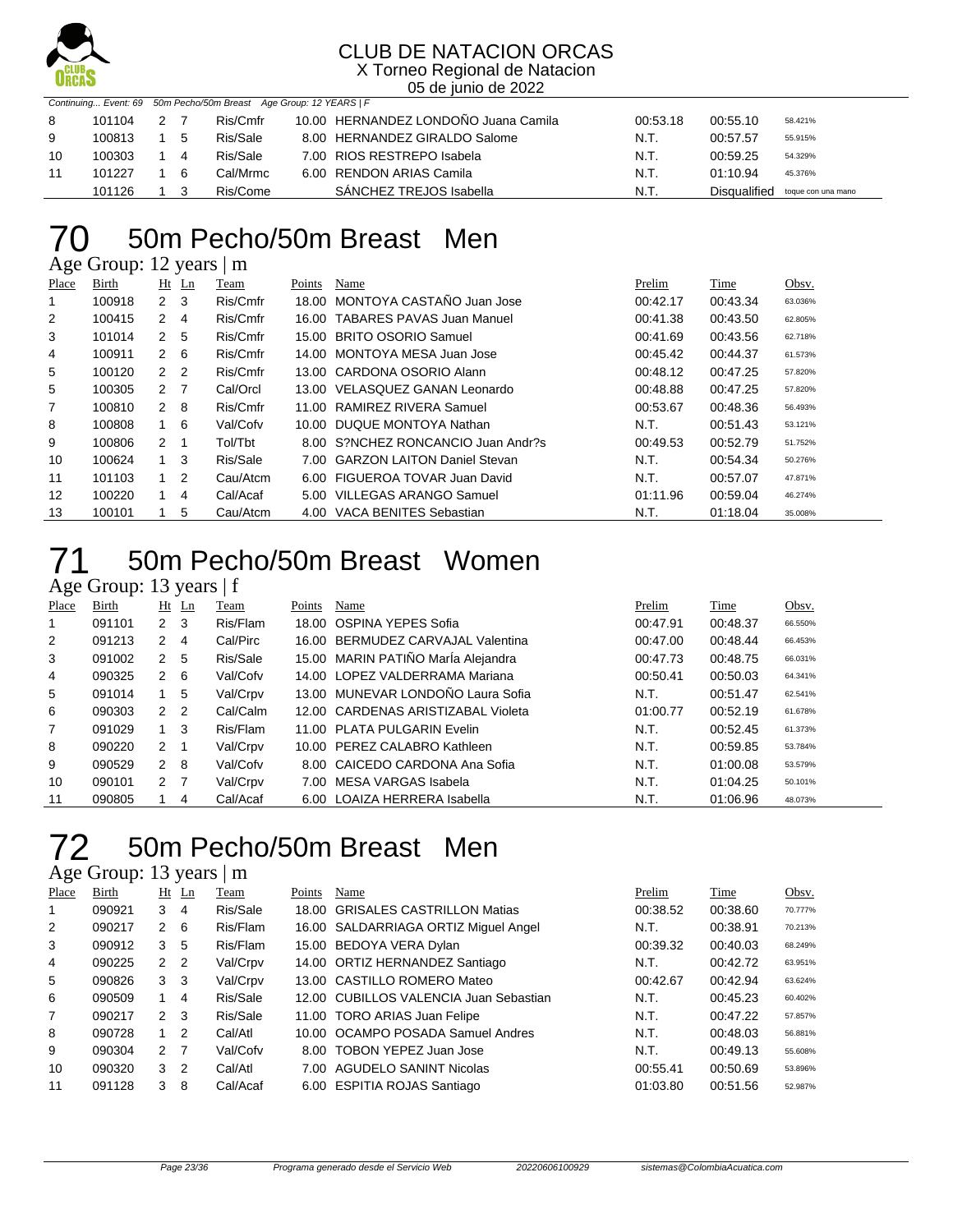

X Torneo Regional de Natacion 05 de junio de 2022

|                 | Continuing Event: 72 | 50m Pecho/50m Breast Age Group: 13 YEARS   M |     |          |  |                                    |          |                     |                   |  |
|-----------------|----------------------|----------------------------------------------|-----|----------|--|------------------------------------|----------|---------------------|-------------------|--|
| 12 <sup>2</sup> | 090603               | 3                                            | - 6 | Val/Crpv |  | 5.00 MUNOZ MEDINA Juan Pablo       | 00:51.96 | 00:52.19            | 52.347%           |  |
| 13              | 090512               |                                              | 5   | Ris/Flam |  | 4.00 BERNAL PINO Emmanuel          | N.T.     | 00:53.62            | 50.951%           |  |
| 14              | 091120               | $1 \quad 7$                                  |     | Ris/Flam |  | 3.00 POPAYAN BOVELO Devem Steven   | N.T.     | 00:54.00            | 50.593%           |  |
| 15              | 090723               | 3 <sub>7</sub>                               |     | Cal/Acaf |  | 2.00 GIRALDO MORALES Jeronimo      | 00:57.16 | 00:54.62            | 50.018%           |  |
| 16              | 090619               | $\mathbf{1}$                                 | -6  | Ris/Flam |  | 1.00 DUQUE DUQ Juan Jose           | N.T.     | 00:57.97            | 47.128%           |  |
| 17              | 090615               | 1                                            | 3   | Cal/Mrmc |  | DIAZ HOYOS Samuel                  | N.T.     | 01:00.85            | 44.897%           |  |
| 18              | 091215               | $1 \quad 1$                                  |     | Cal/Orcl |  | AGUDELO CALVO Jeronimo             | N.T.     | 01:01.38            | 44.510%           |  |
| 19              | 090427               | 2                                            | -8  | Val/Crpv |  | <b>TAMAYO SANJUAN Mauro Andres</b> | N.T.     | 01:02.88            | 43.448%           |  |
| 20              | 090113               | 2                                            | 5   | Cal/Atl  |  | DUQUE LOPEZ Juan Felipe            | 01:15.37 | 01:03.09            | 43.303%           |  |
| 21              | 090307               | 2                                            |     | Ris/Flam |  | GARCES MALDONADO Juan Camilo       | N.T.     | 01:07.13            | 40.697%           |  |
|                 | 090921               | 3                                            |     | Ris/Flam |  | CORRALES VELASCO Andres David      | 01:02.69 | Disqualified        | toca con una mano |  |
|                 | 091120               | 2                                            | 4   | Cal/Orcl |  | DUQUE MOLINA Alejandro             | 01:10.05 | <b>Disqualified</b> | cambio de estilo  |  |

#### 50m Pecho/50m Breast Women Age Group: 14 years | f

| 1.50         | O104p.11                |                | $, \, \mathrm{cm}$ |          |        |                                         |          |              |                   |
|--------------|-------------------------|----------------|--------------------|----------|--------|-----------------------------------------|----------|--------------|-------------------|
| Place        | Birth                   |                | $Ht$ Ln            | Team     | Points | Name                                    | Prelim   | Time         | Obsv.             |
| 2            | 080522                  | 4              | 5                  | Ris/Flam | 16.00  | ROSERO AREVALO Natalia                  | 00:37.92 | 00:39.31     | 81.888%           |
| 3            | 080201                  | 4              | 3                  | Cal/Pirc |        | 15.00 ARANGO SALAZAR MarÍa Camila       | 00:42.98 | 00:41.03     | 78.455%           |
| 4            | 080925                  | $\overline{2}$ | 2                  | Ris/Sale | 14.00  | HINCAPIE PARRA María Fernanda           | N.T.     | 00:46.03     | 69.933%           |
| 5            | 080114                  | 3              | 6                  | Ris/Flam | 13.00  | GUTIERREZ CASTAÑEDA Sara                | N.T.     | 00:46.61     | 69.062%           |
| 6            | 081127                  | 4              | 6                  | Ris/Flam | 12.00  | <b>GRANADA ARBOLEDA Sara</b>            | 00:44.22 | 00:46.69     | 68.944%           |
| 12           | 080329                  | 3              | 1                  | Ris/Sale | 5.00   | MOLINA HERNANDEZ Daniela                | N.T.     | 00:53.46     | 60.213%           |
| 13           | 080113                  | 3              | 5                  | Cal/Orcl | 4.00   | GIRALDO CASTAÑO Maria Isabel            | 01:00.32 | 00:53.75     | 59.888%           |
| 14           | 080413                  | $\overline{2}$ | 4                  | Val/Crpv | 3.00   | <b>GARCIA CRUZ Valerie</b>              | N.T.     | 00:54.63     | 58.924%           |
| 15           | 081209                  | $\mathbf{1}$   | 3                  | Cal/Orcl | 2.00   | <b>GAVIRIA TOBON Juanita</b>            | N.T.     | 00:54.88     | 58.655%           |
| 16           | 080206                  | 3              | 2                  | Cal/Mrmc |        | 1.00 VELASQUEZ PERALTA Juliana          | N.T.     | 00:56.10     | 57.380%           |
| 17           | 080104                  | 3              | 4                  | Cal/Calm |        | <b>SALAZAR RIOS Laura Marcela</b>       | 00:53.62 | 00:56.16     | 57.318%           |
| 18           | 081010                  | $\overline{2}$ | 7                  | Cal/Tsun |        | <b>GONZALES PESCADOR, Sarah</b>         | N.T.     | 01:01.63     | 52.231%           |
| 19           | 080611                  | 2              | 5                  | Val/Crpv |        | <b>CARABALI ANDRADE Melany Cristina</b> | N.T.     | 01:04.22     | 50.125%           |
| 20           | 081107                  | $\mathbf{1}$   | 4                  | Cau/Atcm |        | FERNANDEZ CHATE Estephany               | N.T.     | 01:05.34     | 49.265%           |
| 21           | 080403                  | 3              | 8                  | Val/Crpv |        | <b>GONZALEZ PEÑA Zaivik</b>             | N.T.     | 01:09.82     | 46.104%           |
| 22           | 080222                  | 3              | 7                  | Cal/Orcl |        | <b>GIRALDO VALENCIA Liseth Dahiana</b>  | N.T.     | 01:12.31     | 44.517%           |
| 23           | 080729                  | $\overline{2}$ | 3                  | Ris/Flam |        | GOMEZ MU?OZ Sara                        | N.T.     | 01:12.60     | 44.339%           |
| 24           | 080731                  | $\overline{2}$ | 6                  | Val/Crpv |        | BETANCOURT VASQUEZ Giselle Andrea       | N.T.     | 01:35.59     | 33.675%           |
|              | 081120                  | 1              | 5                  | Ris/Flam |        | <b>QUINTERO PIEDRAHITA Isabella</b>     | N.T.     | Disqualified | salida adelantada |
|              | Age Group: 15 years   f |                |                    |          |        |                                         |          |              |                   |
| Place        | Birth                   | Ht             | Ln                 | Team     | Points | Name                                    | Prelim   | Time         | Obsv.             |
| $\mathbf{1}$ | 070306                  | 4              | $\overline{4}$     | Cal/Orcl | 18.00  | OCAMPO SALAZAR Salome                   | 00:35.67 | 00:38.44     | 83.741%           |
| 7            | 071213                  | $\overline{4}$ | $\overline{7}$     | Val/Cofv | 11.00  | <b>SUAREZ TREJOS Daniela</b>            | 00:48.87 | 00:47.16     | 68.257%           |
| 8            | 070802                  | 4              | 2                  | Val/Cofv | 10.00  | <b>TAPAZCO MEDINA Sara</b>              | 00:47.64 | 00:48.60     | 66.235%           |
| 9            | 070102                  | 3              | 3                  | Cal/Mrmc | 8.00   | <b>TORRES AGUDELO Mariana</b>           | N.T.     | 00:48.78     | 65.990%           |
| 10           | 070201                  | 4              | 8                  | Ris/Flam | 7.00   | <b>GARCÍA WILCHES Juliana</b>           | 00:51.40 | 00:49.23     | 65.387%           |
| 11           | 071124                  | 4              | 1                  | Cal/Orcl |        | 6.00 PATINO ROJAS Valentina             | 00:50.88 | 00:50.67     | 63.529%           |

#### 50m Pecho/50m Breast Men 74 50m Pech<br>Age Group: 14 years | m

| Place | Birth  |    | Ht Ln | Team     | Points | Name                             | Prelim   | Time     | Obsv.   |
|-------|--------|----|-------|----------|--------|----------------------------------|----------|----------|---------|
|       | 081128 | 6. | 4     | Cal/Pirc |        | 18.00 ECHEVERRI MEDINA Juan Jose | 00:32.76 | 00:33.60 | 81.310% |
| 6     | 080219 | 5  | -3    | Cal/Acaf |        | 12.00 RAMIREZ IDARRAGA Thomas    | 00:40.85 | 00:37.72 | 72.428% |
| 9     | 080121 | 6  | 2     | Cal/Mrmc |        | 8.00 MARIN ARENAS Juan Manuel    | 00:38.22 | 00:39.40 | 69.340% |
| 10    | 080527 | 5  | -2    | Val/Crpv |        | 7.00 MORENO MICOLTA Luis Miguel  | 00:42.15 | 00:40.12 | 68.096% |
| 12    | 081028 | 6  |       | Val/Crpv |        | 5.00 GARCIA PEDRAZA Santiago     | 00:39.61 | 00:40.84 | 66.895% |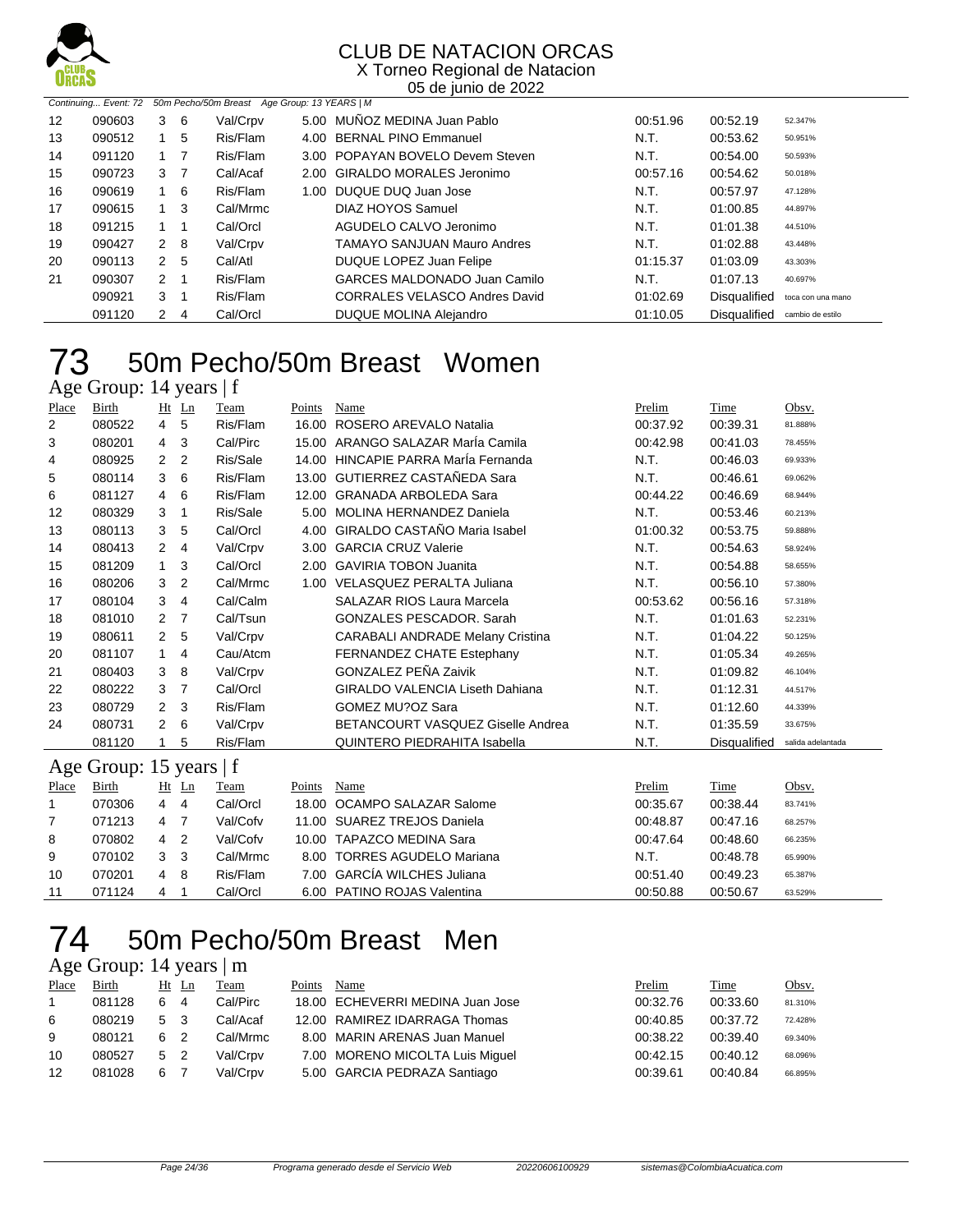

#### CLUB DE NATACION ORCAS X Torneo Regional de Natacion

05 de junio de 2022

|                   | Continuing Event: 74    |                         |                | 50m Pecho/50m Breast Age Group: 14 YEARS   M |        |                                           |          |                                |                   |
|-------------------|-------------------------|-------------------------|----------------|----------------------------------------------|--------|-------------------------------------------|----------|--------------------------------|-------------------|
| 13                | 080924                  | 5                       | 8              | Cal/Acaf                                     |        | 4.00 SALAZAR ARANGO Thomas                | 00:43.88 | 00:41.35                       | 66.070%           |
| 14                | 080104                  | 5                       | $\overline{4}$ | Ris/Sale                                     |        | 3.00 CARDONA RODRIGUEZ Juan Manuel        | 00:40.70 | 00:41.40                       | 65.990%           |
| 14                | 080831                  | 5                       | 5              | Cal/Pirc                                     |        | 3.00 RIVERA GIRALDO Emanuel               | 00:40.84 | 00:41.40                       | 65.990%           |
| 18                | 080423                  | 2                       | $\overline{7}$ | Ris/Sale                                     |        | VASQUEZ PIEDRAHITA Mateo                  | N.T.     | 00:43.69                       | 62.531%           |
| 20                | 081018                  | 4                       | $\overline{4}$ | Ris/Cmfr                                     |        | ROJAS HUERTAS Felipe                      | 00:44.28 | 00:44.69                       | 61.132%           |
| 24                | 080511                  | 5                       | $\overline{7}$ | Cal/Pirc                                     |        | LONDOÑO VILLEGAS Julian Humberto          | 00:43.49 | 00:45.34                       | 60.256%           |
| 25                | 080928                  | $\mathbf{1}$            | 2              | Val/Crpv                                     |        | PELAEZ BARBARAN Esteban                   | N.T.     | 00:46.20                       | 59.134%           |
| 27                | 080203                  | 2                       | 6              | Ris/Flam                                     |        | HINCAPIE PEREZ Jacobo                     | N.T.     | 00:47.75                       | 57.215%           |
| 29                | 080123                  | 4                       | $\overline{2}$ | Cal/Mrmc                                     |        | <b>CARDENAS GALLO Juan Jose</b>           | 00:53.21 | 00:48.37                       | 56.481%           |
| 30                | 080923                  | $\mathbf{1}$            | 6              | Val/Crpv                                     |        | <b>OLIVA RUIZ Samuel</b>                  | N.T.     | 00:48.64                       | 56.168%           |
| 33                | 080524                  | $\overline{2}$          | $\mathbf{1}$   | Cau/Atcm                                     |        | <b>CEBALLOS RODRIGUES Emmanuel</b>        | N.T.     | 00:49.94                       | 54.706%           |
| 34                | 080723                  | $\mathbf{1}$            | $\overline{4}$ | Cal/Atl                                      |        | <b>OSPINA MONTES Sergio</b>               | N.T.     | 00:50.09                       | 54.542%           |
| 35                | 080507                  | 4                       | 3              | Ris/Flam                                     |        | ROJAS AGUILAR Daniel Esteban              | 00:50.62 | 00:50.72                       | 53.864%           |
| 38                | 080615                  | 2                       | 8              | Cau/Atcm                                     |        | <b>BASANTE GRIZALES Brandon Alexander</b> | N.T.     | 00:51.32                       | 53.235%           |
| 39                | 081109                  | $\mathbf{1}$            | $\overline{7}$ | Ris/Flam                                     |        | LINCE OBANDO Sebastian                    | N.T.     | 00:51.35                       | 53.204%           |
| 43                | 080401                  | 2                       | $\overline{2}$ | Val/Crpv                                     |        | <b>LORA ALVAREZ Cristhofer</b>            | N.T.     | 00:55.31                       | 49.394%           |
| 44                | 081109                  | $\mathbf{1}$            | $\mathbf{1}$   | Ris/Flam                                     |        | MOSQUERA GONZALEZ Miguel Angel            | N.T.     | 00:55.53                       | 49.199%           |
|                   | 080823                  | $\mathbf{1}$            | 5              | Val/Crpv                                     |        | <b>CAMARGO VALENCIA Mathias</b>           | N.T.     | Disqualified                   | toque una mano    |
|                   | 080908                  | $\mathbf{1}$            | 3              | Cal/Mrmc                                     |        | RODRIGUEZ SALAZAR Sebastian               | N.T.     | Disqualified                   | salida adelantada |
|                   | Age Group: 15 years   m |                         |                |                                              |        |                                           |          |                                |                   |
|                   | Birth                   |                         | $Ht$ Ln        | Team                                         | Points | Name                                      | Prelim   | Time                           | Obsv.             |
| <b>Place</b><br>2 | 070628                  | 6                       | $\sqrt{5}$     | Ris/Sale                                     |        | 16.00 QUINTERO VELEZ Miguel Angel         | 00:35.05 | 00:33.66                       | 81.165%           |
| 3                 | 070304                  | 6                       | 6              | Ris/Sale                                     |        | 15.00 GIRALDO GRAJALES Mateo              | 00:38.16 | 00:36.87                       | 74.098%           |
| 4                 | 071206                  | 5                       | 6              | Val/Cofv                                     |        | 14.00 PARDO FRANCO Samuel                 | 00:41.93 | 00:37.08                       | 73.679%           |
| 5                 | 070125                  | 6                       | 3              | Ris/Flam                                     |        | 13.00 GRACIANO BARRAGAN Pedro Alejandro   | 00:38.03 | 00:37.69                       | 72.486%           |
| 7                 | 070105                  | 4                       | $\overline{7}$ | Ris/Flam                                     |        | 11.00 NAVARRO ECHEVERRI Brandon           | N.T.     | 00:39.00                       | 70.051%           |
| 8                 | 070319                  | 6                       | 8              | Cal/Orcl                                     |        | 10.00 ESCOBAR BANOL Tomas                 | 00:40.38 | 00:39.32                       | 69.481%           |
| 11                | 070424                  | 3                       | 5              | Ris/Sale                                     |        | 6.00 RIOS ROJAS William                   | N.T.     | 00:40.16                       | 68.028%           |
| 16                | 071123                  | 6                       | $\mathbf{1}$   | Ris/Cmfr                                     |        | 1.00 MONTOYA CASTAÑO Alejandro            | 00:39.75 | 00:42.25                       | 64.663%           |
| 17                | 070630                  | 3                       | 6              | Val/Cofv                                     |        | TORO GUTIERREZ Yhojan Alexis              | N.T.     | 00:42.97                       | 63.579%           |
| 19                | 070326                  | 3                       | $\overline{4}$ | Ris/Cmfr                                     |        | QUIROZ ZAPATA Samuel David                | N.T.     | 00:44.00                       | 62.091%           |
| 21                | 071229                  | 5                       | $\mathbf{1}$   | Val/Crpv                                     |        | BELTRAN ESTUPIÑAN Juan Felipe             | 00:43.61 | 00:44.73                       | 61.078%           |
| 22                | 071014                  | 4                       | 5              | Val/Crpv                                     |        | <b>VELASQUEZ HINCAPIE Miguel Angel</b>    | 00:47.28 | 00:44.94                       | 60.792%           |
| 23                | 070208                  | 4                       | $\mathbf{1}$   | Val/Crpv                                     |        | GALARZA GOMEZ Santiago                    | N.T.     | 00:45.26                       | 60.362%           |
| 26                | 071021                  | 4                       | 6              | Val/Cofv                                     |        | MONCADA CARVAJAL Juan Sebastian           | 00:52.90 | 00:46.88                       | 58.276%           |
| 28                | 071102                  | 2                       | $\overline{4}$ | Val/Crpv                                     |        | ROJAS CHAVEZ Juan Jose                    | N.T.     | 00:47.78                       | 57.179%           |
| 31                | 071024                  | 3                       | $\mathbf{1}$   | Ris/Flam                                     |        | RAMIREZ RAMIREZ Martin                    | N.T.     | 00:48.90                       | 55.869%           |
| 32                | 070313                  | 4                       | 8              | Val/Cofv                                     |        | <b>GAMBOA BUITRAGO Juan Daniel</b>        | N.T.     | 00:49.18                       | 55.551%           |
| 36                | 070601                  | 3                       | 3              | Cal/Orcl                                     |        | CHICA RAMÍREZ Jacobo                      | N.T.     | 00:50.75                       | 53.833%           |
| 37                | 071230                  | $\overline{\mathbf{c}}$ | 3              | Val/Crpv                                     |        | <b>VARGAS HERRERA Samuel Alexis</b>       | N.T.     | 00:51.09                       | 53.474%           |
| 40                | 071030                  | 3                       | 8              | Cal/Mrmc                                     |        | CUJIÑO ARIAS Sebastian                    | N.T.     | 00:52.58                       | 51.959%           |
| 41                | 071212                  | $\overline{2}$          | 5              | Cal/Tsun                                     |        | CASAS CHARLARCA Jeronimo                  | N.T.     | 00:53.03                       | 51.518%           |
| 42                | 071006                  | 3                       | $\overline{7}$ | Ris/Flam                                     |        | URIBE TABORDA Santiago                    | N.T.     | 00:54.34                       | 50.276%           |
|                   | 070926                  | 3                       | $\overline{2}$ | Val/Crpv                                     |        | <b>MORENO PINTO Carlos Samuel</b>         | N.T.     | Disqualified salida adelantada |                   |
|                   |                         |                         |                |                                              |        |                                           |          |                                |                   |

## 50m Pecho/50m Breast Women

#### Age Group: Jb 16y-17y | f

| Place | Birth  |               | Ht Ln | Team     | Points | Name                                  | Prelim   | Time     | Obsv.   |
|-------|--------|---------------|-------|----------|--------|---------------------------------------|----------|----------|---------|
|       | 050608 | $\mathcal{P}$ | 5     | Ris/Flam |        | 18.00 GUTIERREZ RAMIREZ Maria Antonia | 00:46.72 | 00:44.28 | 72.696% |
| 2     | 060818 |               | 4     | Ris/Flam |        | 16.00 QUINTERO GOMEZ Angie Daniela    | 00:45.77 | 00:46.41 | 69.360% |
| 3     | 061018 |               | 4     | Ris/Come |        | 15.00 MONCADA RAMIREZ Manuela         | 00:52.05 | 00:47.50 | 67.768% |
| 4     | 060130 |               |       | Ris/Flam |        | 14.00 GONZALES CASTRILLON Salome      | 00:50.52 | 00:48.22 | 66.757% |
| 5     | 050108 |               | 5     | Val/Crpv |        | 13.00 HERNANDEZ JIRONZA Tatiana       | 00:53.47 | 00:48.66 | 66.153% |
| 6     | 061027 | $\mathcal{P}$ |       | Val/Crpv |        | 12.00 PEÑA PLAZA Melanie              | 00:48.78 | 00:49.12 | 65.533% |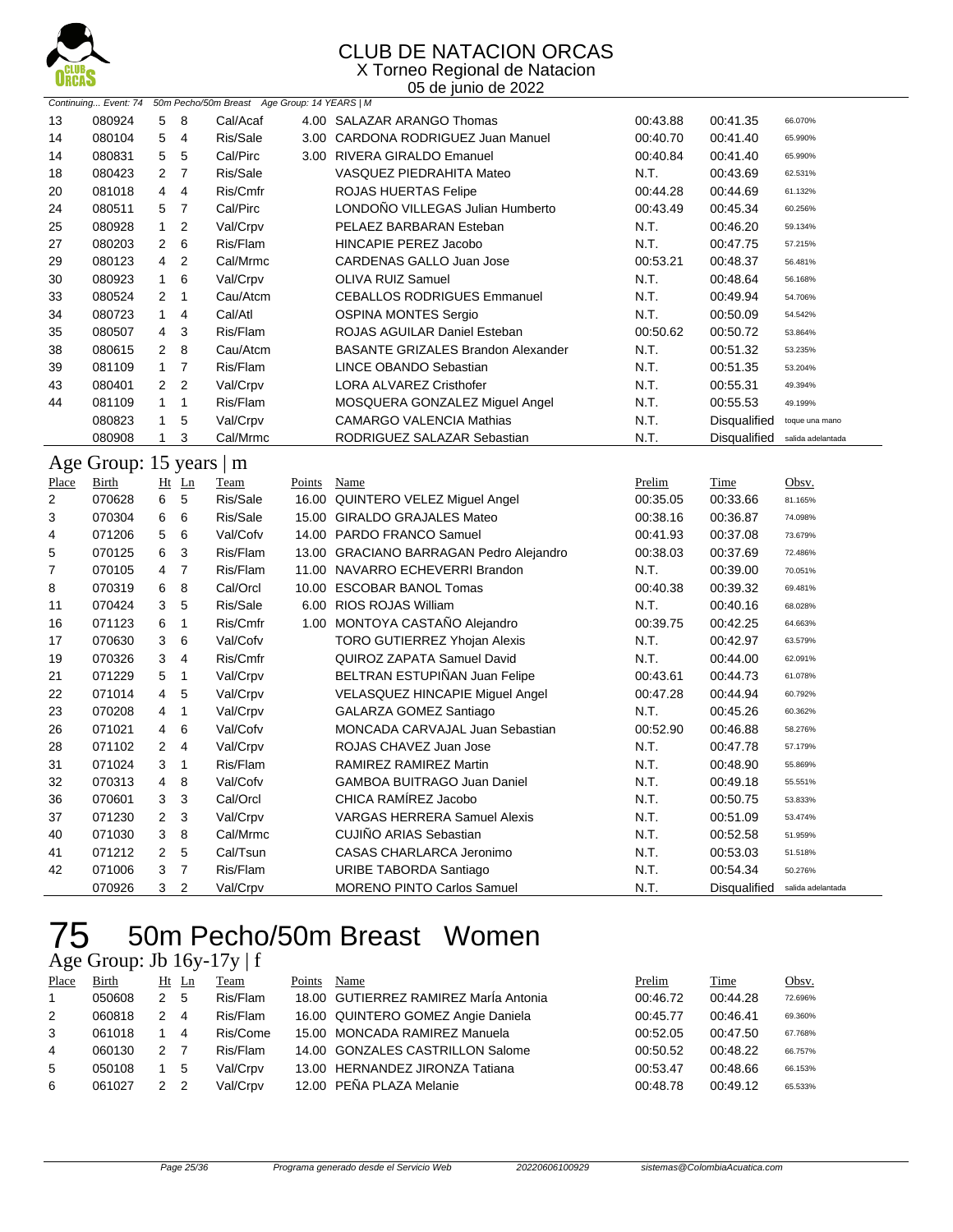

X Torneo Regional de Natacion 05 de junio de 2022

|            |    | Continuing Event: 75 50m Pecho/50m Breast Age Group: JB 16Y-17Y   F |                                   |          |                                |         |
|------------|----|---------------------------------------------------------------------|-----------------------------------|----------|--------------------------------|---------|
| 060618 2 3 |    | Val/Cofv                                                            | 11.00 HERNANDEZ DIAZ Marla Salome | 00:47.99 | 00:49.60                       | 64.899% |
| 061101 1 3 |    | Cal/Acaf                                                            | 10.00 SANCHEZ GARZÓN Ana Lucia    | 00:54.66 | 00:53.91                       | 59.711% |
| 060907     | 26 | Cal/Mrmc                                                            | PEREZ RIVAS Salome                | 00:48.00 | Disqualified salida adelantada |         |

## 50m Pecho/50m Breast Men

Age Group: Jb 16y-17y | m

| Place | <b>Birth</b> | Ht                   | $\mathbf{L}$ n | Team     | Points | Name                                 | Prelim   | Time     | Obsv.   |
|-------|--------------|----------------------|----------------|----------|--------|--------------------------------------|----------|----------|---------|
| 1     | 051107       | 3                    | $\overline{4}$ | Ris/Sale | 18.00  | <b>GRISALES CASTRILLON Franklin</b>  | 00:30.90 | 00:32.28 | 84.634% |
| 2     | 050613       | 3                    | 5              | Cal/Pirc |        | 16.00 PULGARIN SUAREZ Miguel Angel   | 00:33.73 | 00:34.16 | 79.977% |
| 3     | 060404       | 3                    | 3              | Ris/Flam |        | 15.00 ZAPATA GARCIA Juan Felipe      | 00:37.20 | 00:36.47 | 74.911% |
| 4     | 060916       | $\mathbf{1}$         | 7              | Ris/Flam | 14.00  | <b>OSPINA LOPEZ Samuel</b>           | N.T.     | 00:37.34 | 73.166% |
| 5     | 050401       | 1                    | 5              | Ris/Sale | 13.00  | PELAEZ CASTAÑO Camilo                | N.T.     | 00:37.77 | 72.333% |
| 6     | 060725       | 2                    | 4              | Cal/Mrmc | 12.00  | <b>EPALZA ROJAS Emmanuel Leandro</b> | 00:42.87 | 00:37.93 | 72.027% |
| 7     | 060823       | 3                    | 2              | Cal/Calm | 11.00  | <b>MIRTH NATERA Brian Aquiles</b>    | 00:38.31 | 00:38.12 | 71.668% |
| 8     | 051130       | 1                    | 3              | Ris/Sale | 10.00  | <b>GIRALDO ROMAN Michael</b>         | N.T.     | 00:38.13 | 71.650% |
| 9     | 050128       | 2                    | 8              | Val/Crpv | 8.00   | <b>LADINO CORREA Sebastian</b>       | N.T.     | 00:38.86 | 70.304% |
| 10    | 050317       | 1                    | 4              | Ris/Flam | 7.00   | LOPEZ RAMIREZ Juan Jose              | N.T.     | 00:39.20 | 69.694% |
| 11    | 051206       | 3                    | 6              | Val/Crpv | 6.00   | <b>HERNANDEZ TORO Maykoll</b>        | 00:37.78 | 00:39.22 | 69.658% |
| 12    | 050312       | 3                    | 7              | Cal/Acaf | 5.00   | <b>MARIN GOMEZ Anderson</b>          | 00:41.68 | 00:39.59 | 69.007% |
| 13    | 060321       | 1                    | 2              | Val/Cofv | 4.00   | AGUDELO JARAMILLO Camilo             | N.T.     | 00:40.78 | 66.994% |
| 14    | 060909       | $\overline{2}$       | 5              | Cal/Mrmc | 3.00   | <b>MARTINEZ RMS Juan Esteban</b>     | 00:44.08 | 00:43.34 | 63.036% |
| 15    | 060321       | 3                    | 8              | Ris/Flam | 2.00   | DUQUE JARAMILLO Santiago             | 00:42.86 | 00:43.44 | 62.891% |
| 16    | 060830       | $\overline{2}$       | $\overline{2}$ | Cal/Orcl | 1.00   | SANZ GOMEZ Juan Esteban              | 00:46.50 | 00:44.13 | 61.908% |
| 17    | 060609       | $\overline{2}$       | 6              | Val/Cofv |        | <b>GOMEZ OROZCO Julian</b>           | 00:45.88 | 00:44.66 | 61.173% |
| 18    | 051201       | 2                    | 7              | Cal/Mrmc |        | MAPURA HERNANDEZ Santiago            | 00:46.53 | 00:45.00 | 60.711% |
| 19    | 060123       | 3                    | 1              | Val/Crpv |        | VARGAS MU?OZ Juan Camilo             | 00:42.12 | 00:46.18 | 59.160% |
| 20    | 060926       | $\mathbf{2}^{\circ}$ | 3              | Cal/Atl  |        | NOREÑA ESCOBAR Juan Miguel           | 00:44.84 | 00:46.19 | 59.147% |
| 21    | 051207       | $\overline{2}$       | 1              | Val/Crpv |        | <b>CAMAYO MACIAS Alejandro</b>       | 00:50.35 | 00:49.54 | 55.147% |
| 22    | 051228       | $\mathbf{1}$         | 6              | Val/Crpv |        | <b>GAMBA ALFARO Lukas</b>            | N.T.     | 00:49.75 | 54.915% |
| 23    | 060919       | 1                    | 1              | Val/Crpv |        | HERRERA MUÑOZ Santiago               | N.T.     | 00:53.21 | 51.344% |

#### 50m Pecho/50m Breast Women Age Group: Mayores | f

| Place | <b>Birth</b> | $Ht$ Ln   | Team     | Points Name                            | <u>Prelim</u> | <b>Time</b> | Obsv.   |
|-------|--------------|-----------|----------|----------------------------------------|---------------|-------------|---------|
|       | 040414 1 4   |           | Ris/Flam | 18.00 GONZALEZ ARISMENDI Kely Bivianne | 00:37.27      | 00:38.25    | 84.157% |
|       | 041104       | $1\quad5$ | Ris/Flam | 16.00 PAREJA GONZALEZ Leidy Sofia      | 00:46.19      | 00:48.47    | 66.412% |

### 50m Pecho/50m Breast Men

#### Age Group: Mayores | m

| Place          | Birth  |                | $Ht$ Ln        | Team     | Points | Name                                  | Prelim   | Time     | Obsv.   |
|----------------|--------|----------------|----------------|----------|--------|---------------------------------------|----------|----------|---------|
| 1              | 900606 | 2 <sub>7</sub> |                | Ris/Flam |        | 18.00 CERON CARDONA Alejandro         | N.T.     | 00:33.25 | 82.165% |
| 2              | 031109 | $\overline{2}$ | -4             | Ris/Flam |        | 16.00 PLATA PULGARIN Antuan           | 00:33.81 | 00:34.65 | 78.846% |
| 3              | 040111 | 2 <sub>5</sub> |                | Ris/Come |        | 15.00 GUTIERREZ DUENES Melquis AndrÉs | 00:35.47 | 00:35.00 | 78.057% |
| $\overline{4}$ | 031214 | $2 \quad 3$    |                | Ris/Cmfr |        | 14.00 CASTAÑO LOPEZ Alejandro         | 00:39.44 | 00:36.47 | 74.911% |
| 5              | 040325 |                | 5              | Ris/Cmfr |        | 13.00 CARDENAS OCAMPO Luis Alejandro  | N.T.     | 00:37.63 | 72.602% |
| 6              | 041211 | $1 \quad 3$    |                | Ris/Flam |        | 12.00 GOMEZ JARAMILLO Sebastian       | N.T.     | 00:37.78 | 72.313% |
| $\overline{7}$ | 011026 | $\overline{2}$ | $\overline{1}$ | Ris/Cmfr |        | 11.00 OSPINA JIMENEZ Sebastian        | N.T.     | 00:37.95 | 71.989% |
| 8              | 020117 | 2              | - 8            | Ris/Come |        | 10.00 ORDOÑEZ Juan Diego              | N.T.     | 00:40.07 | 68.181% |
| 9              | 040606 | $2 \quad 6$    |                | Cal/Atl  |        | 8.00 GARCÍA GAVIRIA David Steven      | 00:41.22 | 00:42.28 | 64.617% |
| 10             | 040426 | 2 <sub>2</sub> |                | Cal/Atl  |        | 7.00 GIRALDO CORRALES Alejandro       | 00:45.84 | 00:47.25 | 57.820% |
|                | 021028 |                | 4              | Ris/Come |        | MARIN MARTÍNEZ Pablo                  | N.T.     | No Show  |         |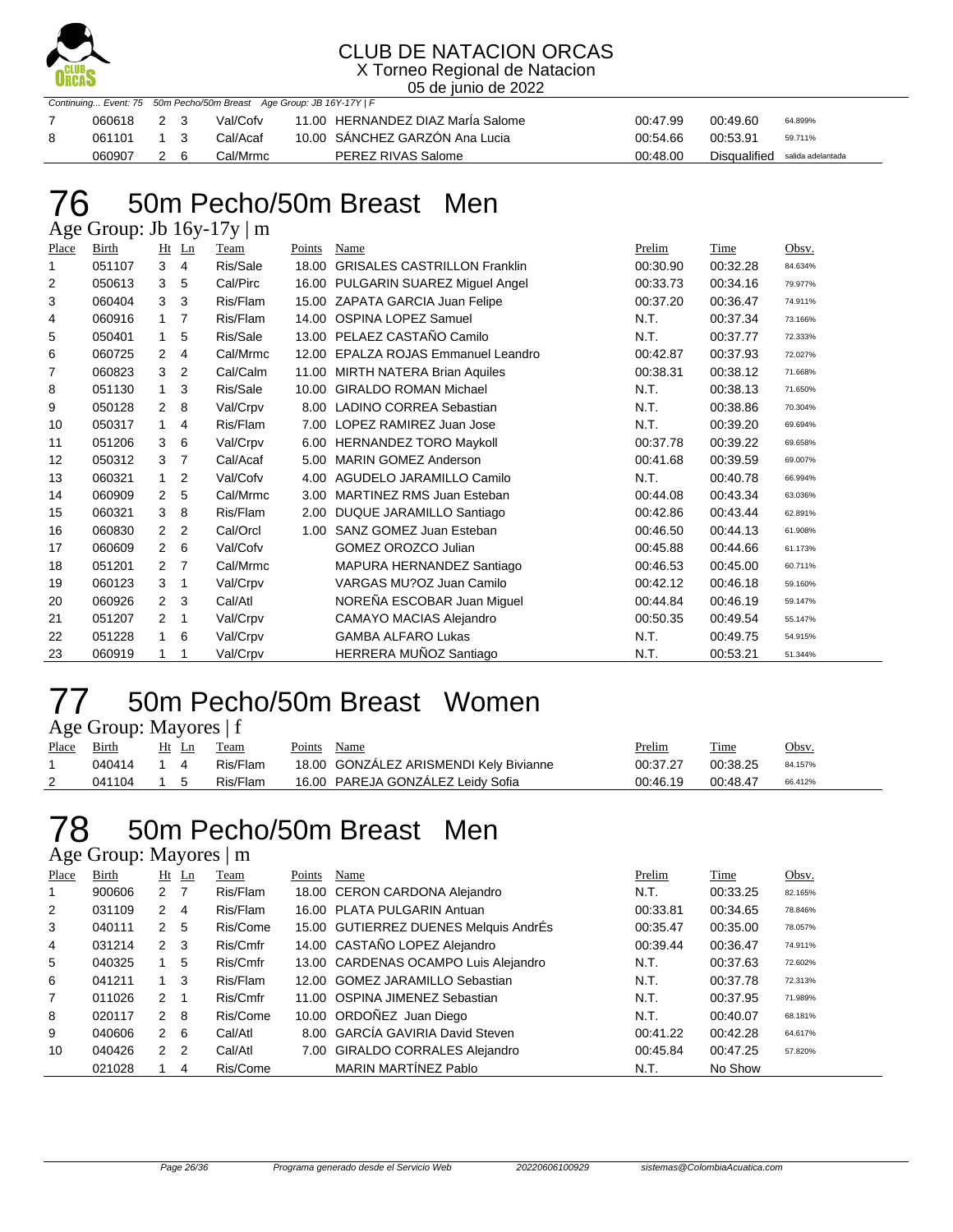

#### 25m Libre/25m Free Women  $G$ roup: 07 years  $\pm$

|       | $\Delta \ge 0$ Oroup. 07 years $\pm 1$ |    |                |          |        |                                |        |          |        |  |  |  |  |
|-------|----------------------------------------|----|----------------|----------|--------|--------------------------------|--------|----------|--------|--|--|--|--|
| Place | Birth                                  | Ht | Ln             | Team     | Points | Name                           | Prelim | Time     | Obsv.  |  |  |  |  |
|       | 150420                                 |    | $\overline{2}$ | Val/Crpv |        | 18.00 CORREA ESPAÑA Karol      | N.T.   | 00:24.62 | 0.000% |  |  |  |  |
| 2     | 150302                                 |    | 6              | Val/Crpv |        | 16.00 MARIN ACOSTA Gabriela    | N.T.   | 00:32.84 | 0.000% |  |  |  |  |
| 3     | 150128                                 |    | 5              | Cau/Atcm |        | 15.00 ARIAS FRANCO Favianna    | N.T.   | 00:38.50 | 0.000% |  |  |  |  |
| 4     | 150106                                 |    | 4              | Val/Crpv |        | 14.00 CRUZ VARGAS Sophia       | N.T.   | 00:39.19 | 0.000% |  |  |  |  |
| 5     | 150130                                 |    | 3              | Cal/Tsun |        | 13.00 FLOREZ HERNANDEZ Luciana | N.T.   | 00:41.84 | 0.000% |  |  |  |  |
|       | 151023                                 |    |                | Cal/Mrmc |        | <b>GARCIA GUARIN Allison</b>   | N.T.   | No Show  |        |  |  |  |  |

### 25m Libre/25m Free Men

#### Age Group: 07 years | m

| Place | Birth  | Ht Ln  | Team     | Points | Name                           | Prelim   | Time     | Obsv.  |
|-------|--------|--------|----------|--------|--------------------------------|----------|----------|--------|
|       | 150430 | 4      | Cal/Orcl |        | 18.00 CAMPO LONDOÑO Martin     | 00:28.22 | 00:23.40 | 0.000% |
| 2     | 150517 | - 6    | Val/Crpv |        | 16.00 HERNANDEZ MERA Alejandro | N.T.     | 00:23.85 | 0.000% |
| 3     | 150429 | $_{3}$ | Cal/Acaf |        | 15.00 VALENCIA MONTES Emiliano | N.T.     | 00:32.12 | 0.000% |
| 4     | 151127 |        | Val/Crpv |        | 14.00 CADAVID ECHEVERRY Matias | N.T.     | 00:35.55 | 0.000% |
| 5     | 150202 | 5      | Cal/Tsun |        | 13.00 ANGULO MONTES Santiago   | N.T.     | 00:35.90 | 0.000% |

## 25m Libre/25m Free Women

#### Age Group: 08 years | f

| Place | Birth  | Ht Ln | Team     | Points | Name                                  | Prelim   | Time     | Obsv.  |
|-------|--------|-------|----------|--------|---------------------------------------|----------|----------|--------|
|       | 140708 | 4     | Cal/Calm |        | 18.00 ARISTIZABAL RIOS Luciana        | 00:29.19 | 00:25.19 | 0.000% |
| 2     | 140514 | 6     | Cal/Tsun |        | 16.00 BONILLA ALVAREZ Gabriela        | N.T.     | 00:25.66 | 0.000% |
| 3     | 141023 |       | Cal/Tsun |        | 15.00 RAMIREZ GUTIERREZ Samantha      | N.T.     | 00:25.71 | 0.000% |
| 4     | 141115 | 5     | Cal/Atl  |        | 14.00 OCAMPO POSADA Maria Antonia     | 00:45.15 | 00:26.70 | 0.000% |
| 5     | 140120 | 3     | Cal/Mrmc |        | 13.00 QUICENO AGUIRRE Isabel          | N.T.     | 00:29.10 | 0.000% |
| 6     | 141107 |       | Cal/Orcl |        | 12.00 DE LOS RIOS RODRIGUEZ Maria Paz | N.T.     | 00:39.10 | 0.000% |

### 25m Libre/25m Free Men

#### Age Group: 08 years | m

| ັ     |        |       |          |        |                                    |          |          |        |
|-------|--------|-------|----------|--------|------------------------------------|----------|----------|--------|
| Place | Birth  | Ht Ln | Team     | Points | Name                               | Prelim   | Time     | Obsv.  |
|       | 140114 | 4     | Cal/Calm |        | 18.00 OCAMPO OSPINA Martin         | 00:19.75 | 00:19.50 | 0.000% |
| 2     | 141121 | 5     | Cal/Calm |        | 16.00 TORO VALENCIA Emmanuel       | 00:25.72 | 00:22.75 | 0.000% |
| 3     | 141122 |       | Val/Crpv |        | 15.00 CARVAJAL RIVERA Juan Manuel  | N.T.     | 00:23.10 | 0.000% |
| 4     | 140319 | - 3   | Cal/Orcl |        | 14.00 RAMIREZ BAREÑO Jeronimo      | N.T.     | 00:23.66 | 0.000% |
| 5     | 140701 | -2    | Cal/Calm |        | 13.00 MORA RODRIGUEZ Jeronimo      | N.T.     | 00:29.15 | 0.000% |
| 6     | 141211 |       | Val/Crpv |        | 12.00 CASTRILLON AGUIRRE Cristobal | N.T.     | 00:29.25 | 0.000% |
|       | 140613 | 6     | Cal/Mrmc |        | 11.00 AGUIRRE VALENCIA Esteban     | N.T.     | 00:39.12 | 0.000% |

## 50m Libre/50m Free Women

#### Age Group: 09 years | f

| Place | Birth  |               | Ht Ln          | Team     | Points | Name                                 | Prelim   | Time     | Obsv.   |
|-------|--------|---------------|----------------|----------|--------|--------------------------------------|----------|----------|---------|
|       | 130321 | 2             | $\overline{4}$ | Val/Crpv |        | 18.00 BENAVIDES ROSERO Valery        | 00:50.28 | 00:43.60 | 57.592% |
| 2     | 130422 | 2             |                | Ris/Sale |        | 16.00 MARIN CHUN Tainy Valentina     | N.T.     | 00:47.38 | 52.997% |
| 3     | 131101 |               | 4              | Val/Crpv |        | 15.00 ARISTIZABAL GOMEZ Mariangel    | N.T.     | 00:49.00 | 51.245% |
| 4     | 130818 | 2 8           |                | Val/Crpv |        | 14.00 SOTO LASPRILLA Danna Valentina | N.T.     | 00:52.83 | 47.530% |
| 5     | 130315 | 2             | -6             | Cal/Tsun |        | 13.00 GONZALES VANEGAS Maria Jose    | N.T.     | 00:54.69 | 45.913% |
| 6     | 130101 | $\mathcal{P}$ |                | Cau/Atcm |        | 12.00 CORRALES VALENCIA Luciana      | N.T.     | 00:55.12 | 45.555% |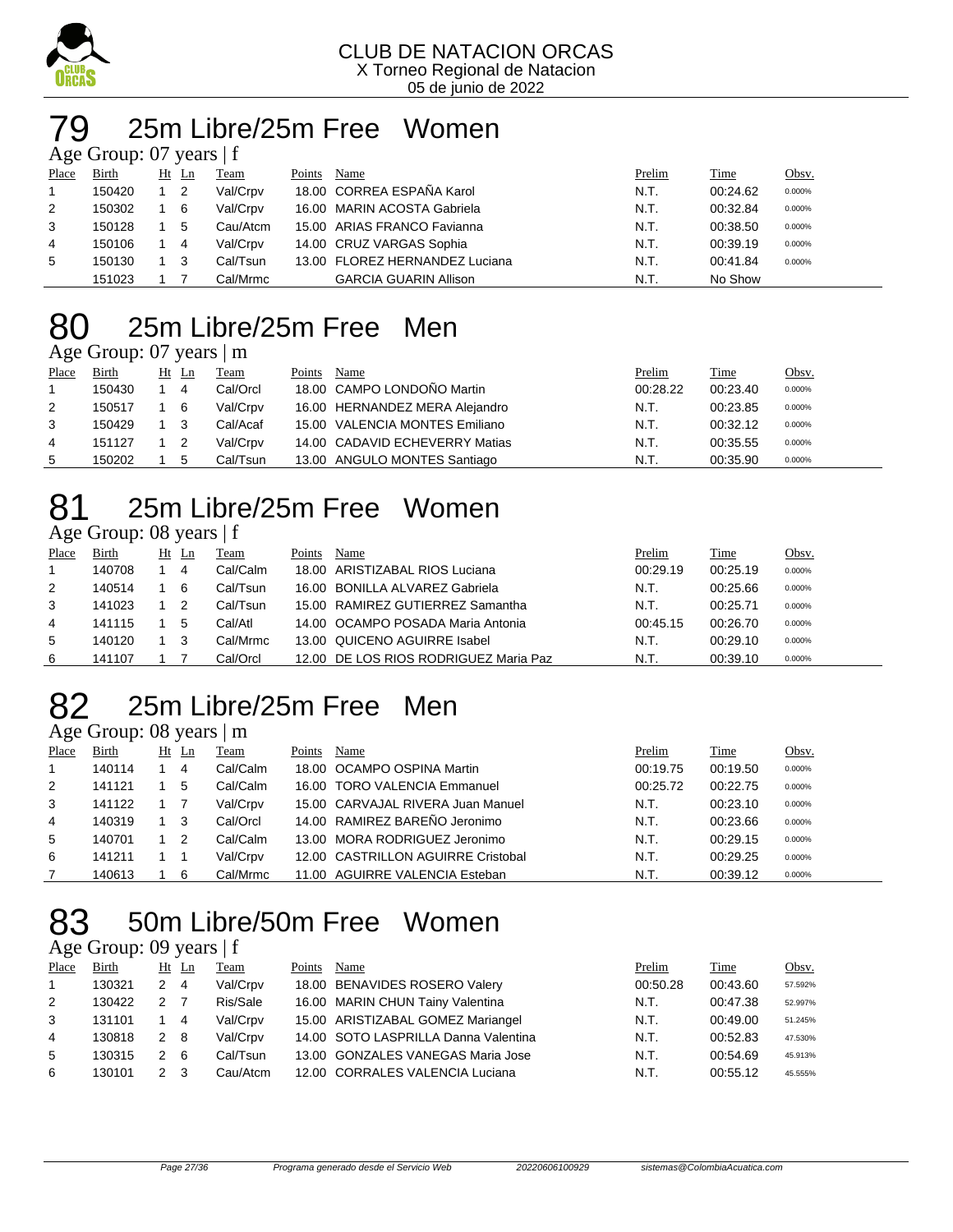

X Torneo Regional de Natacion 05 de junio de 2022

|    |        |               |                | Continuing Event: 83 50m Libre/50m Free Age Group: 09 YEARS   F |                                   |          |          |         |
|----|--------|---------------|----------------|-----------------------------------------------------------------|-----------------------------------|----------|----------|---------|
|    | 130503 | 2             |                | Cal/Calm                                                        | 11.00 ALZATE AGUIRRE Aitana       | N.T.     | 00:57.91 | 43.360% |
| 8  | 130415 | $\mathcal{P}$ | $\overline{2}$ | Cal/Orcl                                                        | 10.00 TRUJILLO ARIAS Sara Nicol   | N.T.     | 01:01.60 | 40.763% |
| 9  | 131205 |               | - 3            | Cal/Acaf                                                        | 8.00 MARTINEZ LOPEZ Miranda       | N.T.     | 01:02.07 | 40.454% |
| 10 | 131225 | 2 5           |                | Ris/Come                                                        | 7.00 SALAZAR CARDONA Fatima       | 01:27.39 | 01:08.50 | 36.657% |
| 11 | 131118 |               | 5              | Cal/Atl                                                         | 6.00 CANO QUIRAMA, Sara Valentina | N.T.     | 01:09.84 | 35.954% |
|    | 131231 |               | 6              | Cau/Atcm                                                        | <b>CORRALES VALENCIA Lucian</b>   | N.T.     | No Show  |         |

## 50m Libre/50m Free Men

Age Group: 09 years | m

| Place | Birth  |                | $Ht$ Ln | Team     | Points | Name                                 | Prelim   | Time     | Obsv.   |
|-------|--------|----------------|---------|----------|--------|--------------------------------------|----------|----------|---------|
| 1     | 130108 | $\mathbf{2}$   | -4      | Cal/Orcl |        | 18.00 VILLAQUIRA ANACONA Felipe      | 00:40.69 | 00:40.81 | 55.183% |
| 2     | 130511 | 2 <sub>2</sub> |         | Val/Crpv |        | 16.00 ARIAS RENTERIA Freddy          | N.T.     | 00:47.81 | 47.103% |
| 3     | 130803 | $1 \quad 4$    |         | Cal/Pirc |        | 15.00 MORALES PAJOY Dilan Alejandro  | N.T.     | 00:48.03 | 46.887% |
| 4     | 130605 | 2              |         | Ris/Flam |        | 14.00 ORTIZ ECHEVERRY Juan Manuel    | N.T.     | 00:48.38 | 46.548% |
| 5     | 131020 | $1\quad 5$     |         | Val/Crpv |        | 13.00 DE LA CRUZ MERCADO Ian Nicolas | N.T.     | 00:51.75 | 43.517% |
| 6     | 131123 | $1\quad 6$     |         | Cal/Acaf |        | 12.00 BEDOYA QUERUBIN Simon          | N.T.     | 00:53.40 | 42.172% |
| 7     | 130627 | $2 \quad 8$    |         | Ris/Flam |        | 11.00 PLAZAS SILVA Andres Camilo     | N.T.     | 00:56.23 | 40.050% |
| 8     | 130110 | 2 <sub>5</sub> |         | Val/Crpv |        | 10.00 TAMAYO SANJUAN Juan Esteban    | N.T.     | 00:56.40 | 39.929% |
| 9     | 130305 | $2\quad 6$     |         | Cal/Atl  |        | 8.00 GARAY GIRALDO Samuel            | N.T.     | 00:56.94 | 39.550% |
| 10    | 131110 | $1 \quad 3$    |         | Cal/Calm |        | 7.00 RODAS ZULUAGA Martin            | N.T.     | 01:00.87 | 36.997% |
| 11    | 130220 | $2 \quad 3$    |         | Ris/Sale |        | 6.00 GALVIS CAMACHO Miguel Angel     | N.T.     | 01:05.78 | 34.235% |
|       | 130521 | $\mathbf{2}$   |         | Cal/Orcl |        | <b>VILLA FLOREZ Elias</b>            | N.T.     | No Show  |         |

### 50m Libre/50m Free Women

Age Group: 10 years | f

| <b>Place</b>   | Birth  |                      | $Ht$ Ln        | Team     | Points | Name                                 | Prelim   | Time     | Obsv.   |
|----------------|--------|----------------------|----------------|----------|--------|--------------------------------------|----------|----------|---------|
| 1              | 120918 | $\mathbf{2}$         | 4              | Ris/Cmfr | 18.00  | OSPINA CORDOBA Salome                | 00:38.67 | 00:39.53 | 63.521% |
| $\overline{2}$ | 120731 | $1\quad 6$           |                | Val/Crpv |        | 16.00 RAMIREZ SUAREZ Gabriela        | N.T.     | 00:41.19 | 60.961% |
| 3              | 120312 | 2                    | 5              | Cal/Mrmc |        | 15.00 OCAMPO CARDENAS Mariana        | 00:45.07 | 00:41.56 | 60.419% |
| 4              | 120124 | $\mathbf{2}^{\circ}$ | - 6            | Ris/Cmfr |        | 14.00 PEÑA PORRAS Sinai Alejandra    | 00:47.81 | 00:41.81 | 60.057% |
| 5              | 121216 | $\mathbf{2}$         | $_{3}$         | Ris/Flam |        | 13.00 CAMPUSANO CARDENAS Laura Marla | 00:45.78 | 00:43.72 | 57.434% |
| 6              | 121128 |                      | 8              | Cau/Atcm |        | 12.00 PARRA VILLARREAL Oriana        | N.T.     | 00:44.02 | 57.042% |
| 7              | 120713 | 1                    | 3              | Ris/Cmfr |        | 11.00 MUÑOZ VILLADA Isabella         | N.T.     | 00:44.53 | 56.389% |
| 8              | 120221 | $\mathbf{2}$         | 8              | Val/Cofv |        | 10.00 PARRA CALDERON Isabella        | N.T.     | 00:45.26 | 55.479% |
| 9              | 121217 | 2 <sub>2</sub>       |                | Ris/Flam |        | 8.00 GARCÍA MARIN Sofia              | 00:48.87 | 00:45.56 | 55.114% |
| 10             | 120823 | $2 \overline{7}$     |                | Cal/Acaf |        | 7.00 ARIAS SÁNCHEZ Martina           | 00:49.53 | 00:47.69 | 52.653% |
| 11             | 120305 | 1                    | 4              | Cal/Mrmc | 6.00   | PELAEZ MEDINA Camila                 | N.T.     | 00:48.88 | 51.371% |
| 12             | 120828 | 1                    | $\overline{2}$ | Cau/Atcm |        | 5.00 FLOREZ AZOS Fabiana             | N.T.     | 00:49.81 | 50.412% |
| 13             | 120609 |                      | 5              | Cal/Calm |        | 4.00 CASTAÑEDA AGUDELO Salome        | N.T.     | 00:50.72 | 49.507% |
| 14             | 121027 |                      | -1             | Cal/P s  |        | 3.00 CANDAMIL TORO Sophia            | N.T.     | 00:56.40 | 44.521% |
| 15             | 120104 | 2                    | -1             | Cal/Tsun |        | 2.00 AGUDELO ALZATE Sofia            | N.T.     | 01:02.45 | 40.208% |
| 16             | 121004 |                      | $\overline{7}$ | Cau/Atcm | 1.00   | PARRA MINA Maria Camila              | N.T.     | 01:10.88 | 35.426% |

## 50m Libre/50m Free Men

#### Age Group: 10 years | m

| Place | Birth  |               | Ht Ln | Team     | Points | Name                               | Prelim   | Time     | Obsv.   |
|-------|--------|---------------|-------|----------|--------|------------------------------------|----------|----------|---------|
|       | 120123 | $\mathcal{P}$ |       | Val/Crpv |        | 18.00 ACOSTA MORENO AndrÉs Felipe  | N.T.     | 00:37.41 | 60.198% |
| 2     | 120828 | 2             | 4     | Cal/Acaf |        | 16.00 URIBE GALLO Ignacio          | 00:40.59 | 00:41.12 | 54.767% |
| 3     | 121014 | $\mathcal{P}$ | .5    | Cal/Orcl |        | 15.00 CASTAÑO SOLARTE Rafael       | 00:48.06 | 00:44.06 | 51.112% |
| 4     | 120928 |               | 6     | Ris/Flam |        | 14.00 SALDARRIAGA MORALES Santiago | N.T.     | 00:45.16 | 49.867% |
| 5     | 121021 | $\mathcal{P}$ | -3    | Cal/Calm |        | 13.00 MORALES NARANJO Martin       | 00:49.35 | 00:46.09 | 48.861% |
| 6     | 120704 |               | 4     | Cal/Mrmc |        | 12.00 SALGADO LARGO Felipe         | N.T.     | 00:50.09 | 44.959% |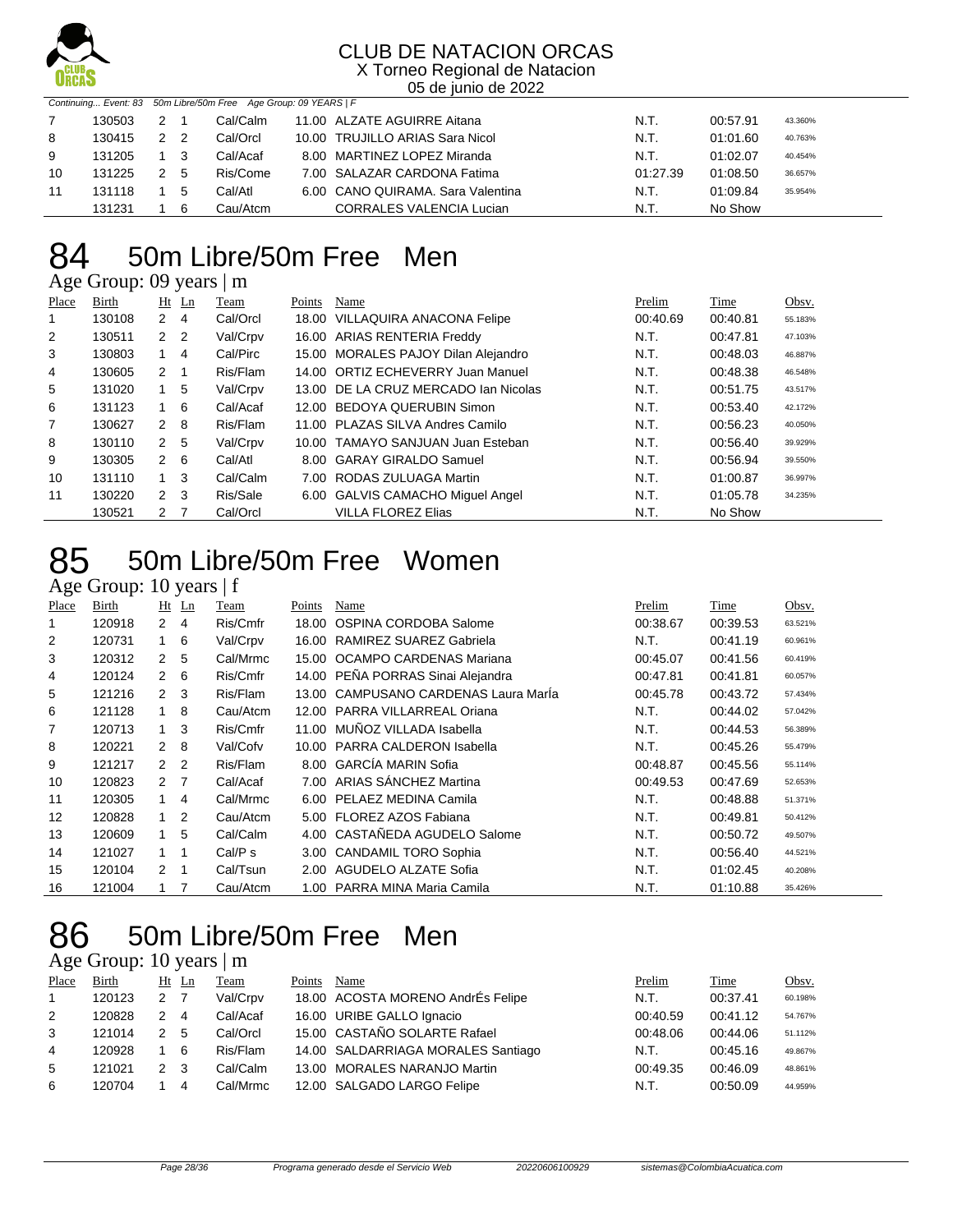

X Torneo Regional de Natacion 05 de junio de 2022

|    | Continuing Event: 86 50m Libre/50m Free Age Group: 10 YEARS   M |   |                |          |  |                                     |          |          |         |  |  |
|----|-----------------------------------------------------------------|---|----------------|----------|--|-------------------------------------|----------|----------|---------|--|--|
| 7  | 120202                                                          | 2 |                | Ris/Flam |  | 11.00 GOMEZ OSORIO Tomas            | N.T.     | 00:51.30 | 43.899% |  |  |
| 8  | 120317                                                          | 2 | - 6            | Cal/Acaf |  | 10.00 FRANCO CARMONA Juan Sebastian | 00:50.97 | 00:52.63 | 42.789% |  |  |
| 9  | 121114                                                          | 2 | $\overline{2}$ | Cal/Atl  |  | 8.00 AGUDELO SANINT Thomas          | 01:03.16 | 00:52.75 | 42.692% |  |  |
| 10 | 120920                                                          |   | 5              | Ris/Flam |  | 7.00 BEDOYA HINCAPIE Samuel         | N.T.     | 00:55.37 | 40.672% |  |  |
| 11 | 121111                                                          |   | -2             | Cal/Calm |  | 6.00 GRISALES HENAO Agustin         | N.T.     | 01:00.80 | 37.039% |  |  |
| 12 | 120222                                                          | 2 | -8             | Cal/Ps   |  | 5.00 URIBE PAVA Martin              | N.T.     | 01:08.92 | 32.676% |  |  |
| 13 | 121130                                                          |   |                | Cau/Atcm |  | 4.00 ORTIZ CERTUCHE Sergio Andres   | N.T.     | 01:13.53 | 30.627% |  |  |
| 14 | 121228                                                          |   |                | Cal/Mrmc |  | 3.00 MIGUEL ANGEL Gallardo Regino   | N.T.     | 01:14.90 | 30.067% |  |  |
|    | 120926                                                          |   | -3             | Val/Crpv |  | REYES ESPAÑA Santiago               | N.T.     | No Show  |         |  |  |

#### 87 50m Libre/50m Free Women Age Group: 11 years | f

| o     |        |                      |                |          |        |                                     |          |          |         |
|-------|--------|----------------------|----------------|----------|--------|-------------------------------------|----------|----------|---------|
| Place | Birth  | Ht                   | Ln             | Team     | Points | Name                                | Prelim   | Time     | Obsv.   |
|       | 110203 | 2                    | 4              | Cal/Orcl | 18.00  | SIERRA GONZALEZ Luciana             | 00:33.69 | 00:34.40 | 72.994% |
| 2     | 111126 |                      | 5              | Val/Crpv | 16.00  | NOVAS RAMIREZ Gabriela              | N.T.     | 00:38.69 | 64.900% |
| 3     | 111126 |                      | 3              | Val/Crpv |        | 15.00 NOVAS RAMIREZ Isabella        | N.T.     | 00:41.78 | 60.101% |
| 4     | 110122 | 2                    | 6              | Cal/Mrmc |        | 14.00 CEPEDA CADENA Salome          | 00:46.03 | 00:42.41 | 59.208% |
| 5     | 110321 | $\mathcal{P}$        | -3             | Cal/Orcl | 13.00  | BETANCOURTH GALLEGO Marla Antonia   | 00:40.54 | 00:44.00 | 57.068% |
| 6     | 111209 | 1.                   | -6             | Val/Crpv | 12.00  | <b>IBARRA NARVAEZ Sharon Lucia</b>  | N.T.     | 00:47.53 | 52.830% |
|       | 111229 |                      | 2              | Cal/Tsun | 11.00  | <b>GALLEGO ARCINIEGAS Estefania</b> | N.T.     | 00:49.19 | 51.047% |
| 8     | 111015 |                      | 4              | Cal/Calm | 10.00  | MORA RODRIGUEZ Luna Sofia           | N.T.     | 00:52.75 | 47.602% |
| 9     | 110506 | $\mathcal{P}$        | -8             | Ris/Sale | 8.00   | RESTREPO VELASQUEZ Luciana          | N.T.     | 00:53.06 | 47.324% |
| 10    | 110226 | $\mathcal{P} \equiv$ | $\overline{7}$ | Ris/Sale | 7.00   | <b>GARCIA CARDONA Sofia</b>         | N.T.     | 00:54.72 | 45.888% |
| 11    | 111102 | $\mathcal{P}$        | $\overline{2}$ | Cal/Orcl |        | 6.00 SANZ GOMEZ Samantha            | 00:59.25 | 00:58.63 | 42.828% |
| 12    | 110411 | $\mathcal{P}$        |                | Cal/Mrmc |        | 5.00 CARMONA MUÑOZ Mariana          | N.T.     | 01:14.53 | 33.691% |
|       | 110731 | 2                    | 5              | Cal/Orcl |        | QUINTERO QUINTERO Manuela           | 00:35.96 | No Show  |         |

### 50m Libre/50m Free Men

Age Group: 11 years | m

| Place | Birth  | Ht             | Ln | Team     | Points | Name                                  | Prelim   | <b>Time</b> | Obsv.   |
|-------|--------|----------------|----|----------|--------|---------------------------------------|----------|-------------|---------|
| 1     | 110208 | 3              | 5  | Cal/Acaf | 18.00  | VEGA SEPULVEDA Emiliano               | 00:34.65 | 00:34.69    | 64.918% |
| 2     | 110929 | 3              | 4  | Ris/Flam |        | 16.00 NIETO QUINTERO Juan Jose        | 00:34.29 | 00:35.03    | 64.288% |
| 3     | 110617 | 3              | 3  | Tol/Tbt  | 15.00  | MENDOZA RAMIREZ Juan Sebastian        | 00:35.53 | 00:36.75    | 61.279% |
| 4     | 111014 | 3              | 7  | Ris/Flam | 14.00  | ZAMBRANO CARDONA Benjamin             | 00:39.47 | 00:37.22    | 60.505% |
| 5     | 110117 | 3              | 6  | Ris/Cmfr |        | 13.00 SOLORZANO GUZMAN Andy           | 00:38.46 | 00:37.66    | 59.798% |
| 6     | 110122 | 3              | 2  | Val/Cofv |        | 12.00 MOLINA PULGARIN Jose Miguel     | 00:39.38 | 00:38.05    | 59.185% |
| 7     | 110701 | 3              | 8  | Cal/Acaf | 11.00  | SANCHEZ AYALA Gabriel                 | 00:45.81 | 00:40.23    | 55.978% |
| 8     | 110531 | $\mathbf{2}$   | 5  | Cal/Atl  |        | 10.00 ROJAS MARTINEZ John Alejandro   | 00:48.68 | 00:40.32    | 55.853% |
| 9     | 110726 | 3              | 1  | Cal/Mrmc |        | 8.00 GALVIS NOREÑA Jeronimo           | 00:45.53 | 00:42.10    | 53.492% |
| 10    | 110828 | $\mathbf{2}$   | 1  | Ris/Flam |        | 7.00 OCAMPO RODRIGUEZ Juan David      | N.T.     | 00:42.83    | 52.580% |
| 11    | 110305 | $\mathcal{P}$  | 6  | Cal/Orcl |        | 6.00 VILLOTA VELASCO Samuel Alejandro | N.T.     | 00:43.16    | 52.178% |
| 12    | 110927 | $\mathbf{1}$   | 4  | Cau/Atcm | 5.00   | SANCHEZ QUINTANA Juan Jose            | N.T.     | 00:46.40    | 48.534% |
| 13    | 111028 | $\mathbf{1}$   | 5  | Cal/Orcl | 4.00   | <b>VILLA FLOREZ David</b>             | N.T.     | 00:47.84    | 47.074% |
| 14    | 110927 | $\mathcal{P}$  | 4  | Ris/Flam | 3.00   | MUÑOZ MARIN Lucas                     | 00:48.03 | 00:49.53    | 45.467% |
| 15    | 111120 | $\mathbf{1}$   | 3  | Cal/Orcl | 2.00   | <b>TRUJILLO ARIAS Juan Pablo</b>      | N.T.     | 00:49.68    | 45.330% |
| 16    | 110805 | $\mathcal{P}$  | 2  | Cal/Acaf | 1.00   | <b>MARTINEZ LOPEZ Agustin</b>         | N.T.     | 00:49.79    | 45.230% |
| 17    | 110912 | $\mathcal{P}$  | 8  | Ris/Flam |        | <b>BERNAL PINO Jeronimo</b>           | N.T.     | 00:55.44    | 40.620% |
| 18    | 110814 | $\mathcal{P}$  | 7  | Cal/Mrmc |        | <b>FRANCO LOPEZ Samuel</b>            | N.T.     | 01:03.06    | 35.712% |
| 19    | 111213 | $\mathbf{1}$   | 6  | Cau/Atcm |        | MARTINEZ CIFUENTES David Santiago     | N.T.     | 01:04.25    | 35.051% |
|       | 111221 | $\overline{2}$ | 3  | Ris/Come |        | RIVERA FERNANDEZ Tomas                | 00:53.84 | No Show     |         |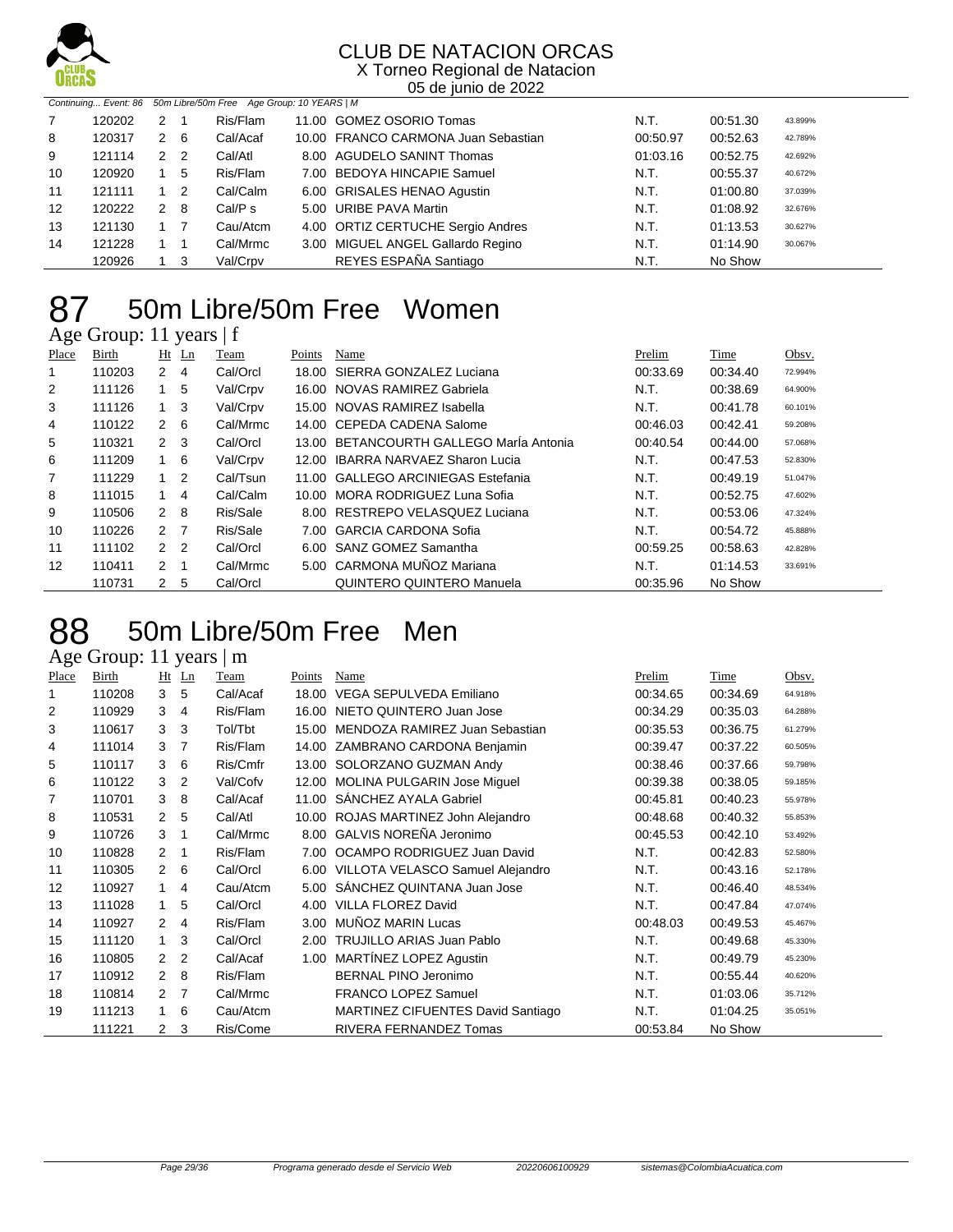

#### 50m Libre/50m Free Women Age Group: 12 years  $|f|$

| $T_{25}$ C OTOUP. 12 years   1 |        |                |         |          |        |                                      |          |          |         |  |  |
|--------------------------------|--------|----------------|---------|----------|--------|--------------------------------------|----------|----------|---------|--|--|
| Place                          | Birth  |                | $Ht$ Ln | Team     | Points | Name                                 | Prelim   | Time     | Obsv.   |  |  |
| 1                              | 100314 | 2              | -4      | Cal/Orcl |        | 18.00 PARRA BURGOS Samantha          | 00:32.79 | 00:32.32 | 77.692% |  |  |
| 2                              | 100119 | 2 <sub>5</sub> |         | Ris/Flam |        | 16.00 CARDENAS BENJUMEA Evelyn       | 00:33.89 | 00:33.97 | 73.918% |  |  |
| 3                              | 100710 | $2 \quad 3$    |         | Cal/Acaf |        | 15.00 SANCHEZ GRAJALES Manuela       | 00:41.54 | 00:38.84 | 64.650% |  |  |
| 4                              | 101201 | $2 \quad 8$    |         | Ris/Flam |        | 14.00 BALLESTEROS CASTRO Luciana     | 00:47.31 | 00:40.19 | 62.478% |  |  |
| 5                              | 101211 | $2\quad 6$     |         | Cal/Acaf |        | 13.00 VALENCIA ROBLEDO Salome        | 00:41.97 | 00:40.28 | 62.339% |  |  |
| 6                              | 101217 | 2 <sub>2</sub> |         | Cal/Pirc |        | 12.00 RESTREPO VILLA Jimena          | 00:43.18 | 00:40.37 | 62.200% |  |  |
| 7                              | 101104 | $2 \quad 1$    |         | Ris/Cmfr |        | 11.00 HERNANDEZ LONDOÑO Juana Camila | 00:47.19 | 00:41.10 | 61.095% |  |  |
| 8                              | 100316 | 2 7            |         | Ris/Flam |        | 10.00 PEREZ LLANOS Manuela Alejandra | 00:45.12 | 00:45.31 | 55.418% |  |  |
| 9                              | 100813 | 1              | 5       | Ris/Sale |        | 8.00 HERNANDEZ GIRALDO Salome        | N.T.     | 00:45.94 | 54.658% |  |  |
| 10                             | 100303 | 1              | 4       | Ris/Sale |        | 7.00 RIOS RESTREPO Isabela           | N.T.     | 00:49.60 | 50.625% |  |  |
| 11                             | 101227 | $1 \quad$      | 6       | Cal/Mrmc |        | 6.00 RENDON ARIAS Camila             | N.T.     | 00:57.19 | 43.906% |  |  |
| 12                             | 101126 |                | 3       | Ris/Come |        | 5.00 SANCHEZ TREJOS Isabella         | N.T.     | 00:59.57 | 42.152% |  |  |

## 50m Libre/50m Free Men

Age Group: 12 years | m

| Place          | Birth  |                | Ht Ln          | Team     | Points | Name                                | Prelim   | Time     | Obsv.   |
|----------------|--------|----------------|----------------|----------|--------|-------------------------------------|----------|----------|---------|
|                | 100305 | $\mathbf{2}$   | 4              | Cal/Orcl |        | 18.00 VELASQUEZ GANAN Leonardo      | 00:30.78 | 00:31.21 | 72.156% |
| 2              | 100415 | $\mathbf{2}$   | $\overline{2}$ | Ris/Cmfr |        | 16.00 TABARES PAVAS Juan Manuel     | 00:33.81 | 00:32.12 | 70.112% |
| 3              | 100120 | $2\quad 6$     |                | Ris/Cmfr |        | 15.00 CARDONA OSORIO Alann          | 00:33.78 | 00:32.90 | 68.450% |
| 4              | 100911 | $2 \quad 3$    |                | Ris/Cmfr |        | 14.00 MONTOYA MESA Juan Jose        | 00:33.38 | 00:33.31 | 67.607% |
| 5              | 100918 | $\mathbf{2}$   | 5              | Ris/Cmfr |        | 13.00 MONTOYA CASTAÑO Juan Jose     | 00:32.85 | 00:33.41 | 67.405% |
| 6              | 100810 | 2 7            |                | Ris/Cmfr |        | 12.00 RAMIREZ RIVERA Samuel         | 00:35.00 | 00:36.10 | 62.382% |
| $\overline{7}$ | 101014 | $\overline{2}$ |                | Ris/Cmfr |        | 11.00 BRITO OSORIO Samuel           | 00:36.60 | 00:36.13 | 62.330% |
| 8              | 100806 | $\mathbf{2}$   | - 8            | Tol/Tbt  |        | 10.00 S?NCHEZ RONCANCIO Juan Andr?s | 00:40.88 | 00:36.81 | 61.179% |
| 9              | 100624 | $1 \quad 3$    |                | Ris/Sale |        | 8.00 GARZON LAITON Daniel Stevan    | N.T.     | 00:38.78 | 58.071% |
| 10             | 101103 | $\mathbf 1$    | 2              | Cau/Atcm |        | 7.00 FIGUEROA TOVAR Juan David      | N.T.     | 00:39.39 | 57.172% |
| 11             | 100220 |                | 4              | Cal/Acaf |        | 6.00 VILLEGAS ARANGO Samuel         | 00:51.86 | 00:43.56 | 51.699% |
| 12             | 100808 | $\mathbf{1}$   | - 6            | Val/Cofv |        | 5.00 DUQUE MONTOYA Nathan           | N.T.     | 00:44.01 | 51.170% |
| 13             | 100101 |                | 5              | Cau/Atcm |        | 4.00 VACA BENITES Sebastian         | N.T.     | 00:52.09 | 43.233% |

#### 100m Libre/100m Free Women 91 100m Lib<br>Age Group: 13 years | f

| Place | Birth  |                | $Ht$ Ln        | Team     | Points | Name                               | Prelim   | Time     | Obsv.   |
|-------|--------|----------------|----------------|----------|--------|------------------------------------|----------|----------|---------|
|       | 091101 | $1 \quad 3$    |                | Ris/Flam |        | 18.00 OSPINA YEPES Sofia           | N.T.     | 01:18.32 | 70.493% |
| 2     | 091213 | 2              | $\overline{4}$ | Cal/Pirc |        | 16.00 BERMUDEZ CARVAJAL Valentina  | 01:15.50 | 01:20.88 | 68.262% |
| 3     | 090325 | 2 <sub>7</sub> |                | Val/Cofv |        | 15.00 LOPEZ VALDERRAMA Mariana     | N.T.     | 01:21.06 | 68.110% |
| 4     | 091014 | $1 \quad 4$    |                | Val/Crpv |        | 14.00 MUNEVAR LONDOÑO Laura Sofia  | N.T.     | 01:21.94 | 67.379% |
| 5     | 091002 | 2              | 5              | Ris/Sale |        | 13.00 MARIN PATIÑO MarÍa Alejandra | 01:23.79 | 01:26.40 | 63.900% |
| 6     | 090303 | 2 <sub>2</sub> |                | Cal/Calm |        | 12.00 CARDENAS ARISTIZABAL Violeta | N.T.     | 01:28.38 | 62.469% |
| 7     | 090805 | $2 \quad 8$    |                | Cal/Acaf |        | 11.00 LOAIZA HERRERA Isabella      | N.T.     | 01:35.38 | 57.884% |
| 8     | 090529 | $\overline{2}$ | $\overline{1}$ | Val/Cofv |        | 10.00 CAICEDO CARDONA Ana Sofia    | N.T.     | 01:39.84 | 55.298% |
| 9     | 090220 | $2\quad 6$     |                | Val/Crpv |        | 8.00 PEREZ CALABRO Kathleen        | N.T.     | 01:40.59 | 54.886% |
| 10    | 090101 | $2 \quad 3$    |                | Val/Crpv | 7.00   | MESA VARGAS Isabela                | N.T.     | 01:44.10 | 53.036% |
|       | 091029 |                | 5              | Ris/Flam |        | <b>PLATA PULGARIN Evelin</b>       | N.T.     | No Show  |         |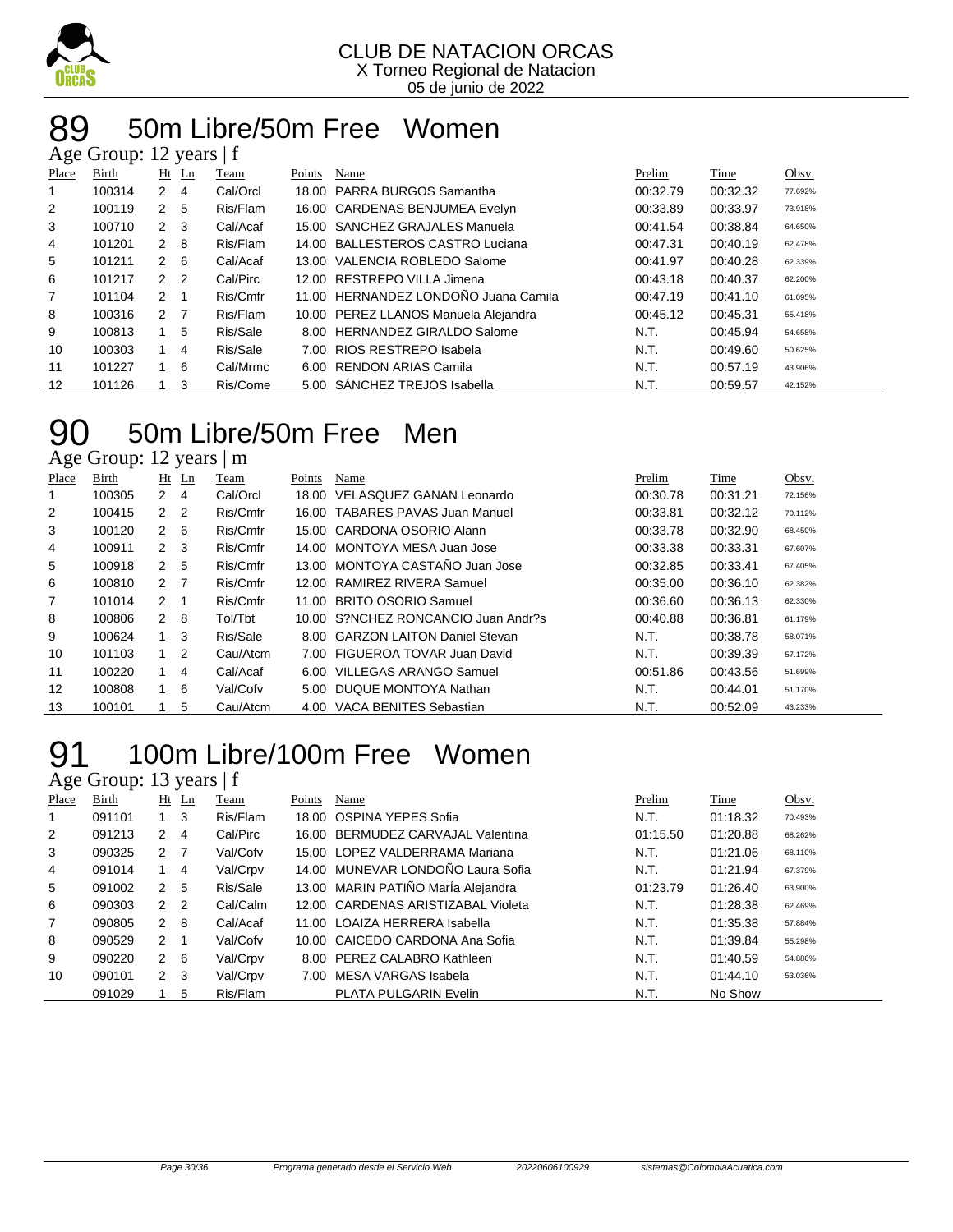

#### 100m Libre/100m Free Men Age Group: 13 years | m

| - -0  |        |                      |                |          |        |                                         |          |          |         |
|-------|--------|----------------------|----------------|----------|--------|-----------------------------------------|----------|----------|---------|
| Place | Birth  | Ht                   | $_{\text{Ln}}$ | Team     | Points | Name                                    | Prelim   | Time     | Obsv.   |
| 1     | 090921 | 3                    | 5              | Ris/Sale | 18.00  | <b>GRISALES CASTRILLON Matias</b>       | 01:06.12 | 01:03.94 | 78.605% |
| 2     | 090217 | 3                    | 4              | Ris/Flam | 16.00  | SALDARRIAGA ORTIZ Miguel Angel          | 01:05.31 | 01:05.63 | 76.581% |
| 3     | 090826 | 3                    | 3              | Val/Crpv | 15.00  | <b>CASTILLO ROMERO Mateo</b>            | 01:06.72 | 01:05.90 | 76.267% |
| 4     | 090912 | 3                    | 7              | Ris/Flam | 14.00  | BEDOYA VERA Dylan                       | 01:10.92 | 01:06.87 | 75.161% |
| 5     | 090509 | 3                    | 6              | Ris/Sale | 13.00  | <b>CUBILLOS VALENCIA Juan Sebastian</b> | 01:07.20 | 01:07.44 | 74.526% |
| 6     | 090217 | 3                    | 2              | Ris/Sale | 12.00  | <b>TORO ARIAS Juan Felipe</b>           | 01:09.74 | 01:13.71 | 68.186% |
| 7     | 090225 | $\mathcal{P}$        | 3              | Val/Crpv | 11.00  | ORTIZ HERNANDEZ Santiago                | N.T.     | 01:15.79 | 66.315% |
| 8     | 091128 | 3                    | 1              | Cal/Acaf | 10.00  | <b>ESPITIA ROJAS Santiago</b>           | 01:17.55 | 01:17.25 | 65.061% |
| 9     | 090603 | $\mathbf 1$          | 4              | Val/Crpv | 8.00   | MUÑOZ MEDINA Juan Pablo                 | N.T.     | 01:22.84 | 60.671% |
| 10    | 090723 | 3                    | 8              | Cal/Acaf | 7.00   | GIRALDO MORALES Jeronimo                | 01:32.34 | 01:24.01 | 59.826% |
| 11    | 090304 | $\overline{2}$       | 6              | Val/Cofv | 6.00   | <b>TOBON YEPEZ Juan Jose</b>            | N.T.     | 01:24.06 | 59.791% |
| 12    | 090320 | $\mathbf{2}$         | 7              | Cal/Atl  | 5.00   | <b>AGUDELO SANINT Nicolas</b>           | N.T.     | 01:26.46 | 58.131% |
| 13    | 090728 | $\mathbf{1}$         | 6              | Cal/Atl  | 4.00   | OCAMPO POSADA Samuel Andres             | N.T.     | 01:29.72 | 56.019% |
| 14    | 090113 | $\mathbf{2}$         | 5              | Cal/Atl  | 3.00   | DUQUE LOPEZ Juan Felipe                 | N.T.     | 01:31.78 | 54.761% |
| 15    | 090427 | 2                    | 1              | Val/Crpv | 2.00   | <b>TAMAYO SANJUAN Mauro Andres</b>      | N.T.     | 01:33.49 | 53.760% |
| 16    | 090619 | $\mathbf{1}$         | 3              | Ris/Flam | 1.00   | DUQUE DUQ Juan Jose                     | N.T.     | 01:34.28 | 53.309% |
| 17    | 090921 | $\mathbf{1}$         | 2              | Ris/Flam |        | <b>CORRALES VELASCO Andres David</b>    | N.T.     | 01:35.47 | 52.645% |
| 18    | 091120 | 2                    | 4              | Cal/Orcl |        | DUQUE MOLINA Alejandro                  | 01:37.40 | 01:40.50 | 50.010% |
| 19    | 091120 | $\mathbf{1}$         | 7              | Ris/Flam |        | POPAYAN BOVELO Devem Steven             | N.T.     | 01:40.90 | 49.812% |
| 20    | 090512 | $\mathcal{P}$        | 8              | Ris/Flam |        | <b>BERNAL PINO Emmanuel</b>             | N.T.     | 01:46.01 | 47.411% |
| 21    | 090615 | $\mathbf{1}$         | 5              | Cal/Mrmc |        | <b>DIAZ HOYOS Samuel</b>                | N.T.     | 01:54.34 | 43.957% |
| 22    | 091215 | 1                    | 1              | Cal/Orcl |        | AGUDELO CALVO Jeronimo                  | N.T.     | 01:58.94 | 42.257% |
| 23    | 090307 | $\mathbf{2}^{\circ}$ | $\overline{2}$ | Ris/Flam |        | <b>GARCES MALDONADO Juan Camilo</b>     | N.T.     | 01:59.60 | 42.023% |
|       |        |                      |                |          |        |                                         |          |          |         |

#### 100m Libre/100m Free Women 93 100m Lib<br>Age Group: 14 years | f

| Place | Birth  |                      | $Ht$ Ln        | Team     | Points | Name                                    | Prelim   | Time     | Obsv.   |
|-------|--------|----------------------|----------------|----------|--------|-----------------------------------------|----------|----------|---------|
| 1     | 080925 | 4                    | 4              | Ris/Sale | 18.00  | HINCAPIE PARRA Maria Fernanda           | 01:06.31 | 01:07.28 | 82.060% |
| 2     | 080201 | 4                    | 6              | Cal/Pirc | 16.00  | ARANGO SALAZAR MarÍa Camila             | 01:09.11 | 01:08.75 | 80.305% |
| 3     | 080114 | 4                    | 3              | Ris/Flam |        | 15.00 GUTIERREZ CASTAÑEDA Sara          | 01:08.22 | 01:09.56 | 79.370% |
| 6     | 080522 | 4                    | - 7            | Ris/Flam |        | 12.00 ROSERO AREVALO Natalia            | 01:10.90 | 01:12.53 | 76.120% |
| 8     | 081127 | 4                    | -1             | Ris/Flam | 10.00  | <b>GRANADA ARBOLEDA Sara</b>            | 01:13.30 | 01:19.71 | 69.264% |
| 10    | 080329 | 3                    | -8             | Ris/Sale | 7.00   | MOLINA HERNANDEZ Daniela                | N.T.     | 01:20.75 | 68.372% |
| 13    | 081209 | $\mathbf 1$          | -3             | Cal/Orcl | 4.00   | <b>GAVIRIA TOBON Juanita</b>            | N.T.     | 01:24.63 | 65.237% |
| 14    | 080104 | 3                    | 6              | Cal/Calm | 3.00   | <b>SALAZAR RIOS Laura Marcela</b>       | N.T.     | 01:24.66 | 65.214% |
| 15    | 080113 | 3                    | $\overline{2}$ | Cal/Orcl | 2.00   | <b>GIRALDO CASTAÑO Maria Isabel</b>     | N.T.     | 01:34.53 | 58.405% |
| 16    | 080413 | $\mathbf{2}$         | 5              | Val/Crpv | 1.00   | <b>GARCIA CRUZ Valerie</b>              | N.T.     | 01:36.63 | 57.135% |
| 17    | 080206 | 3                    | -7             | Cal/Mrmc |        | VELASQUEZ PERALTA Juliana               | N.T.     | 01:38.31 | 56.159% |
| 18    | 081120 | 1                    | 5              | Ris/Flam |        | <b>QUINTERO PIEDRAHITA Isabella</b>     | N.T.     | 01:41.50 | 54.394% |
| 19    | 080403 | $\mathbf{2}^{\circ}$ | $\overline{4}$ | Val/Crpv |        | <b>GONZALEZ PEÑA Zaivik</b>             | N.T.     | 01:46.03 | 52.070% |
| 20    | 080611 | $\overline{2}$       | 3 <sup>5</sup> | Val/Crpv |        | <b>CARABALI ANDRADE Melany Cristina</b> | N.T.     | 01:50.12 | 50.136% |
| 21    | 081010 | $\mathbf{2}$         | $\overline{7}$ | Cal/Tsun |        | <b>GONZALES PESCADOR, Sarah</b>         | N.T.     | 01:50.19 | 50.104% |
| 22    | 080729 | $2\quad 6$           |                | Ris/Flam |        | GOMEZ MU?OZ Sara                        | N.T.     | 02:06.56 | 43.624% |
| 23    | 081107 | $\mathbf 1$          | $\overline{4}$ | Cau/Atcm |        | FERNANDEZ CHATE Estephany               | N.T.     | 02:10.38 | 42.345% |
| 24    | 080222 | 3                    | -1             | Cal/Orcl |        | <b>GIRALDO VALENCIA Liseth Dahiana</b>  | N.T.     | 02:15.14 | 40.854% |
| 25    | 080731 | $\mathbf{2}$         | $\overline{2}$ | Val/Crpv |        | BETANCOURT VASQUEZ Giselle Andrea       | N.T.     | 02:27.06 | 37.542% |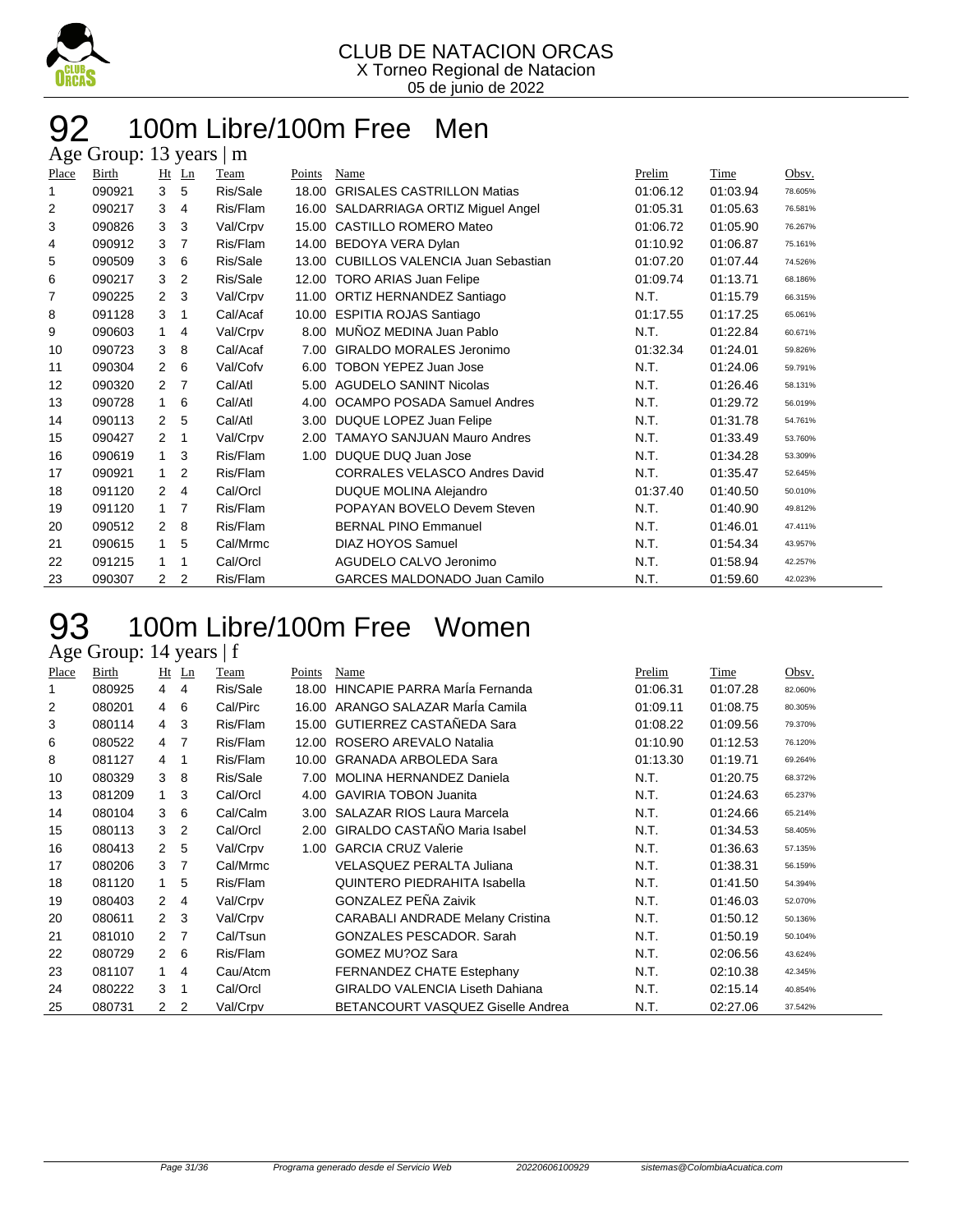

05 de junio de 2022

#### 100m Libre/100m Free Women years 15

| $\Delta \ge 0$ Oroup. To years   I |        |    |    |          |        |                              |          |          |              |  |  |
|------------------------------------|--------|----|----|----------|--------|------------------------------|----------|----------|--------------|--|--|
| Place                              | Birth  | Ht | Ln | Team     | Points | Name                         | Prelim   | Time     | <u>Obsv.</u> |  |  |
| 4                                  | 070306 | 4  | 5  | Cal/Orcl |        | 14.00 OCAMPO SALAZAR Salome  | 01:06.36 | 01:10.81 | 77.969%      |  |  |
| 5                                  | 070201 | 4  | 2  | Ris/Flam |        | 13.00 GARCIA WILCHES Juliana | 01:09.51 | 01:11.03 | 77.728%      |  |  |
|                                    | 070102 | 4  | 8  | Cal/Mrmc |        | 11.00 TORRES AGUDELO Mariana | 01:20.85 | 01:19.03 | 69.860%      |  |  |
| 9                                  | 070802 | 3  | 3  | Val/Cofv |        | 8.00 TAPAZCO MEDINA Sara     | N.T.     | 01:20.65 | 68.456%      |  |  |
| 11                                 | 071213 |    | 4  | Val/Cofv |        | 6.00 SUAREZ TREJOS Daniela   | 01:21.15 | 01:22.56 | 66.873%      |  |  |
| 12                                 | 071124 |    | 5  | Cal/Orcl |        | 5.00 PATINO ROJAS Valentina  | 01:27.88 | 01:24.16 | 65.601%      |  |  |

### 100m Libre/100m Free Men

#### Age Group: 14 years | m

| Place | Birth                   |                | Ht Ln          | Team     | Points | Name                                      | Prelim   | Time     | Obsv.   |
|-------|-------------------------|----------------|----------------|----------|--------|-------------------------------------------|----------|----------|---------|
| 6     | 080219                  | 6              | 6              | Cal/Acaf |        | 12.00 RAMIREZ IDARRAGA Thomas             | 01:00.50 | 01:03.28 | 79.425% |
| 7     | 080121                  | 6              | $\mathbf{1}$   | Cal/Mrmc |        | 11.00 MARIN ARENAS Juan Manuel            | 01:02.42 | 01:03.54 | 79.100% |
| 8     | 081128                  | 5              | 6              | Cal/Pirc |        | 10.00 ECHEVERRI MEDINA Juan Jose          | 01:06.68 | 01:04.15 | 78.348% |
| 12    | 080924                  | 5              | 8              | Cal/Acaf | 5.00   | <b>SALAZAR ARANGO Thomas</b>              | 01:16.26 | 01:06.74 | 75.307% |
| 13    | 080104                  | 5              | $\overline{7}$ | Ris/Sale |        | 4.00 CARDONA RODRIGUEZ Juan Manuel        | 01:08.62 | 01:07.19 | 74.803% |
| 14    | 080527                  | 5              | 5              | Val/Crpv |        | 3.00 MORENO MICOLTA Luis Miguel           | 01:05.36 | 01:07.34 | 74.636% |
| 15    | 080423                  | 5              | 3              | Ris/Sale |        | 2.00 VASQUEZ PIEDRAHITA Mateo             | 01:06.20 | 01:07.50 | 74.459% |
| 16    | 081028                  | $\mathbf{1}$   | $\overline{7}$ | Val/Crpv | 1.00   | <b>GARCIA PEDRAZA Santiago</b>            | N.T.     | 01:08.00 | 73.912% |
| 17    | 080511                  | 5              | $\overline{2}$ | Cal/Pirc |        | LONDOÑO VILLEGAS Julian Humberto          | 01:08.21 | 01:10.16 | 71.636% |
| 21    | 081018                  | 4              | 6              | Ris/Cmfr |        | ROJAS HUERTAS Felipe                      | 01:27.77 | 01:13.00 | 68.849% |
| 23    | 080507                  | 4              | $\overline{4}$ | Ris/Flam |        | ROJAS AGUILAR Daniel Esteban              | 01:19.00 | 01:15.41 | 66.649% |
| 24    | 080923                  | $\mathbf{1}$   | 6              | Val/Crpv |        | <b>OLIVA RUIZ Samuel</b>                  | N.T.     | 01:16.28 | 65.889% |
| 25    | 080123                  | 4              | 5              | Cal/Mrmc |        | <b>CARDENAS GALLO Juan Jose</b>           | 01:22.65 | 01:16.44 | 65.751% |
| 26    | 080831                  | $\mathbf{1}$   | 5              | Cal/Pirc |        | <b>RIVERA GIRALDO Emanuel</b>             | N.T.     | 01:17.50 | 64.852% |
| 30    | 080723                  | $\overline{2}$ | 8              | Cal/Atl  |        | <b>OSPINA MONTES Sergio</b>               | N.T.     | 01:18.92 | 63.685% |
| 32    | 080203                  | $\overline{2}$ | 6              | Ris/Flam |        | HINCAPIE PEREZ Jacobo                     | N.T.     | 01:20.60 | 62.357% |
| 33    | 080908                  | $\mathbf{1}$   | 3              | Cal/Mrmc |        | RODRIGUEZ SALAZAR Sebastian               | N.T.     | 01:21.38 | 61.760% |
| 34    | 080615                  | $\overline{2}$ | $\mathbf{1}$   | Cau/Atcm |        | <b>BASANTE GRIZALES Brandon Alexander</b> | N.T.     | 01:22.85 | 60.664% |
| 35    | 080524                  | $\overline{2}$ | $\overline{7}$ | Cau/Atcm |        | <b>CEBALLOS RODRIGUES Emmanuel</b>        | N.T.     | 01:22.91 | 60.620% |
| 36    | 080928                  | $\mathbf{1}$   | $\overline{2}$ | Val/Crpv |        | PELAEZ BARBARAN Esteban                   | N.T.     | 01:23.69 | 60.055% |
| 37    | 081109                  | 4              | $\overline{7}$ | Ris/Flam |        | <b>LINCE OBANDO Sebastian</b>             | 01:29.91 | 01:24.16 | 59.720% |
| 43    | 081109                  | $\mathbf{1}$   | $\mathbf{1}$   | Ris/Flam |        | MOSQUERA GONZALEZ Miguel Angel            | N.T.     | 01:33.41 | 53.806% |
| 45    | 080823                  | $\mathbf{1}$   | $\overline{4}$ | Val/Crpv |        | <b>CAMARGO VALENCIA Mathias</b>           | N.T.     | 01:36.72 | 51.964% |
| 46    | 080401                  | $\overline{2}$ | $\overline{2}$ | Val/Crpv |        | <b>LORA ALVAREZ Cristhofer</b>            | N.T.     | 01:38.72 | 50.912% |
|       | Age Group: 15 years   m |                |                |          |        |                                           |          |          |         |
| Place | Birth                   |                | Ht Ln          | Team     | Points | Name                                      | Prelim   | Time     | Obsv.   |
| 1     | 070125                  | 6              | $\overline{4}$ | Ris/Flam |        | 18.00 GRACIANO BARRAGAN Pedro Alejandro   | 00:57.99 | 00:58.59 | 85.783% |
| 2     | 070105                  | 6              | 3              | Ris/Flam |        | 16.00 NAVARRO ECHEVERRI Brandon           | 01:00.44 | 01:00.33 | 83.308% |
| 3     | 070304                  | 6              | 5              | Ris/Sale |        | 15.00 GIRALDO GRAJALES Mateo              | 00:59.80 | 01:00.63 | 82.896% |
| 4     | 070628                  | 3              | 5              | Ris/Sale |        | 14.00 QUINTERO VELEZ Miguel Angel         | N.T.     | 01:01.35 | 81.923% |
| 5     | 070326                  | 6              | $\overline{7}$ | Ris/Cmfr |        | 13.00 QUIROZ ZAPATA Samuel David          | 01:02.26 | 01:02.19 | 80.817% |
| 9     | 071206                  | 2              | $\overline{4}$ | Val/Cofv |        | 8.00 PARDO FRANCO Samuel                  | N.T.     | 01:04.40 | 78.043% |
| 10    | 071123                  | 5              | 4              | Ris/Cmfr |        | 7.00 MONTOYA CASTAÑO Alejandro            | 01:03.53 | 01:05.19 | 77.098% |
| 11    | 070424                  | 6              | 8              | Ris/Sale |        | 6.00 RIOS ROJAS William                   | 01:02.73 | 01:05.31 | 76.956% |
| 18    | 071102                  | 3              | 8              | Val/Crpv |        | ROJAS CHAVEZ Juan Jose                    | N.T.     | 01:10.95 | 70.839% |
| 19    | 070630                  | 3              | 3              | Val/Cofv |        | <b>TORO GUTIERREZ Yhojan Alexis</b>       | N.T.     | 01:11.46 | 70.333% |

 070208 4 1 Val/Crpv GALARZA GOMEZ Santiago N.T. 01:12.55 69.276% 071229 5 1 Val/Crpv BELTRAN ESTUPIÑAN Juan Felipe 01:12.16 01:13.79 68.112% 27 070313 4 8 Val/Cofv GAMBOA BUITRAGO Juan Daniel N.T. 01:18.25 64.230% 071021 4 3 Val/Cofv MONCADA CARVAJAL Juan Sebastian 01:25.88 01:18.47 64.050%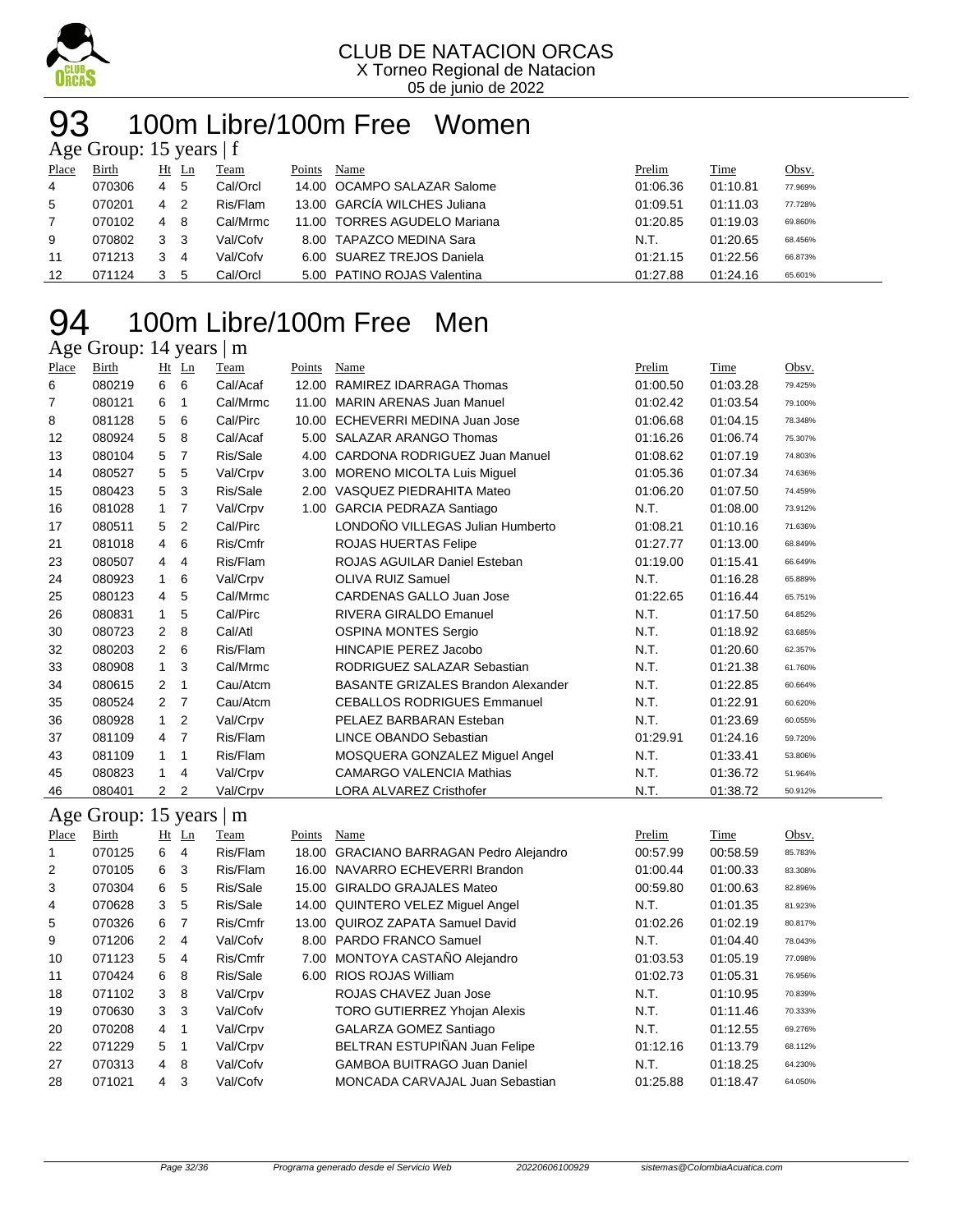

X Torneo Regional de Natacion 05 de junio de 2022

| Continuing Event: 94 100m Libre/100m Free Age Group: 15 YEARS   M |        |   |                |          |                                        |          |          |         |
|-------------------------------------------------------------------|--------|---|----------------|----------|----------------------------------------|----------|----------|---------|
| 29                                                                | 070601 | 3 | 4              | Cal/Orcl | CHICA RAMIREZ Jacobo                   | N.T.     | 01:18.79 | 63.790% |
| 31                                                                | 071014 | 4 | -2             | Val/Crpv | <b>VELASQUEZ HINCAPIE Miguel Angel</b> | 01:27.81 | 01:19.94 | 62.872% |
| 38                                                                | 070926 | 3 | - 6            | Val/Crpv | <b>MORENO PINTO Carlos Samuel</b>      | N.T.     | 01:25.66 | 58.674% |
| 39                                                                | 071212 | 2 | 5              | Cal/Tsun | CASAS CHARLARCA Jeronimo               | N.T.     | 01:25.78 | 58.592% |
| 40                                                                | 071024 | 3 | $\overline{7}$ | Ris/Flam | RAMIREZ RAMIREZ Martin                 | N.T.     | 01:26.47 | 58.124% |
| 41                                                                | 071006 | 3 | $\overline{2}$ | Ris/Flam | URIBE TABORDA Santiago                 | N.T.     | 01:29.28 | 56.295% |
| 42                                                                | 071030 | 3 | -1             | Cal/Mrmc | CUJIÑO ARIAS Sebastian                 | N.T.     | 01:31.76 | 54.773% |
| 44                                                                | 071230 |   | $2 \quad 3$    | Val/Crpv | <b>VARGAS HERRERA Samuel Alexis</b>    | N.T.     | 01:33.44 | 53.789% |
|                                                                   | 070319 | 6 | -2             | Cal/Orcl | <b>ESCOBAR BANOL Tomas</b>             | 01:01.03 | No Show  |         |

# 95 100m Libre/100m Free Women

| Age Group: Jb 16y-17y   f |  |  |
|---------------------------|--|--|
|                           |  |  |

| Place | <b>Birth</b> | Ht            | $\mathbf{L}$ n | Team     | Points | Name                                  | Prelim   | Time     | Obsv.   |
|-------|--------------|---------------|----------------|----------|--------|---------------------------------------|----------|----------|---------|
|       | 050608       | 2             | 4              | Ris/Flam |        | 18.00 GUTIERREZ RAMIREZ Marla Antonia | 01:10.17 | 01:09.75 | 79.154% |
| 2     | 061101       | 2             | 5              | Cal/Acaf |        | 16.00 SÁNCHEZ GARZÓN Ana Lucia        | 01:13.51 | 01:16.72 | 71.963% |
| 3     | 060818       | $\mathcal{P}$ | 3              | Ris/Flam |        | 15.00 QUINTERO GOMEZ Angie Daniela    | 01:20.69 | 01:23.03 | 66.494% |
| 4     | 060130       | $2^{\circ}$   |                | Ris/Flam |        | 14.00 GONZALES CASTRILLON Salome      | 01:28.30 | 01:24.26 | 65.523% |
| 5     | 061027       | 2             | $\overline{2}$ | Val/Crpv |        | 13.00 PEÑA PLAZA Melanie              | 01:23.15 | 01:24.43 | 65.391% |
| 6     | 061018       | $\mathcal{P}$ | 6              | Ris/Come |        | 12.00 MONCADA RAMIREZ Manuela         | 01:20.75 | 01:25.69 | 64.430% |
| 7     | 060618       |               | 4              | Val/Cofv |        | 11.00 HERNANDEZ DIAZ Maria Salome     | 01:34.76 | 01:28.94 | 62.076% |
| 8     | 050108       | 1             | 5              | Val/Crpv |        | 10.00 HERNANDEZ JIRONZA Tatiana       | N.T.     | 01:37.41 | 56.678% |
| 9     | 050908       | 1             | 3              | Ris/Come |        | 8.00 CALVACHE PALOMINO Mariana        | N.T.     | 01:42.47 | 53.879% |
|       | 060907       | 2             |                | Cal/Mrmc |        | PEREZ RIVAS Salome                    | 01:26.38 | No Show  |         |

#### 100m Libre/100m Free Men **96** 100m Libre/<br>Age Group: Jb 16y-17y | m

| Place | Birth  | Ht                   | $_{\text{Ln}}$ | Team     | Points | Name                                | Prelim   | Time     | Obsv.   |
|-------|--------|----------------------|----------------|----------|--------|-------------------------------------|----------|----------|---------|
| 1     | 051107 | 3                    | 4              | Ris/Sale | 18.00  | <b>GRISALES CASTRILLON Franklin</b> | 00:56.83 | 00:56.18 | 89.462% |
| 2     | 050613 | 3                    | 6              | Cal/Pirc |        | 16.00 PULGARIN SUAREZ Miguel Angel  | 00:58.69 | 00:57.97 | 86.700% |
| 3     | 051130 | 3                    | 5              | Ris/Sale | 15.00  | <b>GIRALDO ROMAN Michael</b>        | 00:57.80 | 00:59.97 | 83.809% |
| 4     | 060916 | 3                    | $\overline{7}$ | Ris/Flam | 14.00  | <b>OSPINA LOPEZ Samuel</b>          | 01:00.09 | 01:01.31 | 81.977% |
| 5     | 060725 | 3                    | 2              | Cal/Mrmc | 13.00  | EPALZA ROJAS Emmanuel Leandro       | 00:59.77 | 01:01.40 | 81.857% |
| 6     | 060404 | 3                    | 1              | Ris/Flam |        | 12.00 ZAPATA GARCIA Juan Felipe     | 01:02.66 | 01:01.65 | 81.525% |
| 7     | 050401 | 3                    | 3              | Ris/Sale |        | 11.00 PELAEZ CASTAÑO Camilo         | 00:58.45 | 01:01.69 | 81.472% |
| 8     | 050312 | 3                    | 8              | Cal/Acaf | 10.00  | <b>MARIN GOMEZ Anderson</b>         | 01:03.22 | 01:03.48 | 79.175% |
| 9     | 051206 | $\overline{2}$       | 4              | Val/Crpv | 8.00   | <b>HERNANDEZ TORO Maykoll</b>       | 01:03.66 | 01:05.19 | 77.098% |
| 10    | 060926 | $\mathbf{2}^{\circ}$ | $\overline{7}$ | Cal/Atl  | 7.00   | NOREÑA ESCOBAR Juan Miguel          | 01:12.88 | 01:07.44 | 74.526% |
| 11    | 050317 | $\mathbf{1}$         | $\overline{2}$ | Ris/Flam | 6.00   | LOPEZ RAMIREZ Juan Jose             | N.T.     | 01:08.15 | 73.749% |
| 12    | 060823 | 2                    | 5              | Cal/Calm | 5.00   | MIRTH NATERA Brian Aquiles          | 01:09.87 | 01:08.34 | 73.544% |
| 13    | 060830 | 2                    | 1              | Cal/Orcl | 4.00   | SANZ GOMEZ Juan Esteban             | 01:12.92 | 01:09.58 | 72.233% |
| 14    | 051207 | $\overline{2}$       | $\overline{2}$ | Val/Crpv | 3.00   | <b>CAMAYO MACIAS Alejandro</b>      | 01:12.63 | 01:10.71 | 71.079% |
| 15    | 060321 | $\overline{2}$       | 3              | Ris/Flam | 2.00   | DUQUE JARAMILLO Santiago            | 01:10.79 | 01:10.81 | 70.979% |
| 16    | 050128 | 1                    | 6              | Val/Crpv | 1.00   | <b>LADINO CORREA Sebastian</b>      | N.T.     | 01:11.41 | 70.382% |
| 17    | 060609 | 1.                   | 4              | Val/Cofv |        | GOMEZ OROZCO Julian                 | 01:15.56 | 01:15.38 | 66.676% |
| 18    | 051201 | 2                    | 8              | Cal/Mrmc |        | MAPURA HERNANDEZ Santiago           | 01:13.79 | 01:15.87 | 66.245% |
| 19    | 060123 | $\overline{2}$       | 6              | Val/Crpv |        | VARGAS MU?OZ Juan Camilo            | 01:12.56 | 01:17.07 | 65.213% |
| 20    | 051228 | 1                    | $\overline{7}$ | Val/Crpv |        | <b>GAMBA ALFARO Lukas</b>           | N.T.     | 01:17.72 | 64.668% |
| 21    | 060321 | 1                    | 1              | Val/Cofv |        | AGUDELO JARAMILLO Camilo            | N.T.     | 01:18.83 | 63.757% |
| 22    | 060909 | $\mathbf{1}$         | 3              | Cal/Mrmc |        | <b>MARTINEZ RMS Juan Esteban</b>    | 01:31.07 | 01:18.85 | 63.741% |
| 23    | 060919 | 1                    | 5              | Val/Crpv |        | HERRERA MUÑOZ Santiago              | 01:21.96 | 01:23.25 | 60.372% |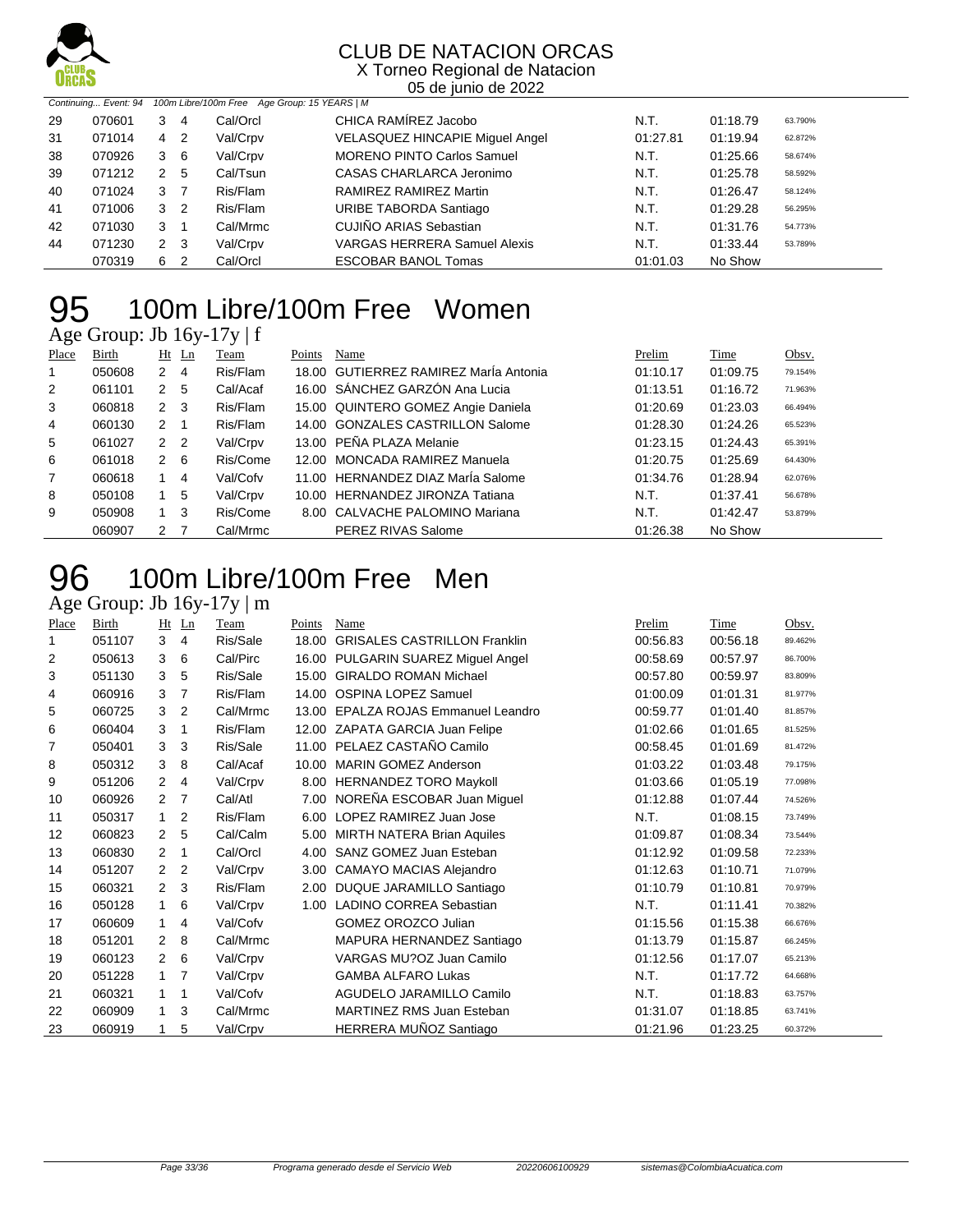

#### 100m Libre/100m Free Women  $\alpha$  Group: Mayores | f

| $\Delta g$ c Oroup. Mayorcs   1 |        |           |  |          |        |                                        |          |          |         |  |  |  |
|---------------------------------|--------|-----------|--|----------|--------|----------------------------------------|----------|----------|---------|--|--|--|
| Place Birth                     |        | Ht Ln     |  | Team     | Points | Name                                   | Prelim   | Time     | Obsv.   |  |  |  |
|                                 | 040414 | $1\quad5$ |  | Ris/Flam |        | 18.00 GONZALEZ ARISMENDI Kely Bivianne | 01:08.45 | 01:07.66 | 81.599% |  |  |  |
| 2                               | 041104 |           |  | Ris/Flam |        | 16.00 PAREJA GONZALEZ Leidy Sofia      | 01:06.72 | 01:07.78 | 81.455% |  |  |  |

#### 98 100m Libre/100m Free Men Age Group: Mayores | m

|                | $T_{\rm AC}$ Oroup. They ones $\rm _{\odot}$ m |                |     |          |        |                                       |          |          |         |  |  |  |
|----------------|------------------------------------------------|----------------|-----|----------|--------|---------------------------------------|----------|----------|---------|--|--|--|
| Place          | Birth                                          | $Ht$ Ln        |     | Team     | Points | Name                                  | Prelim   | Time     | Obsv.   |  |  |  |
|                | 011026                                         | 2              | 4   | Ris/Cmfr |        | 18.00 OSPINA JIMENEZ Sebastian        | 00:53.00 | 00:55.00 | 91.382% |  |  |  |
| $\overline{2}$ | 040325                                         | 2 <sub>2</sub> |     | Ris/Cmfr |        | 16.00 CARDENAS OCAMPO Luis Alejandro  | 00:59.12 | 00:57.01 | 88.160% |  |  |  |
| 3              | 040111                                         | 2              | 5   | Ris/Come |        | 15.00 GUTIERREZ DUENES Melquis AndrÉs | 00:54.78 | 00:57.60 | 87.257% |  |  |  |
| 4              | 041211                                         | 2 7            |     | Ris/Flam |        | 14.00 GOMEZ JARAMILLO Sebastian       | 01:01.73 | 01:02.69 | 80.172% |  |  |  |
| 5              | 040606                                         | 2 8            |     | Cal/Atl  |        | 13.00 GARCÍA GAVIRIA David Steven     | 01:04.54 | 01:04.34 | 78.116% |  |  |  |
| 6              | 900606                                         |                | 5   | Ris/Flam |        | 12.00 CERON CARDONA Alejandro         | N.T.     | 01:04.78 | 77.586% |  |  |  |
| $\overline{7}$ | 020117                                         | $1 \quad 3$    |     | Ris/Come |        | 11.00 ORDOÑEZ Juan Diego              | N.T.     | 01:09.79 | 72.016% |  |  |  |
| 8              | 040426                                         | $\mathbf{1}$   | 4   | Cal/Atl  |        | 10.00 GIRALDO CORRALES Alejandro      | 01:12.72 | 01:09.84 | 71.964% |  |  |  |
| 9              | 031109                                         | $\overline{2}$ | -1  | Ris/Flam |        | 8.00 PLATA PULGARIN Antuan            | 01:02.65 | 01:18.87 | 63.725% |  |  |  |
|                | 031214                                         | 2              | - 6 | Ris/Cmfr |        | CASTAÑO LOPEZ Alejandro               | 00:58.25 | No Show  |         |  |  |  |
|                | 021028                                         | $2 \quad 3$    |     | Ris/Come |        | MARIN MARTÍNEZ Pablo                  | 00:55.74 | No Show  |         |  |  |  |

#### 99 4X25m Comb/4X25m Med Mixed Age Group: Menores | x

| ັ          |                  |         |         |                  |                        |                                                                                                                                             |                |                     |                    |                 |
|------------|------------------|---------|---------|------------------|------------------------|---------------------------------------------------------------------------------------------------------------------------------------------|----------------|---------------------|--------------------|-----------------|
| Place<br>1 | Birth<br>RX09910 | Ht<br>1 | Ln<br>3 | Team<br>Cal/Mrmc | <b>Points</b><br>36.00 | Name<br>11yf Cepeda Cadena Salome<br>10yf Ocampo Cardenas Mariana<br>10ym Salgado Largo Felipe<br>11ym Galvis NoreÑa Jeronimo               | Prelim<br>N.T. | T.1th.Relay<br>N.T. | T.Team<br>01:41.58 | Obsv.<br>0.000% |
| 2          | RX09902          | 2       | 4       | Val/Crpv         | 32.00                  | 10ym Acosta Moreno AndrÉs Felipe<br>09yf Aristizabal Gomez Mariangel<br>09ym Tamayo Sanjuan Juan Esteban<br>10yf Ramirez Suarez Gabriela    | N.T.           | N.T.                | 01:42.88           | 0.000%          |
| 3          | RX09909          |         | 5       | Cal/Orcl         | 30.00                  | 08ym Ramirez BareÑo Jeronimo<br>10ym CastaÑo Solarte Rafael<br>09ym Villaquira Anacona Felipe<br>09yf Trujillo Arias Sara Nicol             | N.T.           | N.T.                | 01:46.15           | 0.000%          |
| 4          | RX09903          | 2       | 5       | Val/Crpv         | 28.00                  | 09yf Soto Lasprilla Danna Valentina<br>09yf Benavides Rosero Valery<br>08ym Carvajal Rivera Juan Manuel<br>09ym Arias Renteria Freddy       | N.T.           | N.T.                | 01:46.31           | 0.000%          |
| 5          | RX09904          | 2       | 3       | Cal/Acaf         | 26.00                  | 10ym Franco Carmona Juan Sebastian<br>09ym Bedoya Querubin Simon<br>10ym Uribe Gallo Ignacio<br>09yf Martinez Lopez Miranda                 | N.T.           | N.T.                | 01:48.43           | 0.000%          |
| 6          | RX09907          | 2       | 7       | Ris/Flam         | 24.00                  | 10yf Campusano Cardenas Laura Marla<br>09ym Ortiz Echeverry Juan Manuel<br>10ym Saldarriaga Morales Santiago<br>10ym Bedoya Hincapie Samuel | N.T.           | N.T.                | 01:51.78           | 0.000%          |
| 7          | RX09908          |         | 4       | Cal/Calm         | 22.00                  | 10ym Morales Naranjo Martin<br>08ym Ocampo Ospina Martin<br>09ym Rodas Zuluaga Martin<br>08vf Aristizabal Rios Luciana                      | N.T.           | N.T.                | 01:54.69           | 0.000%          |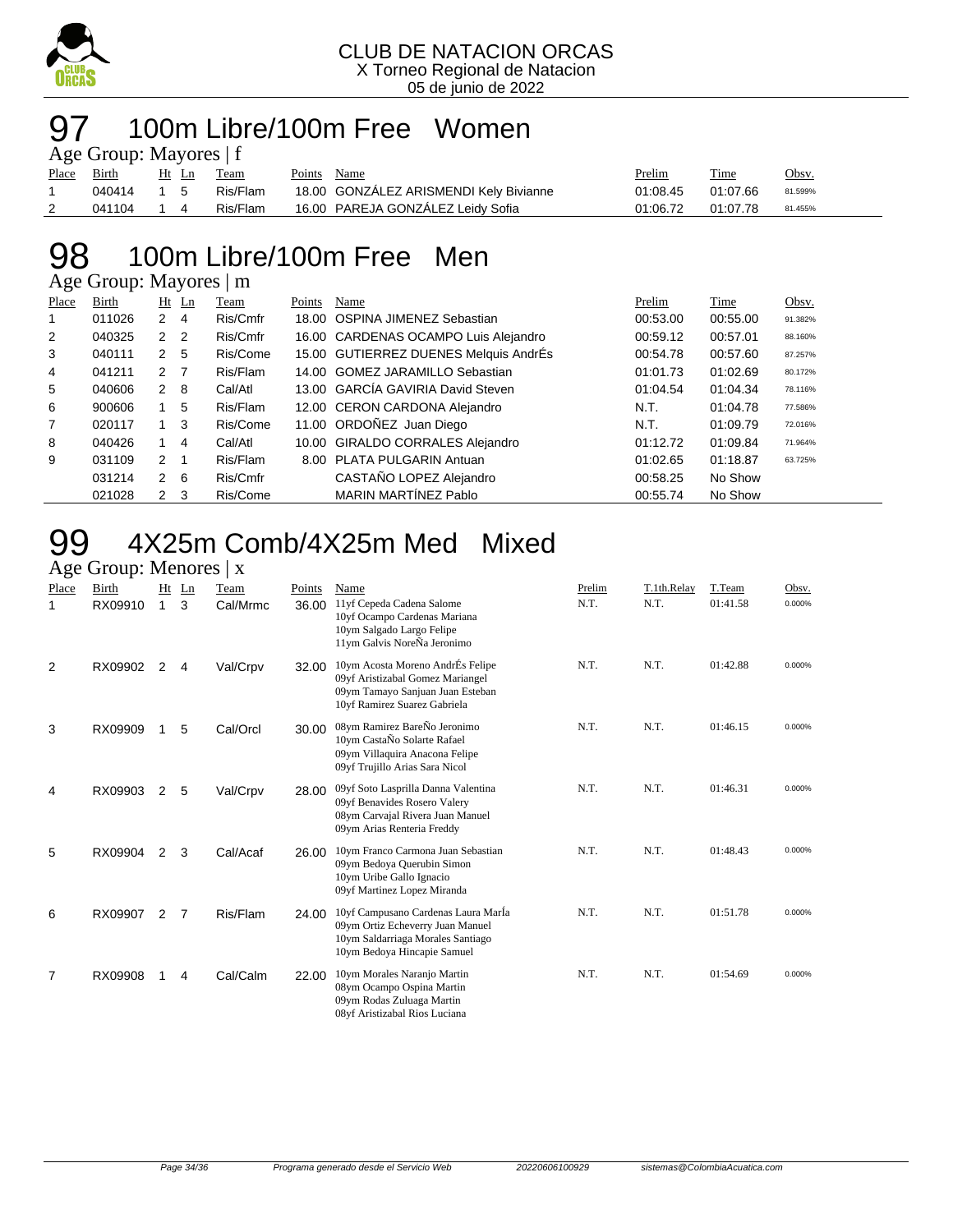

#### CLUB DE NATACION ORCAS X Torneo Regional de Natacion

05 de junio de 2022

|   |         | Continuing Event: 99 4X25m Comb/4X25m Med Age Group: MENORES   X |    |           |  |                                                                                                                                             |      |      |          |        |  |
|---|---------|------------------------------------------------------------------|----|-----------|--|---------------------------------------------------------------------------------------------------------------------------------------------|------|------|----------|--------|--|
| 8 | RX09906 | $\mathcal{P}$                                                    |    | Cal/Tsun. |  | 20.00 08yf Bonilla Alvarez Gabriela<br>08yf Ramirez Gutierrez Samantha<br>09yf Gonzales Vanegas Maria Jose<br>07yf Florez Hernandez Luciana | N.T. | N.T. | 01:56.84 | 0.000% |  |
|   | RX09905 | $\mathcal{P}$                                                    | -6 | Cau/Atcm  |  | 10ym Ortiz Certuche Sergio Andres<br>09yf Corrales Valencia Lucian<br>10yf Parra Villarreal Oriana<br>10yf Florez Azos Fabiana              | N.T. | N.T. | No Show  |        |  |

## 100 4X50m Comb/4X50m Med Mixed

|                | Age Group: Infantiles $\vert x \vert$ |                    |         |                  |                 |                                                                                                                                              |                |                     |                    |                  |  |  |  |  |
|----------------|---------------------------------------|--------------------|---------|------------------|-----------------|----------------------------------------------------------------------------------------------------------------------------------------------|----------------|---------------------|--------------------|------------------|--|--|--|--|
| Place<br>1     | Birth<br>RX10004                      | Ht<br>$\mathbf{1}$ | Ln<br>6 | Team<br>Val/Crpv | Points<br>36.00 | Name<br>13ym Castillo Romero Mateo<br>14ym Garcia Pedraza Santiago<br>14ym Moreno Micolta Luis Miguel<br>13yf Munevar LondoÑo Laura Sofia    | Prelim<br>N.T. | T.1th.Relay<br>N.T. | T.Team<br>02:25.50 | Obsv.<br>75.052% |  |  |  |  |
| 2              | RX10001                               | 1                  | 4       | Ris/Flam         | 32.00           | 13ym Saldarriaga Ortiz Miguel Angel<br>12yf Cardenas Benjumea Evelyn<br>13ym Bedoya Vera Dylan<br>13yf Ospina Yepes Sofia                    | 02:24.17       | N.T.                | 02:29.37           | 73.107%          |  |  |  |  |
| 3              | RX10002                               | 1                  | 5       | Ris/Sale         | 30.00           | 13ym Cubillos Valencia Juan Sebastian<br>13ym Toro Arias Juan Felipe<br>13yf Marin PatiÑo MarÍa Alejandra<br>13ym Grisales Castrillon Matias | N.T.           | N.T.                | 02:38.56           | 68.870%          |  |  |  |  |
| 4              | RX10008                               | 1                  | 8       | Cal/Orcl         | 28.00           | 12ym Velasquez Ganan Leonardo<br>12yf Parra Burgos Samantha<br>11yf Sierra Gonzalez Luciana<br>11yf Quintero Quintero Manuela                | N.T.           | N.T.                | 02:41.34           | 67.683%          |  |  |  |  |
| 5              | RX10005                               | 1                  | 2       | Ris/Cmfr         | 26.00           | 12ym Ramirez Rivera Samuel<br>12ym Brito Osorio Samuel<br>12ym Montoya Mesa Juan Jose<br>10yf MuÑoz Villada Isabella                         | N.T.           | N.T.                | 02:52.37           | 63.352%          |  |  |  |  |
| 6              | RX10006                               | 1                  | 7       | Cal/Acaf         | 24.00           | 13ym Giraldo Morales Jeronimo<br>12yf Sanchez Grajales Manuela<br>11ym Vega Sepulveda Emiliano<br>13ym Espitia Rojas Santiago                | N.T.           | N.T.                | 02:57.97           | 61.359%          |  |  |  |  |
| $\overline{7}$ | RX10003                               | 1                  | 3       | Ris/Sale         | 22.00           | 12ym Garzon Laiton Daniel Stevan<br>12yf Hernandez Giraldo Salome<br>12yf Rios Restrepo Isabela<br>11yf Restrepo Velasquez Luciana           | N.T.           | N.T.                | 03:41.06           | 49.398%          |  |  |  |  |
| 8              | RX10007                               | 1                  | 1       | Cal/Calm         |                 | 20.00 10yf CastaÑeda Agudelo Salome<br>13yf Cardenas Aristizabal Violeta<br>10ym Grisales Henao Agustin<br>11yf Mora Rodriguez Luna Sofia    | N.T.           | N.T.                | 04:11.79           | 43.369%          |  |  |  |  |

### 101 4X50m Comb/4X50m Med Mixed

#### Age Group: Juvenil a  $|x|$

| Place | Birth<br>RX10101 | Ht | Ln<br>4 | Team<br>Ris/Flam | Points<br>36.00 | Name<br>14yf Gutierrez CastaÑeda Sara<br>14yf Rosero Arevalo Natalia<br>15ym Navarro Echeverri Brandon<br>15ym Graciano Barragan Pedro Alejandro | Prelim<br>02:10.86 | T.1th.Relay<br>N.T. | T.Team<br>02:14.60 | Obsv.<br>81.129% |
|-------|------------------|----|---------|------------------|-----------------|--------------------------------------------------------------------------------------------------------------------------------------------------|--------------------|---------------------|--------------------|------------------|
| 2     | RX10102          |    |         | Ris/Sale         | 32.00           | 14yf Hincapie Parra Marla Fernanda<br>15ym Quintero Velez Miguel Angel<br>15ym Giraldo Grajales Mateo<br>14yf Molina Hernandez Daniela           | N.T.               | N.T.                | 02:20.31           | 77.828%          |